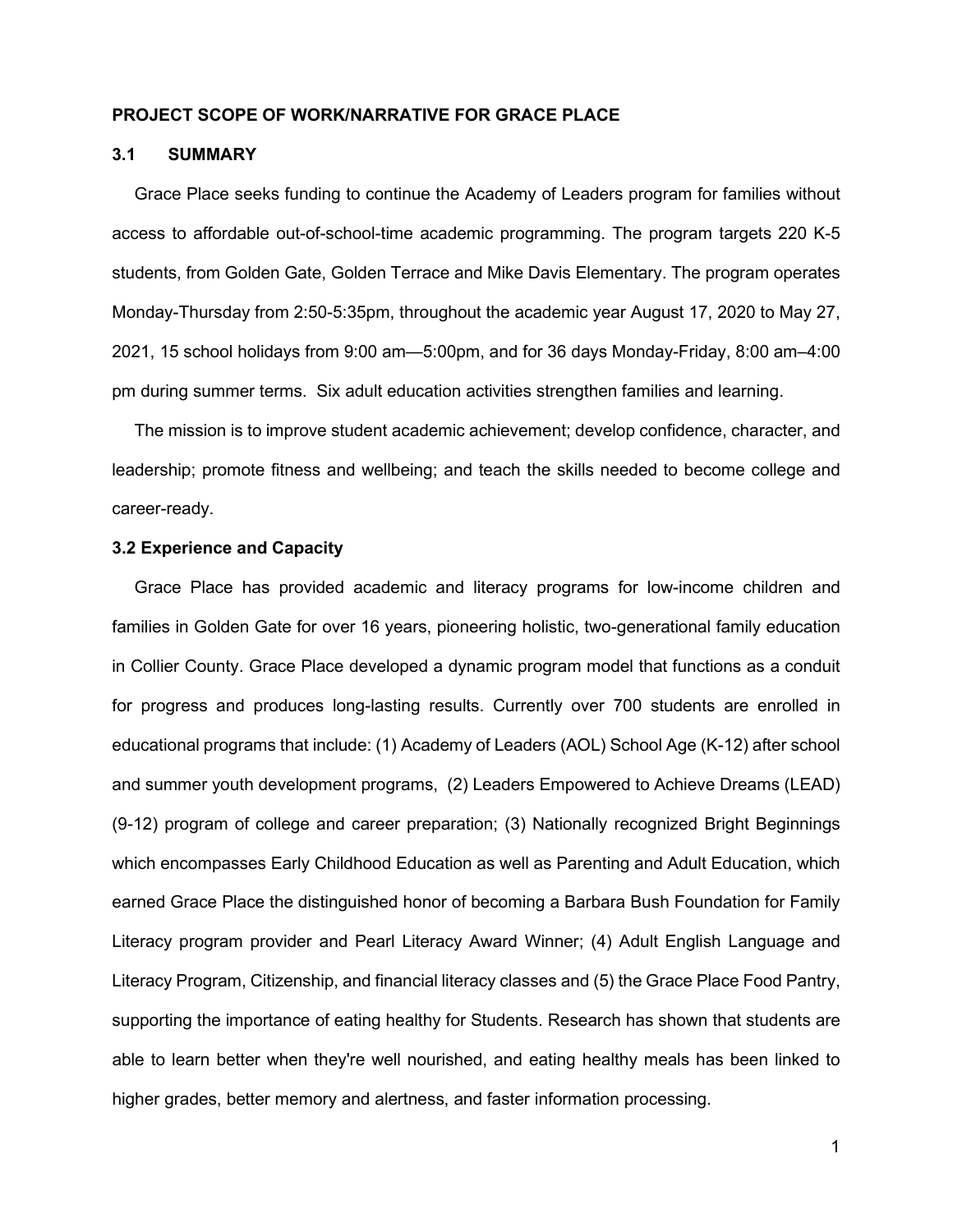For the past sixteen years, Grace Place has been the only nonprofit with a significant foothold in the community and there is a meaningful trust between Grace Place and those served. Grace Place has become more than an educational resource, it is "the heart of the neighborhood," and for many, a beacon of hope and a lifeline to a more prosperous future.

During the 2019-2020 school year, Grace Place provided reading and math instruction, homework help, and tutoring from qualified teachers to more than 200 elementary students. While 2020 FSA standardized testing has been cancelled due to the COVID-19 Pandemic, the results from the math and reading performance of the students assessed in 2019 demonstrate the success of the AOL program. These results are displayed in the table below. In 2018-19, all grade levels improved their performance in the academic assessments at the end of the school year, and overall, students improved their test scores as shown in the tables below.

|              | Standard of       | <b>Benchmark</b> | Total        | Participants   | Percent        |
|--------------|-------------------|------------------|--------------|----------------|----------------|
|              | <b>Success</b>    |                  | Participants | Meeting        | Meeting        |
|              |                   |                  | Measured at  | Standard of    | Standard of    |
|              |                   |                  | End of Year  | <b>Success</b> | <b>Success</b> |
| English      | Maintain an A/B   |                  |              |                |                |
| Language     | grade or improve  | 65%              | 231          | 151            | 65%            |
| Arts/Writing | from lower grade  |                  |              |                |                |
| English      | Attain an         |                  |              |                |                |
| Language     | Achievement       | 40%              | 124          | 42             | 34%            |
| Arts/Writing | Level 3 or higher |                  |              |                |                |

# **Impacts on Academic ELA Grades**

# **Impacts on Academic Mathematics Grades**

|             | Standard of       | Benchmark | Total        | Participants   | Percent        |  |
|-------------|-------------------|-----------|--------------|----------------|----------------|--|
|             | <b>Success</b>    |           | Participants | Meeting        | Meeting        |  |
|             |                   |           | Measured at  | Standard of    | Standard of    |  |
|             |                   |           | End of Year  | <b>Success</b> | <b>Success</b> |  |
|             | Maintain an A/B   |           |              |                |                |  |
| Mathematics | grade or improve  | 65%       | 231          | 156            | 68%            |  |
|             | from lower grade  |           |              |                |                |  |
|             | Attain an         |           |              |                |                |  |
| Mathematics | Achievement       | 55%       | 124          | 57             | 46%            |  |
|             | Level 3 or higher |           |              |                |                |  |

# **Impacts on Academic Science Grades**

| Standard of    | Benchmark | Total        | Participants   | Percent     |
|----------------|-----------|--------------|----------------|-------------|
| <b>Success</b> |           | Participants | Meeting        | Meeting     |
|                |           | Measured at  | Standard of    | Standard of |
|                |           | End of Year  | <b>Success</b> | Success     |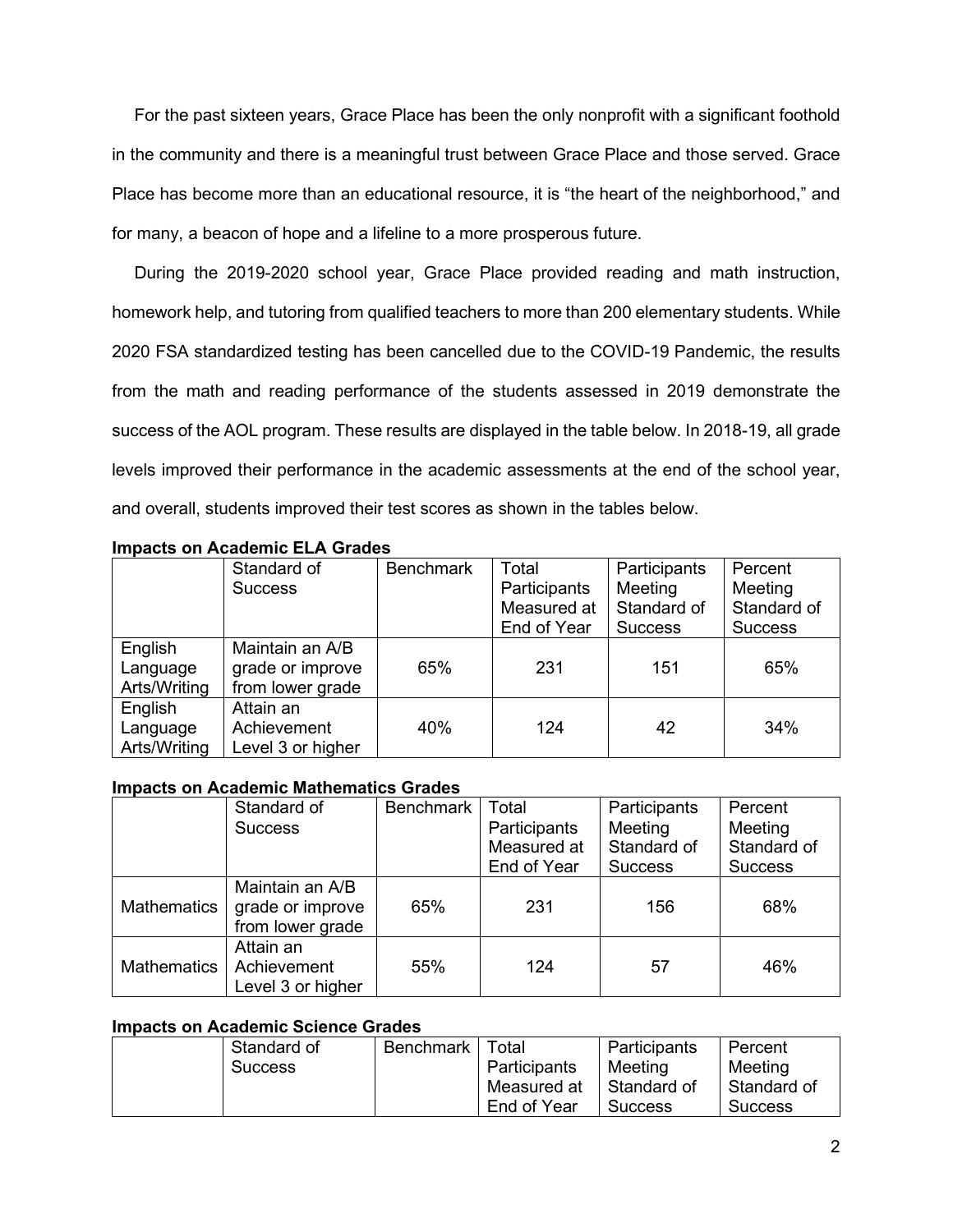| Science | Maintain an A/B<br>grade or improve<br>from lower grade | 65% | 231 | 188 | 81% |
|---------|---------------------------------------------------------|-----|-----|-----|-----|
| Science | Attain an<br>Achievement<br>Level 3 or higher           | 55% | 34  | 11  | 32% |

Youth programming has expanded and improved each year for the past sixteen years and will continue to expand. Grace Place has expanded the physical facilities over the last six years through a now completed Capital Campaign and funding from 21<sup>st</sup> CCLC will allow more comprehensive services for our students within our state-of-the-art campus. Additional evidence of Grace Place's experience includes: 1) Growth from an initial 40 students in 2004 to over 700 students weekly in 2019-20, including 197 children under age 5, more than 400 children ages 5- 18, and over 300 adults; 2) Successful operation of extensive educational programs with measurable outcomes, managing private and grant funding, including federal funding, an annual budget of over \$3 million, a successful 990 audit and operating a busy and safe neighborhood educational center; 3) In July 2014, Grace Place was recognized by Eileen Connolly-Keesler, Executive Director of the Community Foundation of Collier County, as one of the most effective and efficient nonprofit agencies in Collier County; 4) Partner with Collier County Public Schools and Collier County Sheriff's Department since 2004; 5) United Way of Collier County approved partner agency since 2008; 6) Barbara Bush Foundation for Family Literacy program provider; 7) Recipient of 21<sup>st</sup> CCLC Grant for Elementary and Middle School Programs in 2014/2019 and High School programming in 2016; 8) Achieved Charity Navigator Platinum status; 9) Only organization of our kind to achieve Lighthouse Certification in November 2018, a highly-regarded standard set by FranklinCovey for a *Leader in Me* school; and 10) Recipient of the first Pearl Literacy Award from the Barbara Bush Foundation for Family Literacy in 2019.

Efforts to Outcomes (ETO) and EZ Reports, provided through  $21<sup>st</sup>$  CCLC, performance management software is utilized to track data on individual students and the whole family, translate data into knowledge about program performance, actively monitor progress toward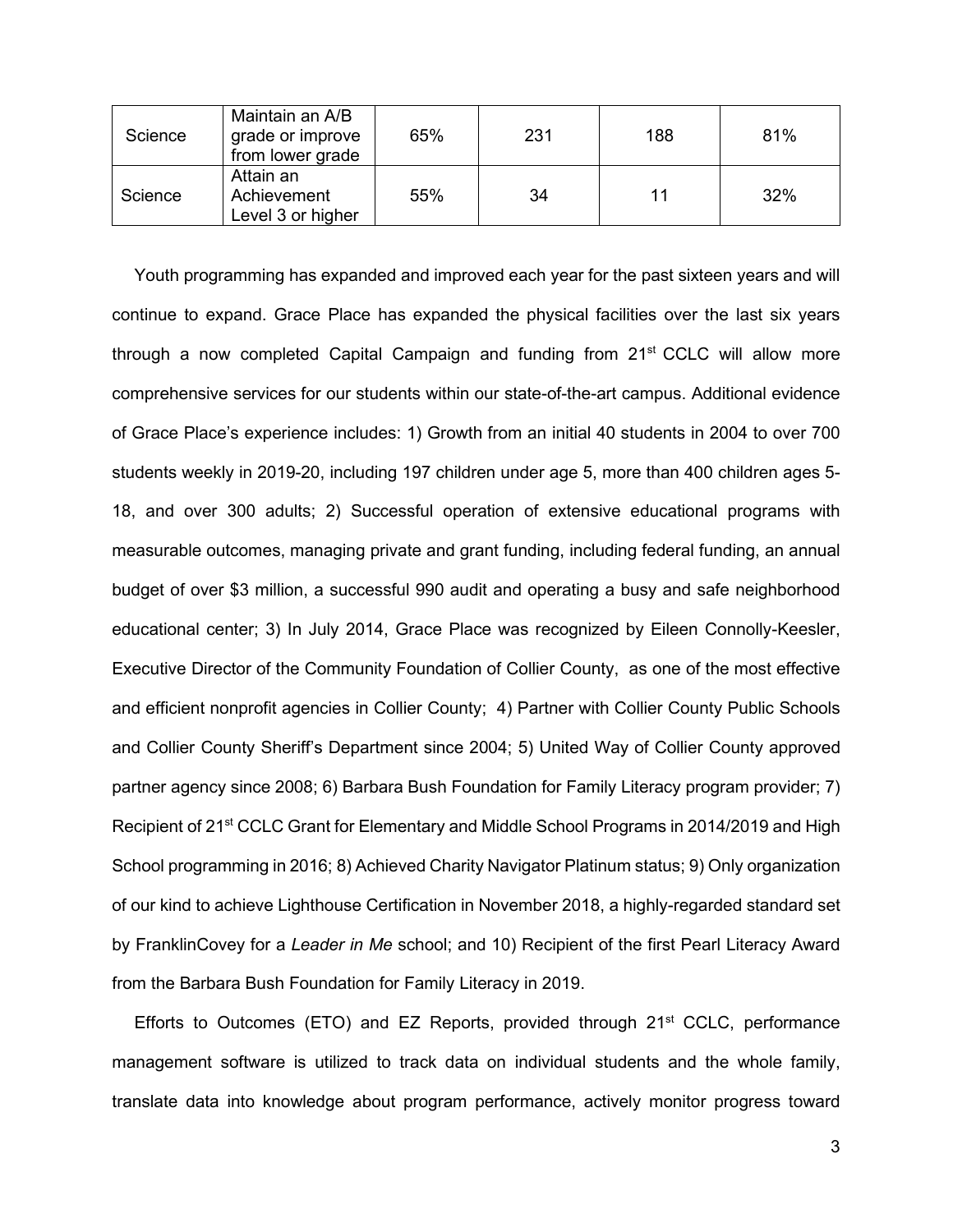outcomes, and continuously improve service delivery. A Memorandum of Agreement with CCPS enables Grace Place to access individual student data (testing, grades, and assessments) through a robust district system called STOPwatch.

Grace Place leadership has the capacity and experience to effectively implement the proposed 21st CCLC program, including direct experience in delivery of academic and personal enrichment activities for students in Golden Gate, adult language and family literacy programming, and assessment of 21st CCLC program success. The team includes: (1) Diane Ponton, M.Ed. (TESOL), Chief Program Officer, has been at Grace Place for 15 years, where she developed the successful Grace Place Family Literacy Model<sup>®</sup> and built the Adult Education program. Ms. Ponton is a graduate of Youngstown State University, and taught elementary, middle school, and adult ESOL evening classes. In 1997, she was named the Collier County Elementary Teacher of the Year; (2) Tom Powers, Director of School Age Programs, has 25 years of experience in youth organizations serving diverse populations, including 10 years overseeing 21st CCLC program and its leadership team for Boston Public Schools and Collier County Public Schools; (3) Tim Barone, Chief Financial Officer, holds a Bachelor's Degree in International Business, as well as an MBA, from Stetson University and has 14 years of experience in accounting, financial and operational management. Mr. Barone has been the primary contact for 21st CCLC reporting over the past 5 years and will continue to provide fiscal oversight and reporting for this grant. (4) Kelsi Matson, Site Manager, Elementary Program, holds a Bachelor's Degree in Child and Youth Services from Florida Gulf Coast University and has been with Grace Place for over 5 years. Ms. Matson holds multiple licenses and certifications from the Florida Department of Children and Families.

The executive leadership team is experienced in planning, overseeing and managing over \$3 million in yearly expenditures/budgets, along with a multi-million-dollar capital campaign. Significant funds are held in reserves to handle cash flow and contingencies and a professional audit has been conducted yearly for the past fourteen years. Financial and data support staff are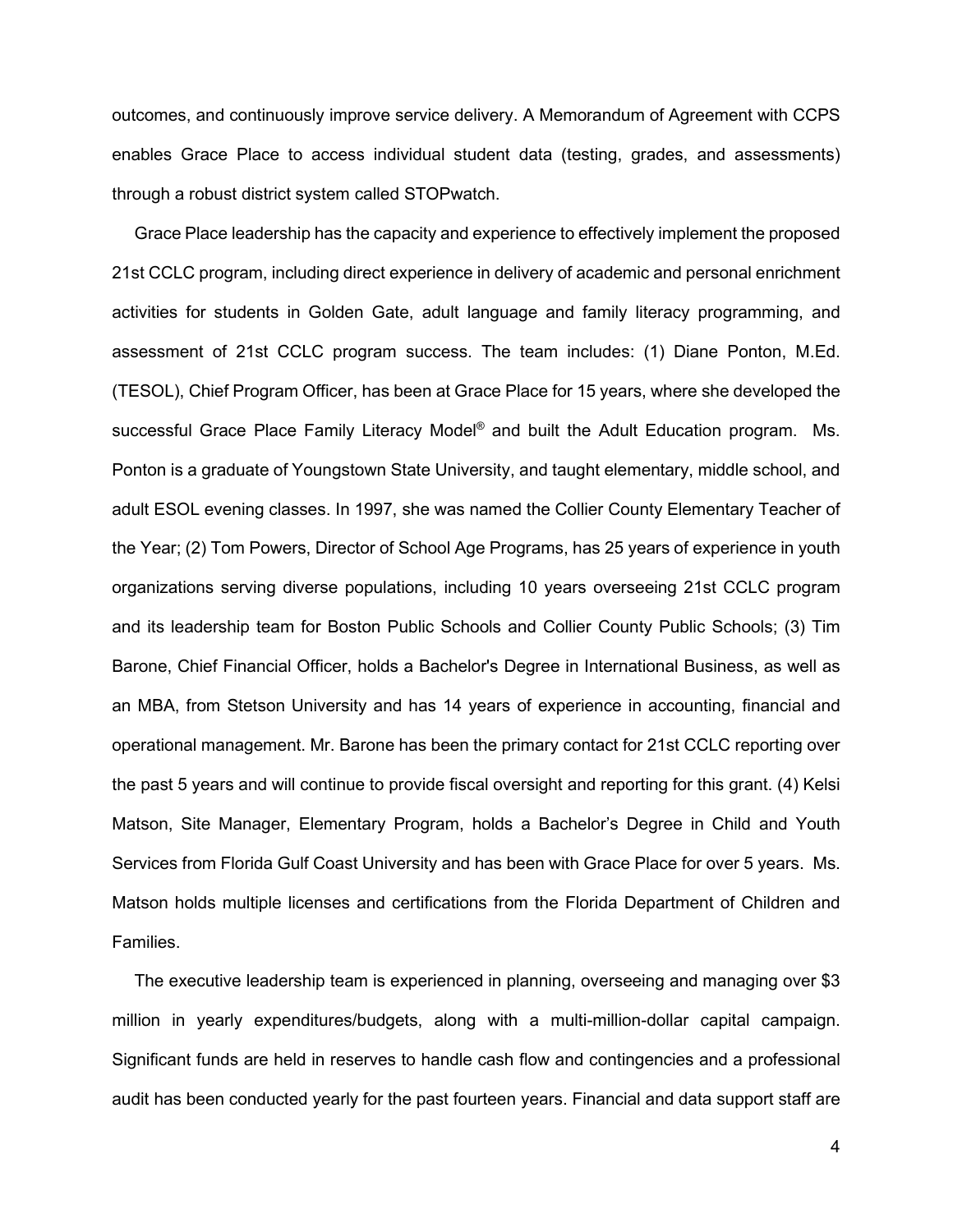experienced in monitoring data to track progress. Policies and procedures are in place to assure the best possible oversight. The agency has the experience and the financial capacity to manage government grants as evidenced by successful management and reporting of local, national, corporate, and foundation grants for more than 15 years. Grace Place has successfully operated 21<sup>st</sup> CCLC programs for six years across all school ages and was awarded a second 21<sup>st</sup> CCLC grant for our Middle School program in 2019.

To further assist with program implementation and oversight, an Advisory Board, comprised of a minimum of two students, two parents/guardians, a school administrator, teaching staff, community agencies and partners, and private sector members, has been developed. The Advisory Board meets a minimum of twice a year to monitor and provide feedback on the activities of the grant, ensuring that the program is implemented as proposed and that the goals and objectives of the project are carried out. Reports from program representatives will be presented to the Advisory Board for evaluation and analysis. Agenda, minutes, and attendance lists will be maintained, reported back to the CEO and Board of Directors, and made available to the general public on the Grace Place website for the past six years.

In addition to the experienced Finance team, Grace Place has an external Finance Committee that includes 2 bankers and 2 accountants, meeting monthly in advance of the Board of Directors meetings.

Grace Place has had six years of collecting, maintaining, analyzing and reporting evaluation data including yearly comprehensive summative reports on its 21<sup>st</sup> CCLC programs. As noted in the most recent Summative Evaluation Report, "Evaluation of program quality is integral to maintaining high quality programs and assessing progress towards achieving the primary program objectives. Program evaluation provides information for curriculum and activity adjustment, reallocation of funding, staff development, decision-making, and accountability (McGee, 1989). Grace Place has continuously used evaluation data to improve upon review of mid-year and end of year data. These ongoing improvements to better deliver the results desired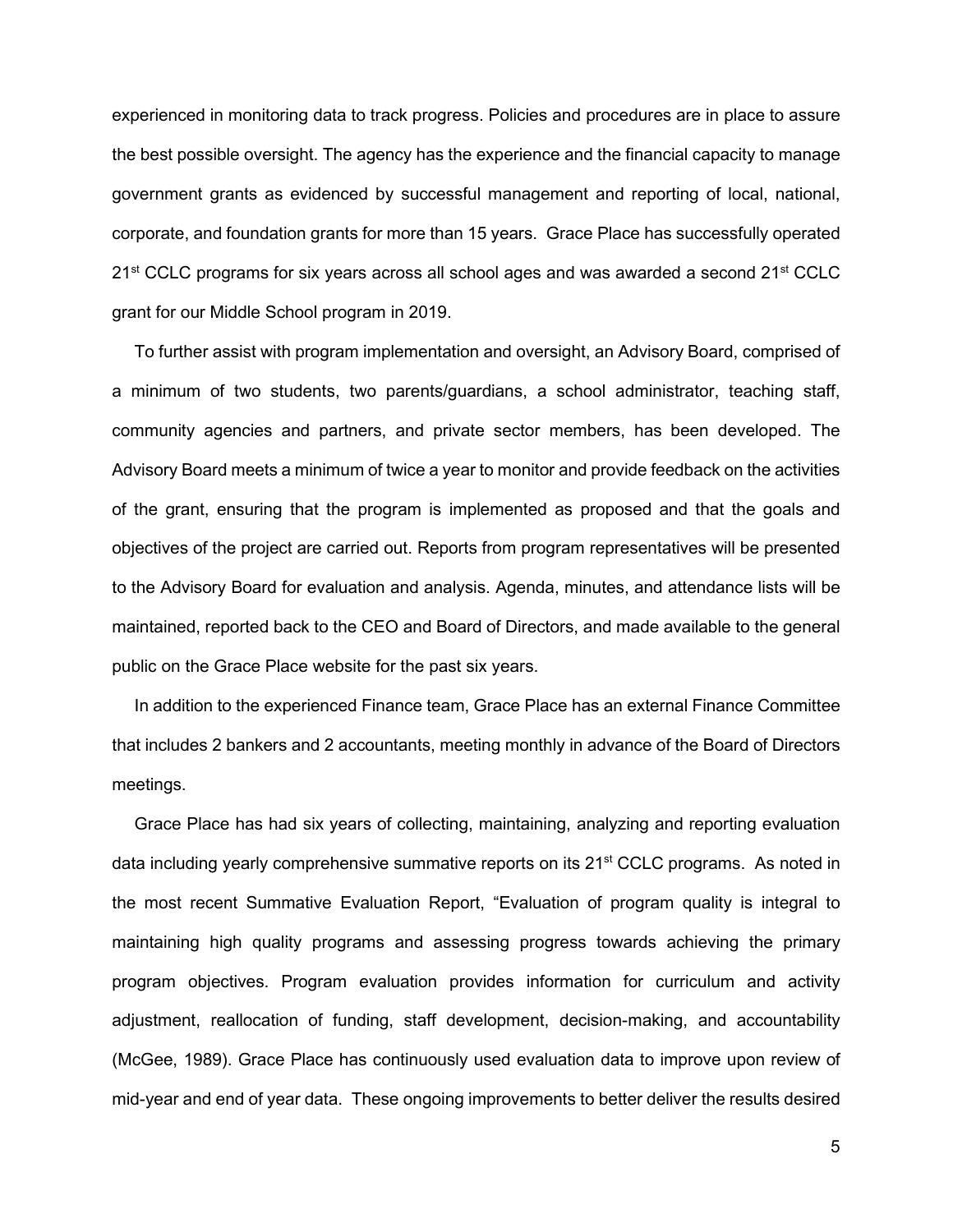and to serve the students in Golden Gate have been documented in tables and end of year reporting. Focusing on high quality staffing, development of strong curriculum and activities, partnering closely with the school district, and maximizing use of after-school resources are just some of the improvements made throughout the first 5-year program.

Overall, the Grace Place (Elementary) 21st CCLC Program was a strong program and fully implemented the project-based learning plans, academic enrichment, and personal enrichment activities, as proposed in the previously approved grant application. Grace Place for Children and Families progressed towards all program objectives that could be assessed during the program years, as based on the objective rating system developed by the Florida Department of Education. More specifically, the Grace Place (Elementary) 21st CCLC program met or exceeded the proposed benchmarks in six out of nine objectives (66.7%) for the 2018-2019 School Year.

## **3.3 Community Needs Assessment**

Naples, Florida is known for its white sandy beaches, pristine waters, serene nature reserves, great shopping and its more than 80 championship golf courses. Touted by Forbes magazine as one of "America's Millionaire Capitals," this city by the sea is the southern home to some of the country's wealthiest and most influential people. But there is a dense pocket of need in Naples not many people are aware of. Just six miles from one of the richest zip codes in America rests the four-square-mile Naples' community of Golden Gate City. Contrary to the name, life is not so golden for many that live here. Golden Gate City is a four-square-mile neighborhood east of the City of Naples, northeast of I-75 as it turns east toward Miami, and has the highest population density in Collier County. Students from Golden Gate live in the highest pocket of need in Collier County, outside of Immokalee. Golden Gate City has a higher poverty rate, lower earnings, lower family income and higher rates of unemployment than the rest of the state.

The residents of Golden Gate face challenges associated with living in a distressed, highpoverty community – reduced likelihood of academic success and reduced access to mainstream social and economic opportunities. Over 85% of the approximately 700 families Grace Place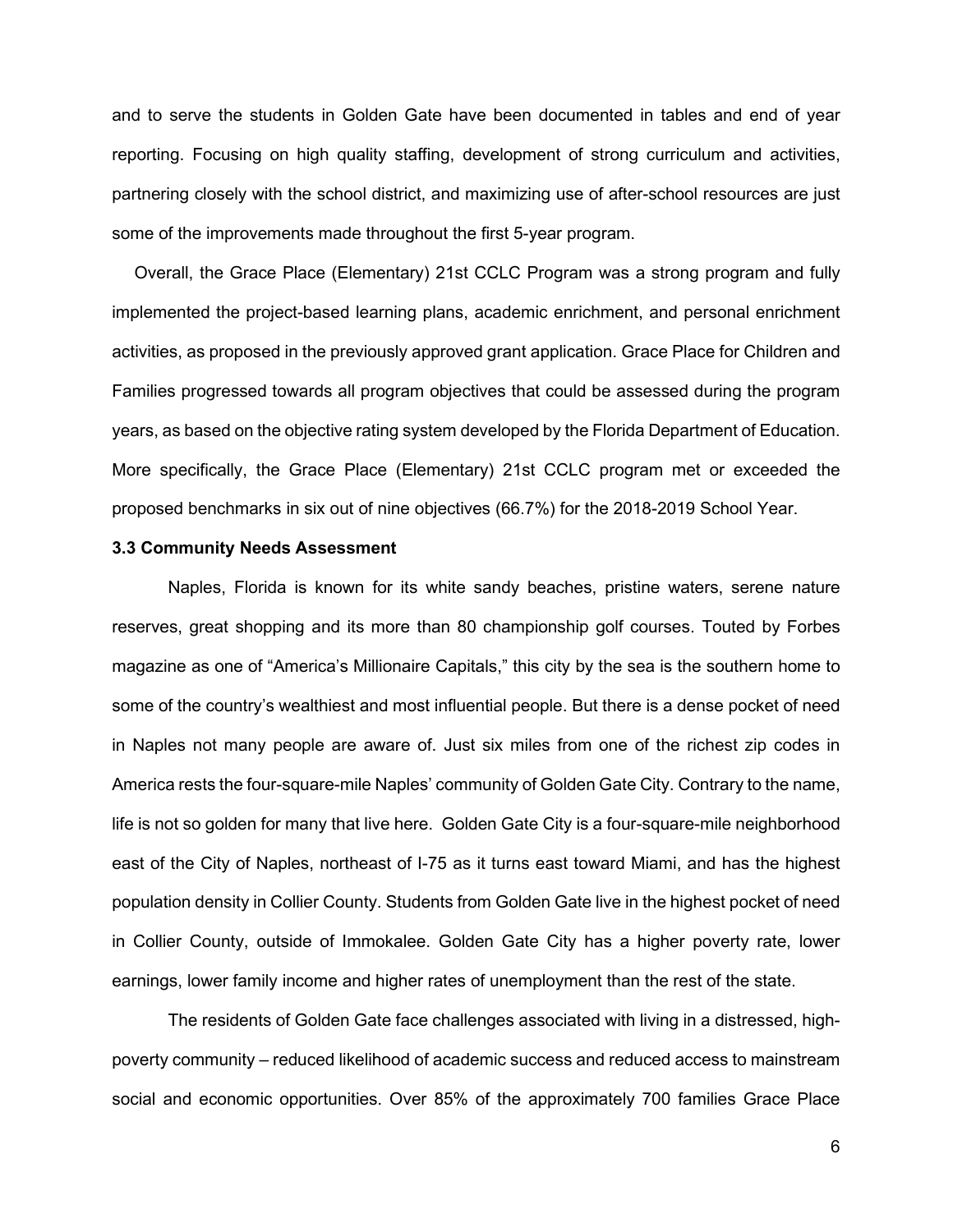serves have a household income of less than \$20,400, 88% have less than a high school education, and almost 33% are functionally illiterate.

More than 50% of Golden Gate residents are foreign-born immigrants and 72 percent of households do not speak English in the home. Close to half of students in Golden Gate schools are classified as Limited English Proficient (LEP) versus only 16 percent in Collier County. GGE, GTE and MDE are Title 1 Improvement schools with "Focus" differentiated accountability classification (FDOE, 2019).

Lack of access to OST: A 2012 NCEF report on Child Well Being in Collier County indicated that over 60% of Golden Gate students return home from school to no adult supervision. The lack of adult supervision increases the probability of engaging in risky and aggressive behaviors, taking part in crimes, being injured or victimized and disinterest in education. Collier County Truancy Court data show that students from Golden Gate schools make up 20.5 percent of all youth entering Truancy Court. Of all of the crimes committed by youth in Collier County, 25 percent is committed by youth residing in the Golden Gate City zip code 34116 (CCTC 2012).

The National Summer Learning Association reports that most students lose about two months of grade level equivalency in mathematical computation skills over the summer months. Lowincome students also lose more than two months in reading achievement, despite the fact that their middle-class peers make slight gains. The Grace Place summer program provides extended learning time for in-depth academic and personal enrichment opportunities, nutritional breakfast and lunch program, and real-world field trips.

Data compiled over the past six academic years have demonstrated that we are successfully identifying and enrolling the school's most at-risk students in the program. Focused recruitment targets students who have been identified by the school as high-risk: academically lowperforming; demonstrating at-risk behaviors such as truancy, behavior concerns, or documented at-home issues; and/or at risk for grade retention.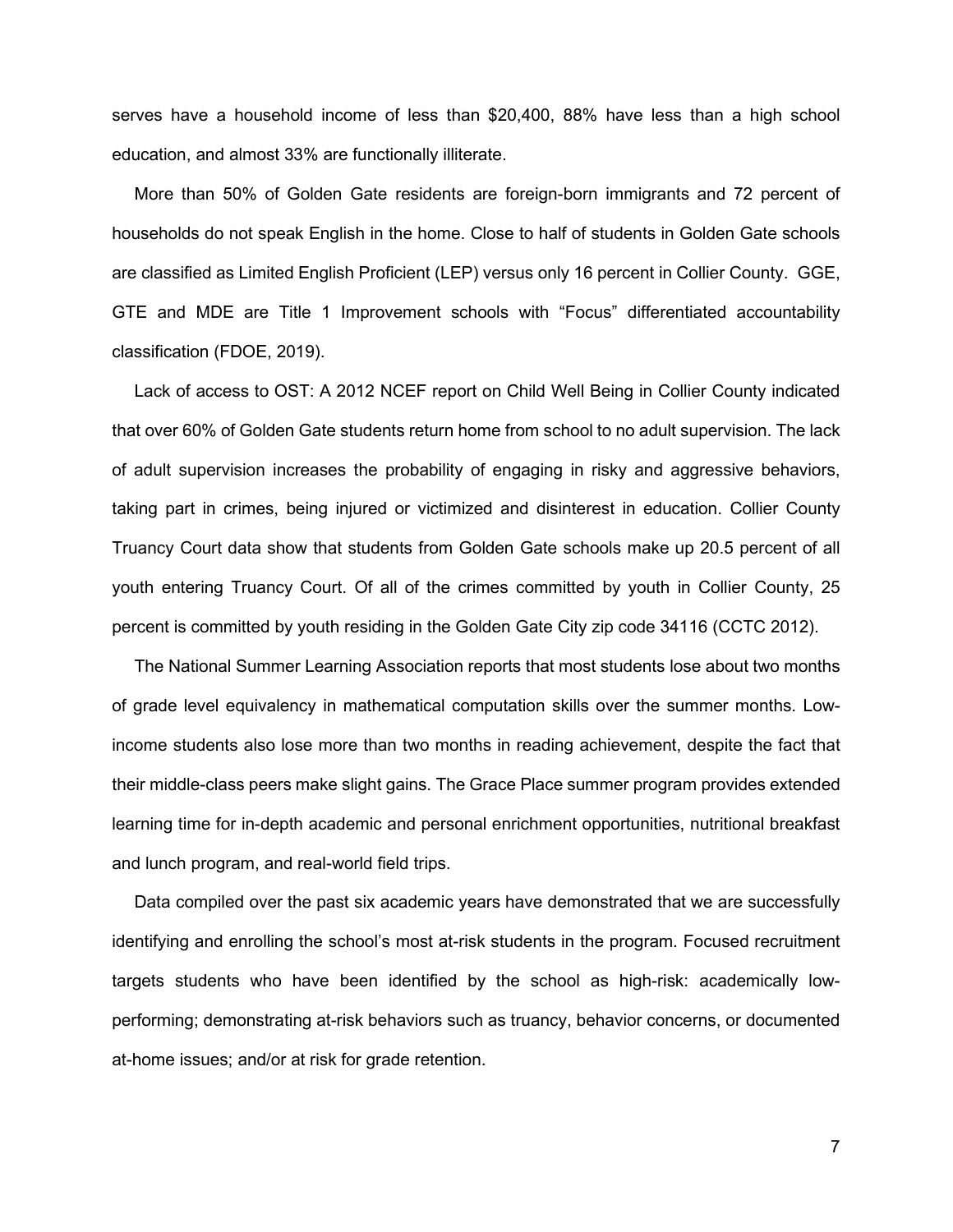There are a limited number of afterschool program slots available to the 2,500 students enrolled at Golden Gate's three elementary schools, all of which require a fee to attend. A study by the Naples Children and Education Foundation (NCEF) indicated that over 60 percent of school-aged students living in Golden Gate do not have adult supervision at home when they return from school each day. This lack of adult supervision increases the probability of students engaging in risky or aggressive behaviors, being injured or victimized, and losing interest in education.

High-quality OST programs, which incorporate rigorous academic training, have been shown to have dramatic positive impacts on students' lives: gains in grades, test scores, and quality of student work; improved motivation and dedication to school and learning; enhanced creativity and interest in school; improved in-school behaviors and greater self-reported control of behavior; improved wellbeing, physical fitness, and decreased obesity; more connection to the community; reduced stress; and improved self-esteem, self-efficacy, and hope for the future.

Data evaluated from a variety of sources during the needs assessments include Collier County Public Schools (CCPS) Assessments & Data Management (Strategic Planning and Needs Assessment, student achievement data, school performance and demographic data, School Improvement Plans, Florida Department of Education Differentiated Accountability Reports, U.S. Department of Education Reports (OST best practices, youth and poverty), Collier Sheriff's Department Reports (crime and youth indicators), Kids Count Data Center (Florida indicators), U.S. Census Data (poverty and employment rates, education levels, family demographics), Surveys and Focus Groups (student, parent, and community), adequate yearly progress (AYP) status, School Accountability Reports (SAR), and National Census data (poverty, literacy, educational attainment, employment, family demographics).

Across all of Collier County, only 60% of students were proficient on the FSA Reading exam in 2019 and only 55% made learning gains in ELA from 2017-18 to 2018-19. The targeted elementary schools performed slightly lower than the district, with only 46.5% of students in the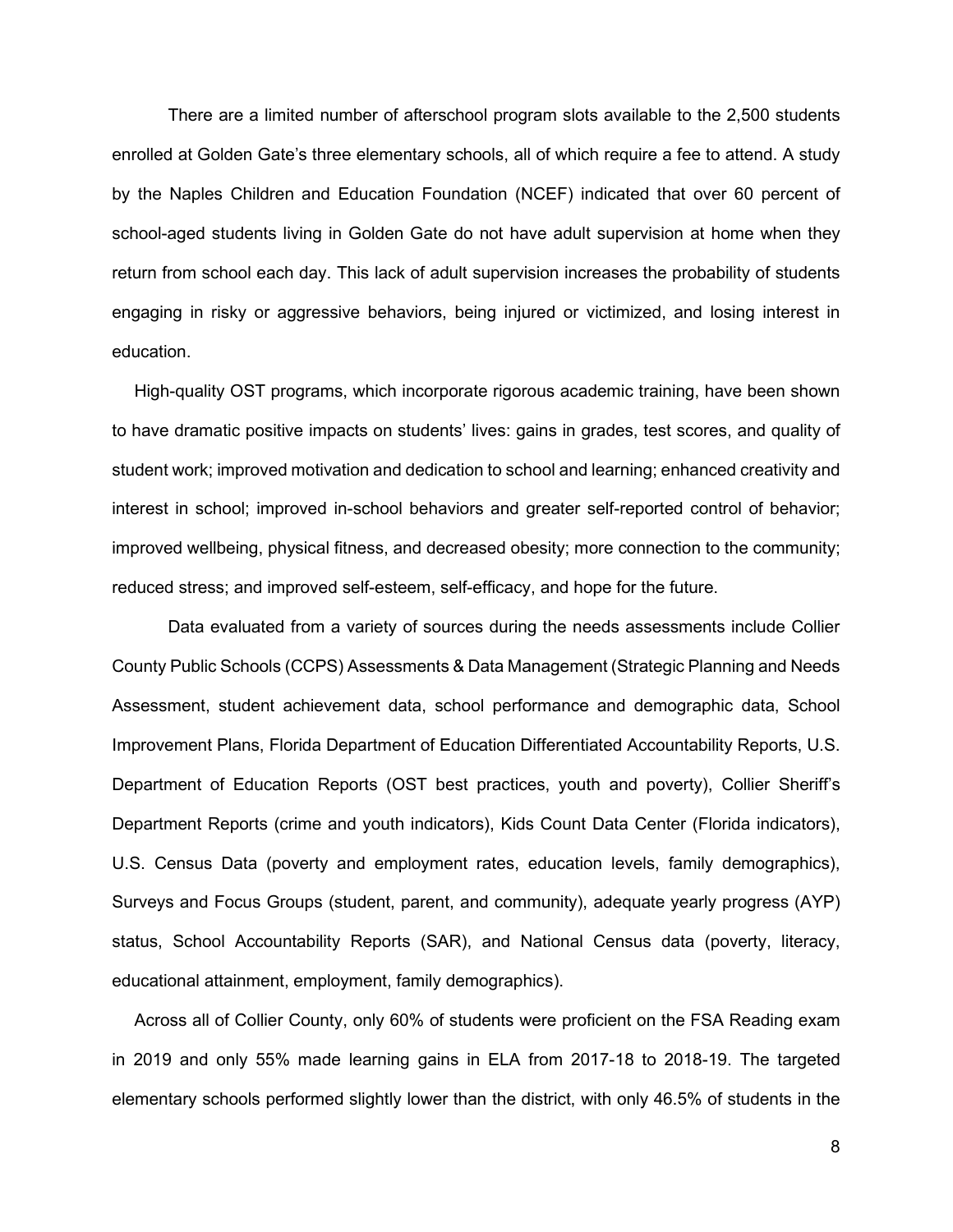two currently served elementary schools proficient in ELA in 2019 and only 53.3% making learning gains. The metric was set at 65%, significantly higher than prior year performance. Similar data was collected for Math. Across Collier County, only 66% of students were proficient on the FSA Mathematics exam in 2019 and only 59% made learning gains in Math from 2017-18 to 2018-19. The targeted elementary schools performed slightly lower than the district, with only 52% of students in the two currently served elementary schools proficient in ELA in 2019 and only 56.0% making learning gains. On the SSA Science evaluation, across Collier County only 61% of students were proficient in 2019. The targeted elementary schools performed slightly lower than the district, with only 50.0% of  $5<sup>th</sup>$  grade students in the two currently served elementary schools proficient in Science in 2019. With 94.8% and 93.2% economically disadvantaged students (FLDOE, 2019), the need for  $21<sup>st</sup>$  CCLC assistance in closing the achievement gap cannot be overstated.

While there are stand-alone programs in Collier County focusing on individual components, there are gaps in services where the resources currently available are insufficient to meet the full OST needs of the community. Through established partnerships, Grace Place is the only organization able to offer comprehensive OST programming that encompasses academic enrichment, personal enrichment, and health and wellness. Partners from the community, included in our Partners Table, are committed to the advancement of the AoL program at Grace Place.

Grace Place leadership has regularly met with education leaders from all three neighborhood elementary schools, including Principals, Assistant Principals, and Academic Coaches to identify community stakeholders, complete student and community needs assessment, identify service gaps, and determine the needs to be used as the basis for the proposed 21st CCLC program. Grace Place has ongoing contact with all local private schools and has also worked with, and consulted with, our community families and other community partners in order to develop a comprehensive and successful program through a series of ongoing meetings and focus groups.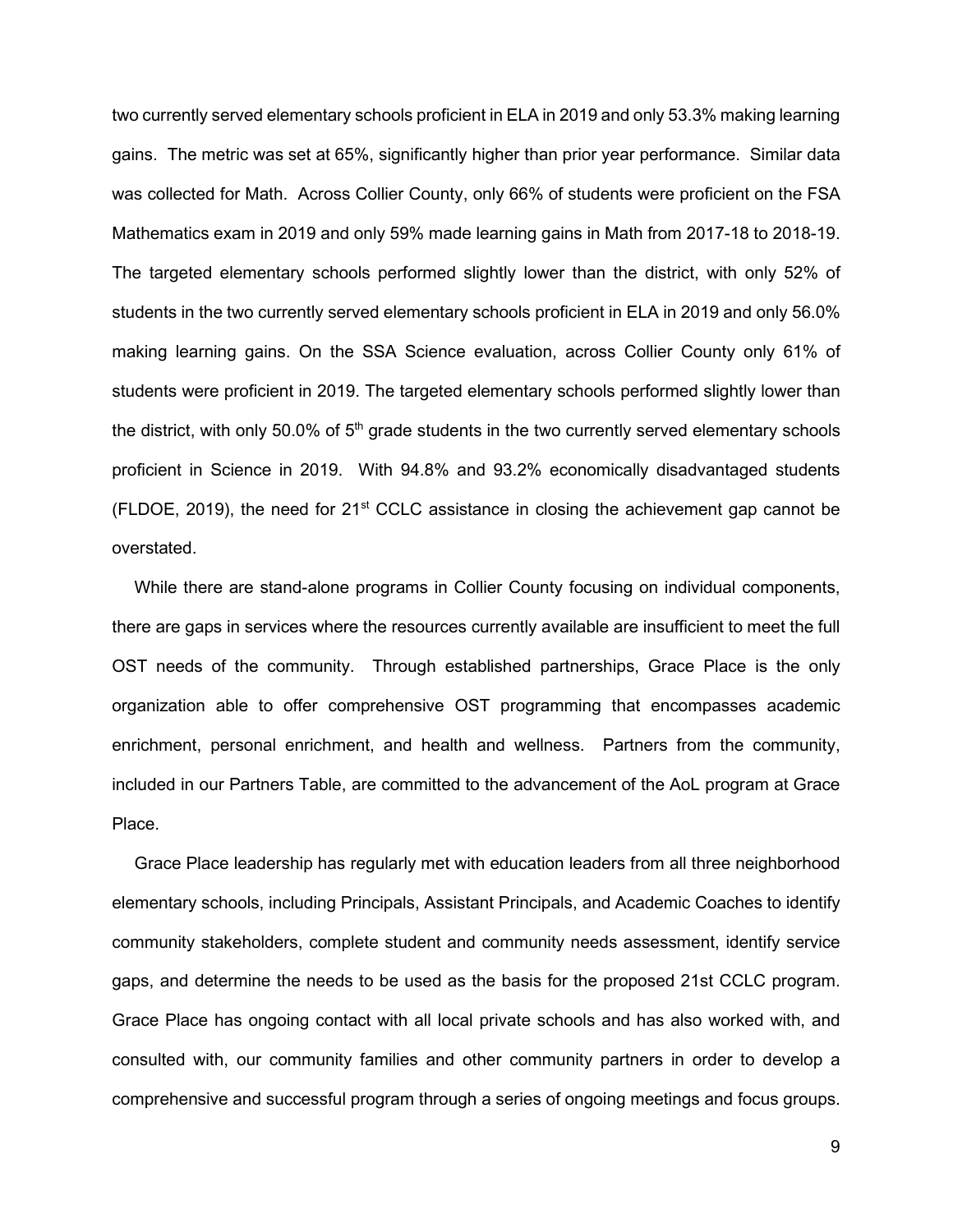At meetings on the development of the 21st CCLC programming, the elementary schools have all stated the need for support for English Language Learners and students with special needs. They have also noted that students need to be supported with homework by reinforcing lessons and making sure it is fully complete. Students also need access to rich books and time for guided, one-on-one reading. Leadership has asked us to support gaps in reading and writing in particular for their students, especially in Kindergarten through third grades.

Grace Place leadership has communicated with school system leadership including coaches/specialist, administrators and guidance counselors through phone calls, emails, face-toface meetings, focus groups and stakeholder surveys.

Research also suggests that afterschool programs have a unique potential to impact student social-emotional wellness. Social-Emotional Learning (SEL) benefits all children, but has a distinct benefit for children from low-income, at-risk communities. Durlak, Weissberg & Pachan (2010) completed a meta-analysis of 75 reports of SEL impacts from afterschool programs, finding mean effects less than half the current 80% benchmark. Our staff has collected a wealth of information on the needs and wants of families, including the need for social emotional learning including accessing behavioral health services and strengthening relationships with peers.

Families have also noted the importance of safety; many families do not have access to other child care during afterschool hours. They appreciate the opportunity for their children to have more academic learning time and homework help as opposed to returning to an empty home. Parents also want to make sure that children have time to exercise outside and understand the importance of fitness for them.

Grace Place also has adult education programs. In an effort to address the educational needs of the entire family, the Adult Education program utilizes a comprehensive approach that supersedes a limited definition of education characterized solely by academics. The guiding mission of Adult Education programming is to equip students with the needed language and life skills to strengthen their ability to participate in the workforce, improve their quality of life, and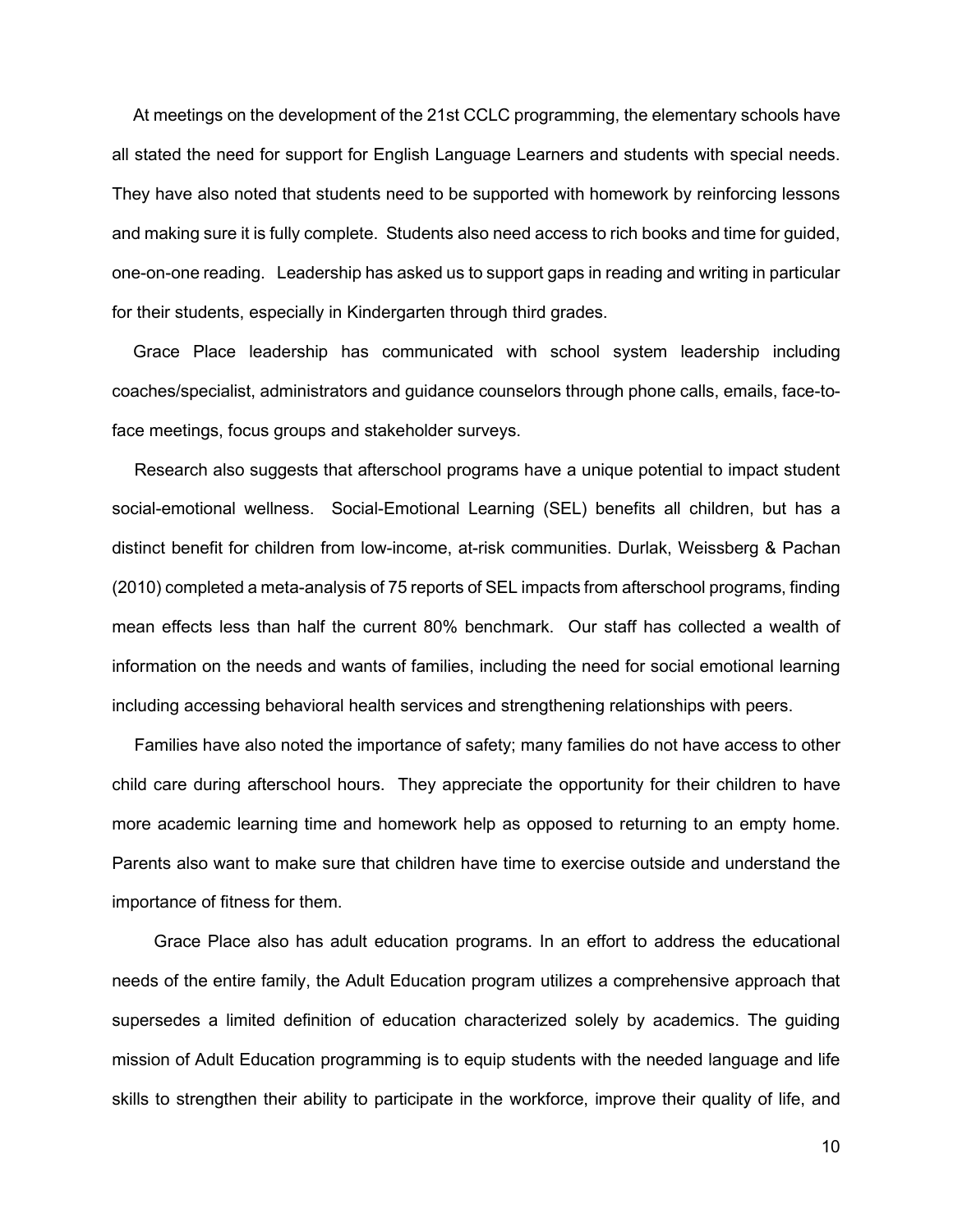enhance their self-sufficiency and engagement within the community. The Adult Education program includes English language, financial literacy, citizenship and computer literacy classes. English language classes provide one-on-one and small group English language and literacy lessons guided by the Side-by-Side curriculum. English classes are led by trained volunteer instructors who are often retired teachers themselves. Small groups are arranged both by English knowledge and education level. Our Rosetta Stone language lab offers supplemental support to both current and incoming students. These concentrated classes enable adult learners to improve their language, literacy and life skills unlocking new opportunities for superior job placement with higher compensation and improved community involvement.

In addition to the Early Childhood, Parenting, School-age and Adult Education programs, Grace Place has a food pantry that serves the Golden Gate Community. Food insecurity is a crisis for families all over the world, including families' right here in Collier County. According to Collier County Public School's website, 66% of students in Collier County qualify for the free-andreduced lunch program, meaning they fall below Florida's income eligibility gap lines. This number is much higher in our targeted schools, between 86-89%. Hunger places unfair demands on parents, requiring them to make tough choices between food and other necessities. This can include the challenging decision to purchase inexpensive, but less nutritious food to stretch the household budget. The Food Pantry supports Grace Place's mission by meeting the basic need for nourishment and health, which are essential for strong mental and physical development. Thanks to our supporters, we helped provide an incredible 395,000 plus pounds of food, including fresh fruits, vegetables, meats, and dairy products, to people facing hunger in our community.

The Grace Place for Children and Families (Elementary) 21st CCLC program was successful in obtaining responses to the state-mandated end-of-year parent satisfaction inventory administered in April 2018. The satisfaction survey assessed parental opinions on several aspects of the Grace Place for Children and Families (Elementary) 21st CCLC program and perceived impacts on the participating parents, students, and teachers.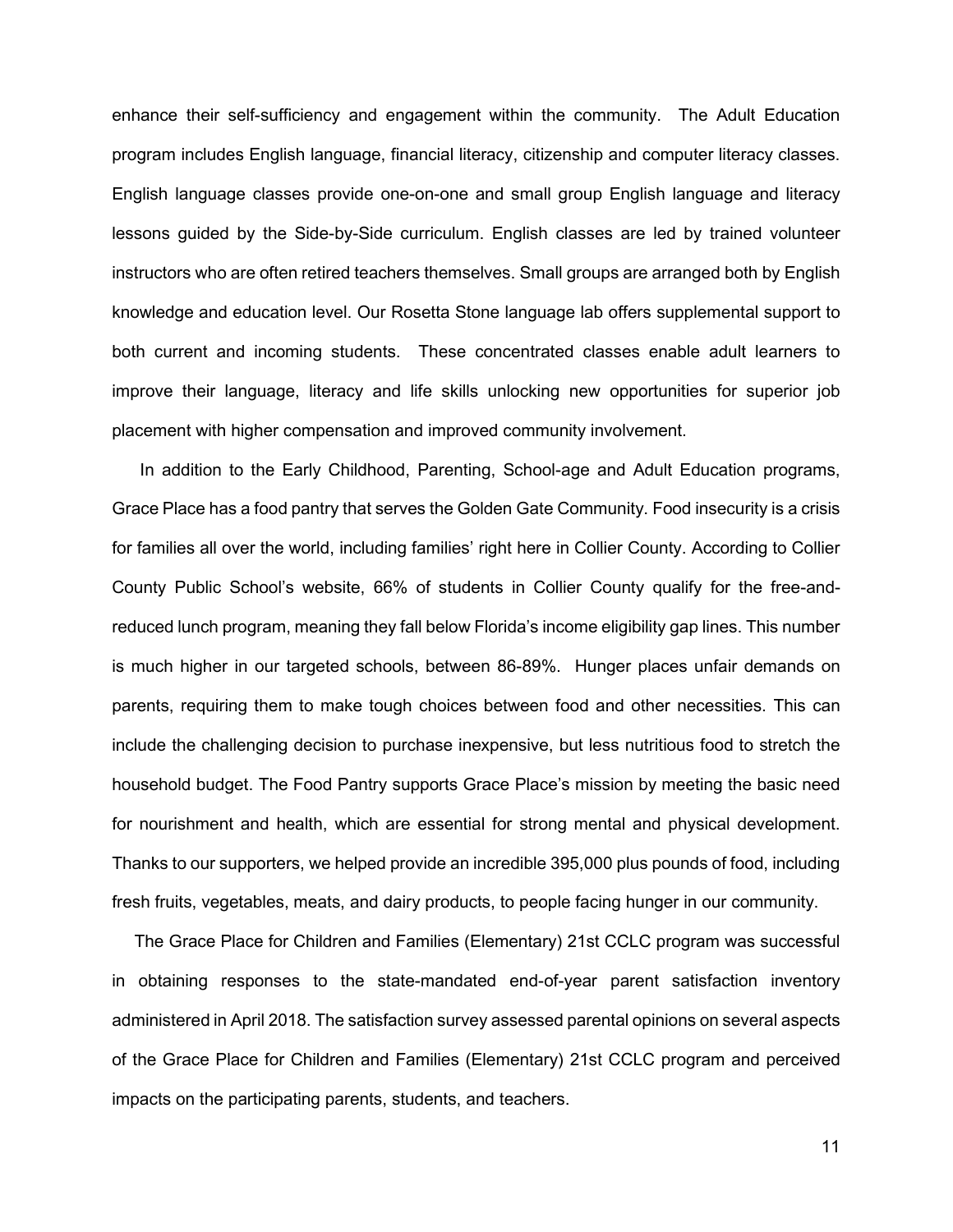The parent survey was originally designed by the Center for Assessment, Strategic Planning, Evaluation and Research (CASPER) and modified by the Florida Department of Education as a statewide assessment of parent satisfaction. The survey is focused on more general aspects of satisfaction, with some specific items regarding expected outcomes of all 21st CCLC programs. Overall, an estimated 238 surveys were distributed and 89 were returned partially or fully completed – representing a 37.4% response rate (with a 25.0% response rate generally considered the minimum acceptable rate for reliability). Overall, 98.9% of parents responding to the survey reported general satisfaction with the 21st CCLC program, with only 1.1% of parents reporting a lack of satisfaction. Additionally, 94.1% of parents reported satisfaction with their child(ren)'s improvement in their overall academic performance, and 94.3% were satisfied with their child(ren)'s improvement in completing their homework.

The Student survey was originally designed by the University of Florida (Zhang &Byrd, 2004) to help determine student beliefs about the impact of 21st CCLC programming on several primary aspects of their academic life (e.g., schooling, citizenship, friendships, etc.). A total of 213 students (89.5% of the 238 regularly participating 21st CCLC students) completed the required statewide student satisfaction inventory, as altered and provided by the FLDOE. Of these students, 97.7% enjoyed the activities in the program, 99.1% felt safe in the afterschool program and 98.1% of students reported the 21st CCLC program definitely or somewhat helped them with their homework.

Given the unique position of out-of-school programs, teacher surveys are used to collect information about changes in each individual student's behavior during the program year, and are considered more robust and more specific to the Grace Place for Children and Families (Elementary) 21st CCLC program than are school grades and standardized achievement tests. The teacher survey used by Grace Place for Children and Families (Elementary) for the 2018- 2019 program year was provided by the FLDOE and was based on the questionnaire developed by the US Department of Education and required in prior years for the federal data collection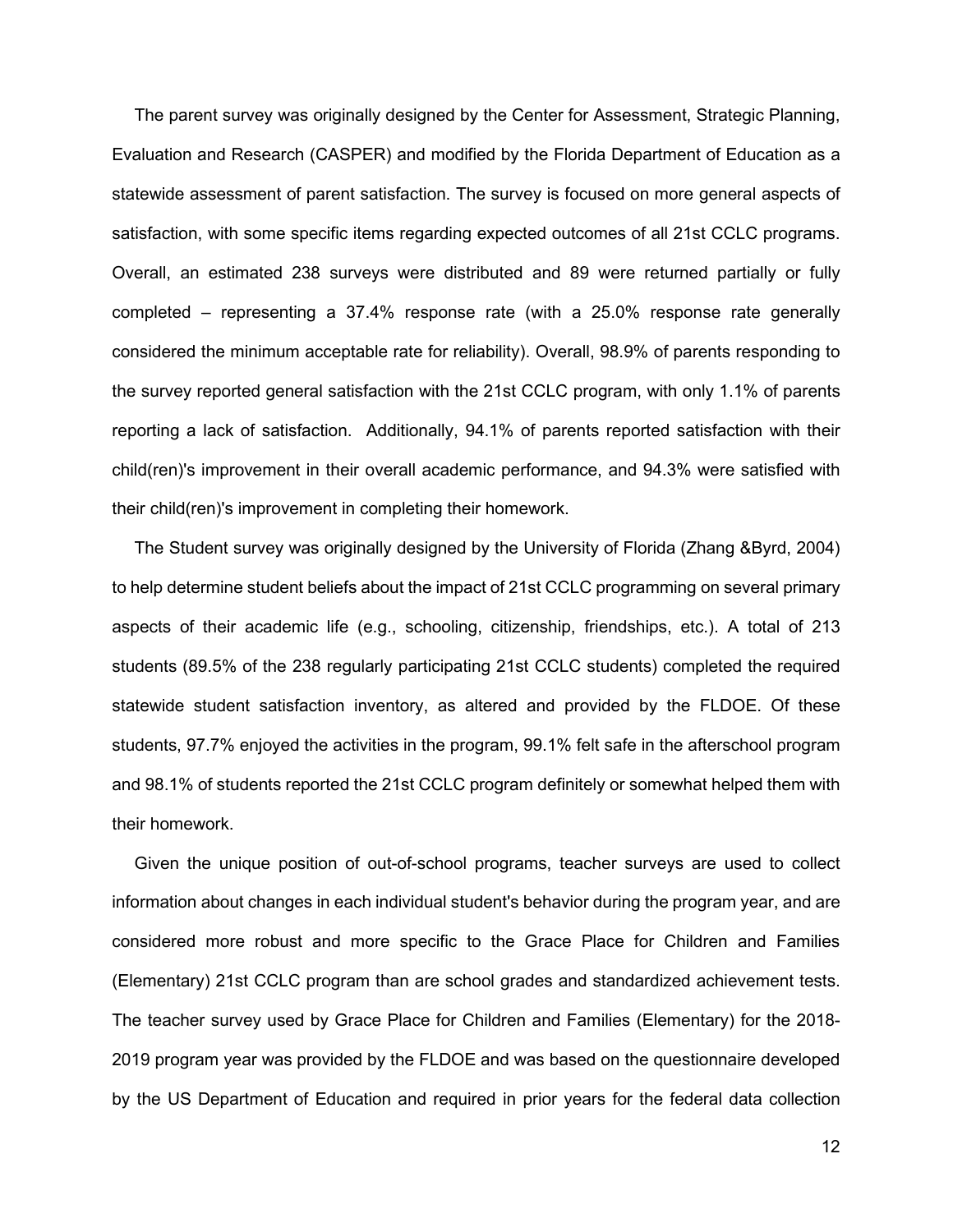system. Overall, results suggest the 21st CCLC program had a very positive and significant impact on the majority of 21st CCLC students. The following represent some of the most notable findings from the 21st CCLC Teacher Survey:

- Of students needing to improve, teachers reported that 74.3% of 21st CCLC students demonstrated improvement in their effort towards completing assigned work; and 82.4% of regularly participating students demonstrated improvement in their overall academic performance.
- Teachers reported 76.2% of students in need of improvement demonstrated improvement in completing their homework to the teacher's satisfaction.
- Of students needing to improve, 75.3% of students paid more attention and participated more in class; 64.6% volunteered more in class; and 77.9% attended class more regularly -all indicators of increased motivation and dedication to the overall educational process.

Great care has been taken to assess community need and Grace Place is ready to respond by implementing comprehensive services. Our schools, partners and families have great confidence in our ability to run a successful program.

# **3.4 Community Notice Dissemination of Information**

A notice was placed in the Naples Daily News at the time of the submission of the Grace Place Letter of Intent to Apply on April 4, 2020. Local public and private schools were consulted and included in the proposal development. During a series of meetings with the school district this spring we were encouraged to expand programming. This proposal will be accessible on the Grace Place website following submission, and the programming will be continuously promoted through our website, mailings, social media, community bulletins, and other venues.

An effective combination of traditional and non-traditional communication channels will be used to inform the Golden Gate community, school staff, partners, parents and other stakeholders about AoL (e.g. services, activities, goals) and the importance and promise of the 21<sup>st</sup> CCLC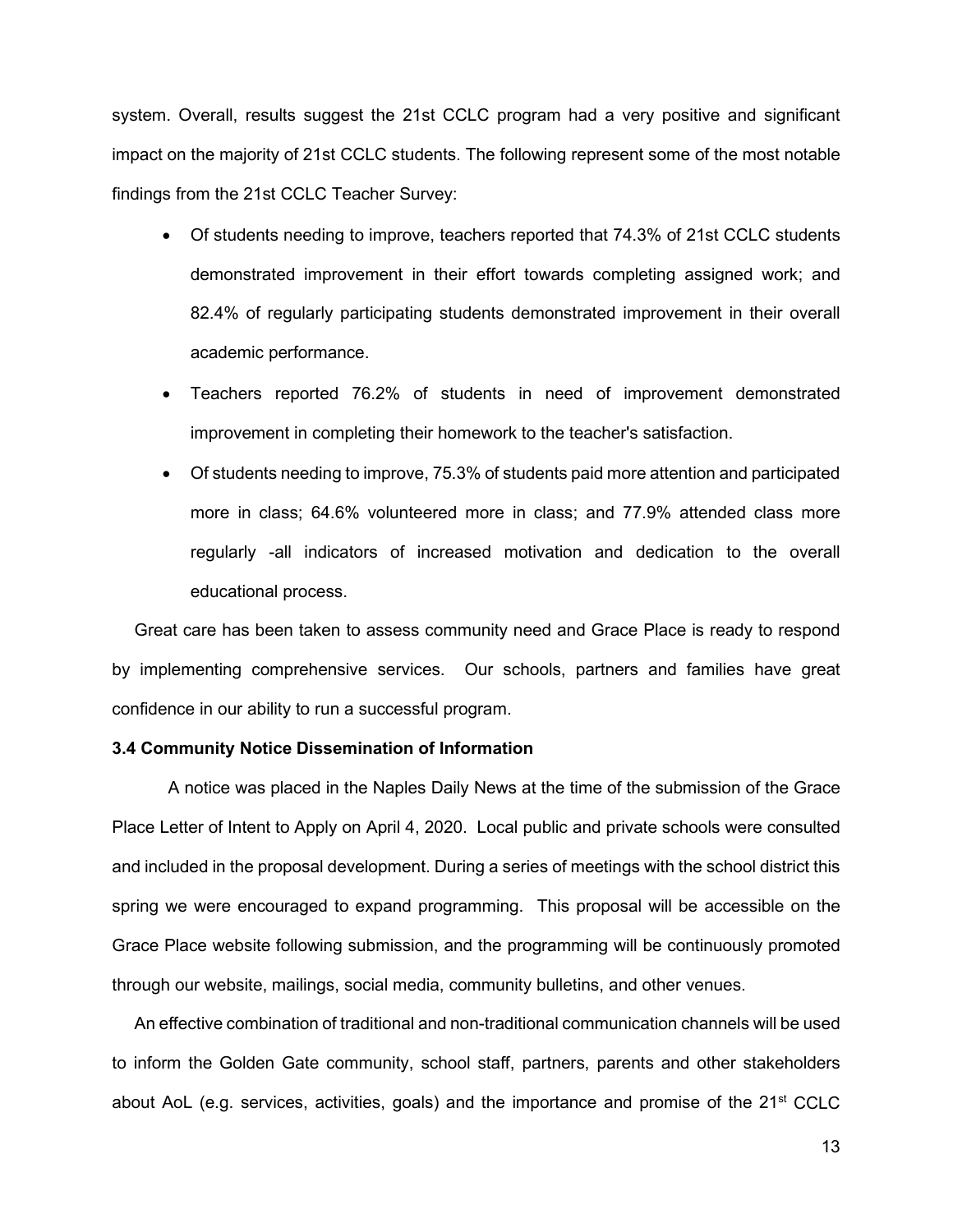federally funded OST program. Schools: daily announcements, automated ParentLink calls, meetings with teachers and school leadership; Local media: PSAs, press releases to local radio, web, newspaper, and television; Newsletters/flyers distributed at community churches, local markets, and libraries. Non-English speaking households: local media and organizations, including D'Latino's TV and Media, 92.1 FM La Ley, and the Haitian Coalition of Collier. In addition, Social media will be used to announce the program and to update the community and program stakeholders. Grace Place's existing social media sites: Facebook, Twitter, YouTube, Instagram and LinkedIn.

The existing Grace Place website currently includes a sub-site for the 21<sup>st</sup> CCLC program. This site contains pages devoted to sharing program information (including a copy of the approved grant narrative as well as copies of the 2018-2019 21<sup>st</sup> CCLC Summative Evaluation), progress in meeting the proposed goals and objectives, successes and highlights, all scheduled services, adult family member activities, and links to end-products of project-based learning activities. Social media will allow visitors to visually experience program activities. Parent information will be translated into both Spanish and Haitian Creole. The website is updated at least quarterly by the Manager of Communications. The date/time of the latest update will be displayed on the home page.

#### **3.5 Partnerships and Collaborations**

#### **3.5.a. Partnerships**

Grace Place has a strong history of working with parents, students and community partners, including the local public and private schools, agencies, organizations, and businesses. Grace Place intentionally and thoroughly included all of these stakeholders in the process of identifying needs and developing the proposed program. Grace Place has developed many community partnerships that will continue to contribute to implementing, evaluating, and sustaining Academy of Leaders. Many of the community partners, including Childcare of SW Florida, the David Lawrence Center, Junior Achievement, University of Florida and many others as outlined in the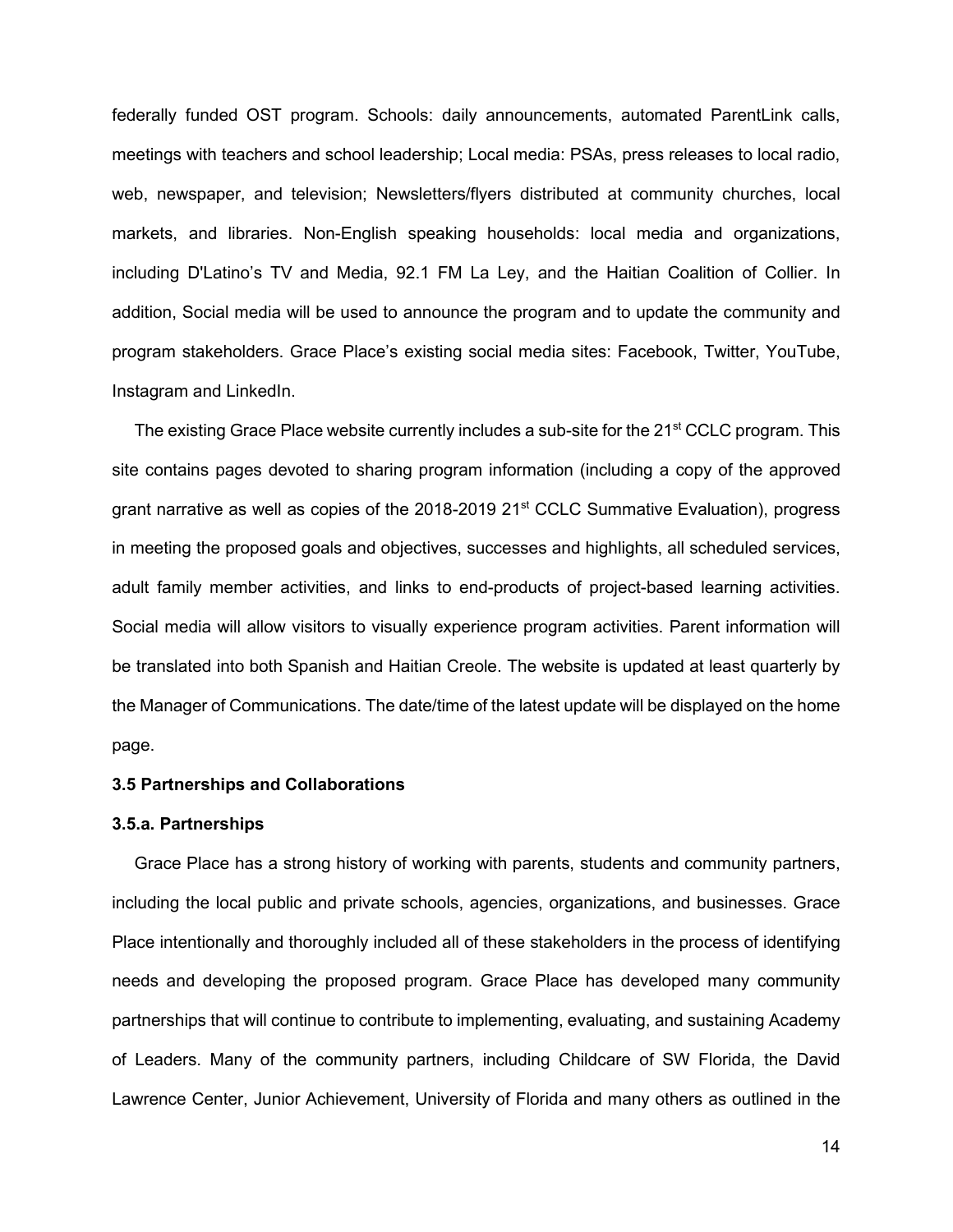Partners Table attachment, are making significant contributions to the ongoing implementation of an evidence-based, high quality program including having their paid staff onsite at Grace Place or through supervision of direct services to students and families. For instance, the David Lawrence Center works closely with Grace Place staff to provide social-emotional wellness curriculum and training for Grace Place staff to deliver as well as collaborate with staff to refer students and families to other behavioral health services as available and will. Drug Free Collier is another example that provides one of their own staff to lead program activities for at least one day per week for 2 hours.

Grace Place also receives over 300 volunteers (retirees, college students, high school students) and in-kind gifts from community and service organizations, including five Rotary Clubs, three Kiwanis Clubs, six Key Clubs, Leadership Collier and Greater Naples Leadership, Council of Hispanic Business Professionals, newcomers and neighborhood clubs, local large corporations including Arthrex and Moorings Park, and over twenty churches.

Grace Place has three full-time staff committed to development and communications and one fulltime staff member dedicated to Volunteer Management. Grace Place has established an impressive array of collaborative partners which contribute substantially to the services provided including daily meals and snacks, classes and programs in the arts, music, nutrition, wellness, physical activities, behavioral health and prevention services, career education, books, and field trips. Our AoL program has provided a healthy dinner and snack every day, provided by Child Care of Southwest Florida through Food Program grants. We have successfully provided thousands of meals through partnerships over the past six years of offering 21st CCLC programming. Child Care of SW Florida, Inc. will ensure access to catered daily snacks afterschool and in summers. They will provide training and education for staff on food safety and data tracking.

Collier County School District and the three schools to be served will provide access to STOPwatch data base to track student progress. They will provide staff professional development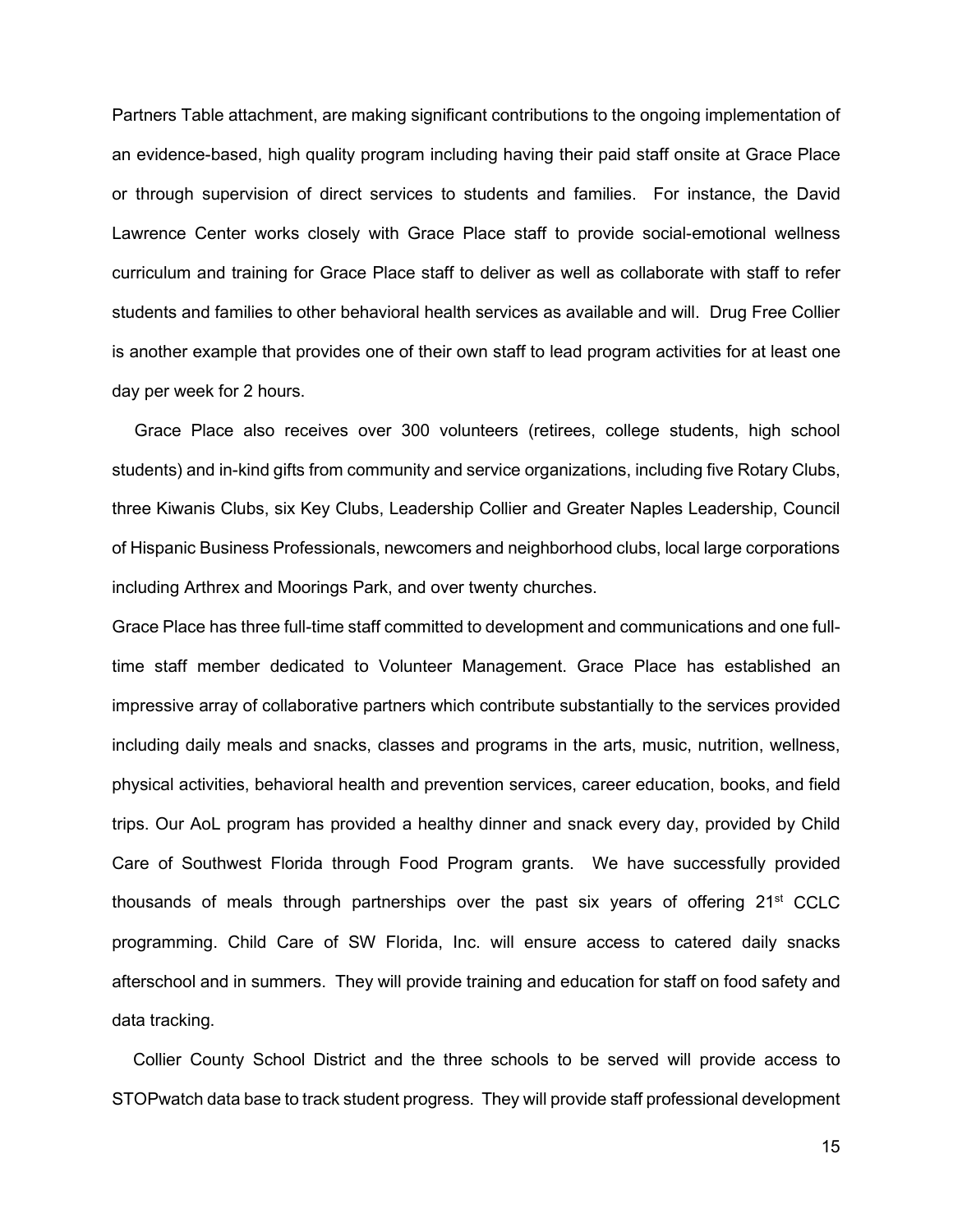in using the database and resolve data issues. They will communicate with program staff for referrals and student support. They will provide staff professional development in academic support.

We are partnering with three leaders in behavioral services. David Lawrence Center is a local leader in mental health and substance abuse services who will provide training and education for program staff. They will provide staff and curriculum and lead program activities for at least one day per week for two hours. They will provide behavioral support for staff and students and other services as available / including special event projects. They will collaborate with staff to refer students and families to other behavioral health services as available. The Shelter for Abused Women and Children will provide training and education for program staff. They will provide staff and curriculum and lead program activities for at least one day per week for two hours. They will provide behavioral support for staff and students and other services as available / including special event projects. They will collaborate with staff to refer families to other behavioral and domestic violence services as available. Drug Free Collier will provide training and education for program staff. They will provide staff and curriculum and lead program activities for at least one day per week for two hours. They will provide support for staff and students and other services as available / including special event projects. They will collaborate with staff to refer families to other counselling services as available.

We are partnering with two institutions of higher learning. University of Florida, Institute of Food and Agricultural Sciences Extension, Collier County will provide training and wellness education for program staff. They will provide staff and curriculum and lead program activities for at least one day per week for 2 hours. They will provide support for staff and students and other services as available / including special event projects. They will collaborate with staff to refer families to wellness / health services as available. Florida Gulf Coast University / College of Education will provide training and STEM education for program staff. They will provide student teaching staff using a field-based approach to teacher preparation using a Professional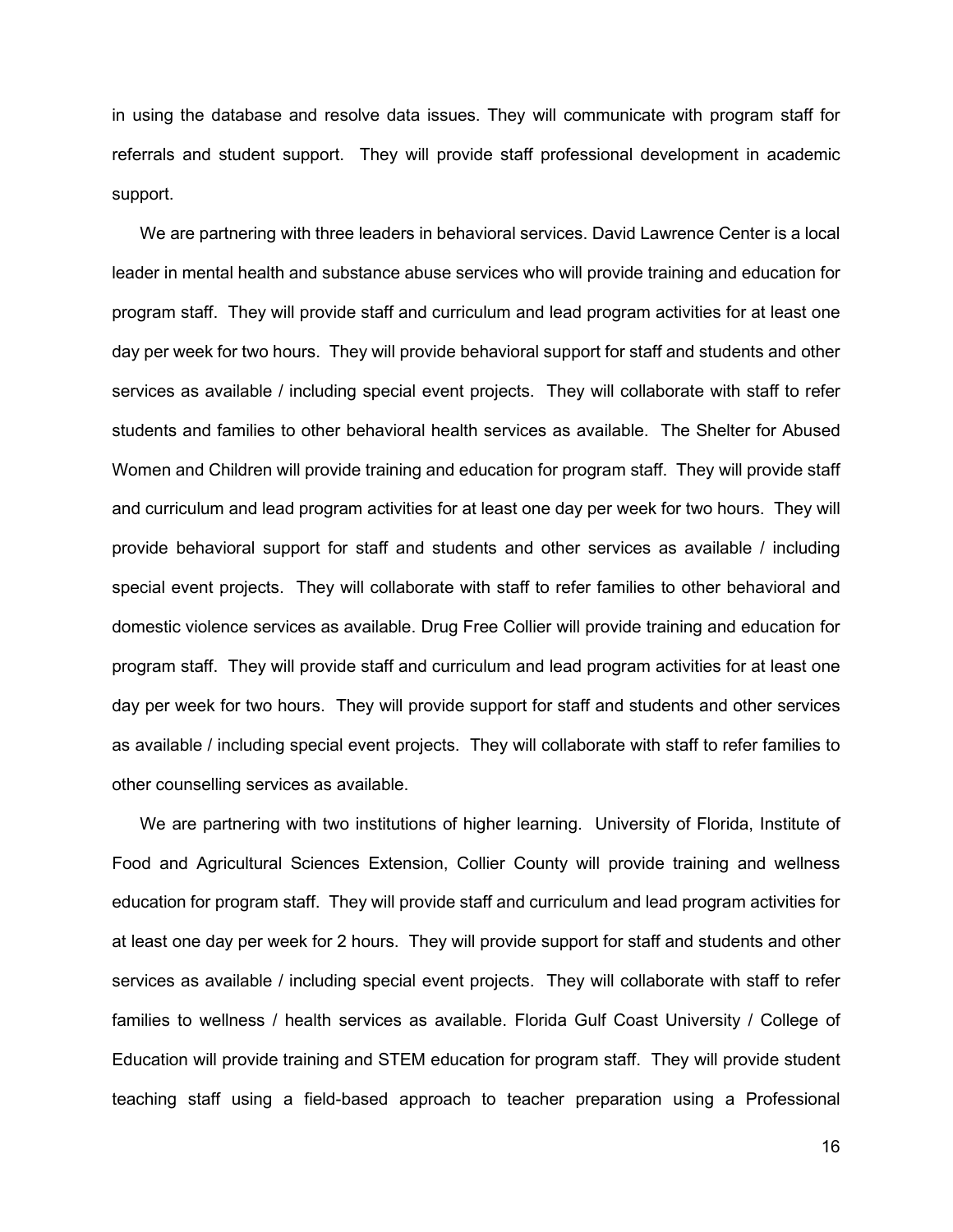Development Schools (PDS) framework. They will provide curriculum and lead program activities for at least one day per week for 2 hours. This is a collaborative effort including university faculty and teacher candidates working with our staff. Curriculum for arts and careers/social studies will also be supported by partners. United Arts Council will provide training and arts education for program staff. They will provide staff and curriculum and lead program activities for at least one day per week for 2 hours. They will provide support for staff and students and other services as available / including special event projects. Junior Achievement of Southwest Florida will provide training on how to select and lead JA curriculum.

Partnerships have been developed over years and we have learned that communication is key. There are regular quarterly check-ins with leadership including participation on the 21st CCLC advisory board. Our partners are all committed to Grace Place's mission and have a wealth of experience working in the neighborhood. Several partners will be leading parent education activities for our 21<sup>st</sup> CCLC families and professional development for staff. See the attached letters of commitment and completed partner table.

#### **3.5.b. Collaboration**

Grace Place leadership has worked closely with administrators from the target schools, including Principals, Assistant Principals, and Academic Coaches, to develop and advance the Academy of Leaders Program. Through this close collaboration, the program aligns with the school curriculum to help students meet state and local academic standards. Both school administrators and Grace Place staff are committed to building on this foundation and will continue to meet communicate regularly, work together to implement the plan as proposed. Private schools have been notified of our ability to serve their students and about professional development available to their staff.

As part of the partnership with CCPS, Grace Place has been provided access to student academic records through STOPwatch, a CCPS web-based system with direct access to the district academic records database. Program staff can export the academic records of program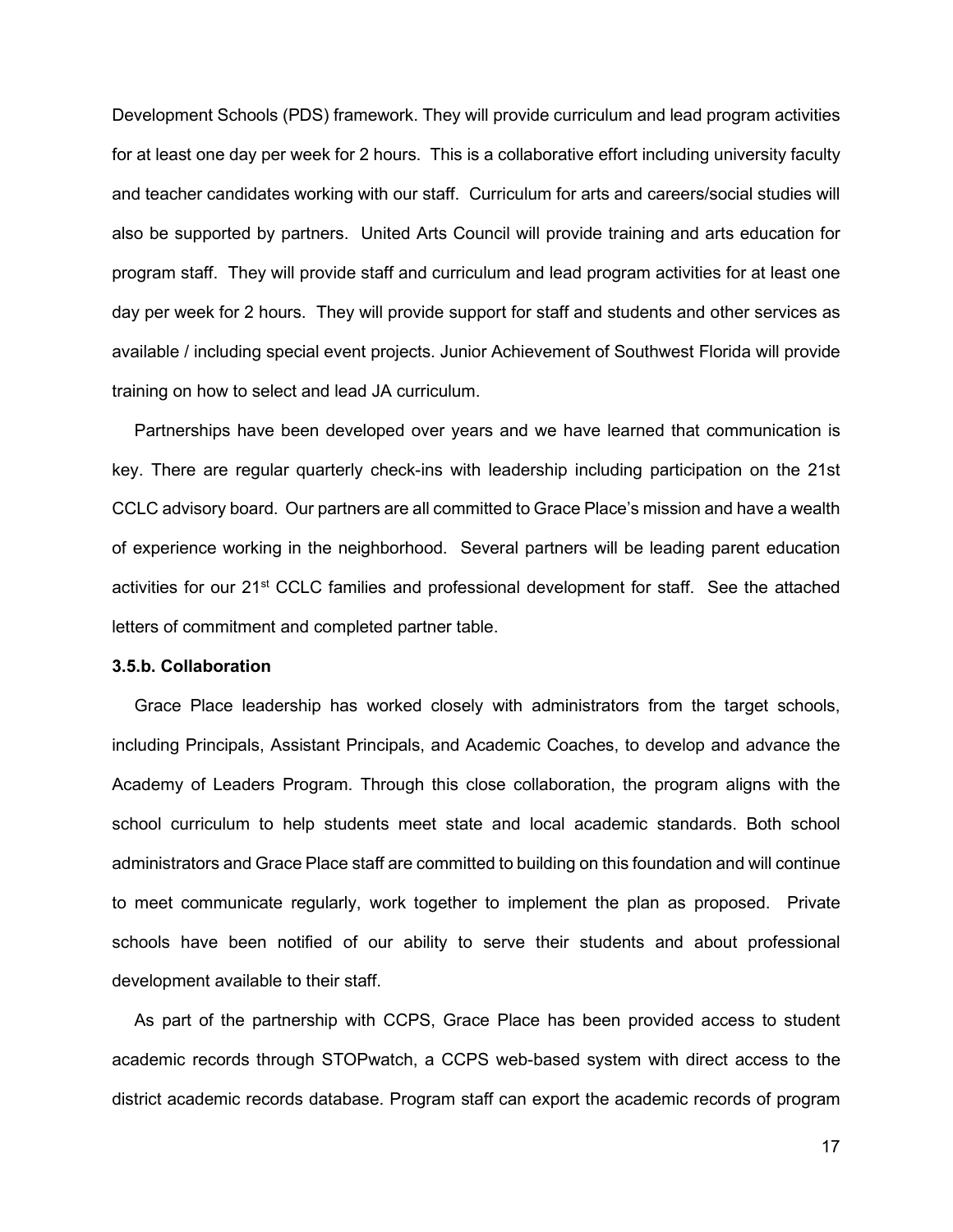participants, including data to measure and monitor program objectives, to produce annual formative and summative evaluations, to report performance to state (FDOE) and federal (USED) funding authorities. Such data sharing will be consistent with the requirements of Family Educational Rights and Privacy Act (FERPA) and related state law. This shall include receipt of parent waivers for the release of data.

The site coordinator's responsibilities include frequent collaboration with regular school-day and program staff, checking in weekly with instructional coaches to ensure comprehensive school-community involvement and alignment to in-school instructional plans. Furthermore, the Project Director will meet with the school principals quarterly to discuss student needs and program progress, and ensure that the activities and regular day school curricula align and support student success. Guidance counselors recommend high risk students to the program and help us meet the needs of children through the year.

The site coordinator and after school staff will share progress and student performance with regular-day teachers, and their parents monthly. Teachers from these schools will be employed in the after-school program, also contributing to close collaboration and strengthening communication. Communication with parents will be fostered through monthly newsletters, office hours for parents to meet with staff, and bi-annual teacher-student-parent conferencing.

Grace Place plans to combine or coordinate other funding with the proposed 21st CCLC program to make the most effective use of public resources and provide for sustainability. These include but are not limited to private funding of Grace Place facilities and family literacy programs, collaborative community partnerships, and corporate or foundation grants.

All of the partner schools are critical to the success of the program. In order to ensure the relationships are strong, we will share evaluation results including the formative summary and summative evaluations. Following evaluation reports, the findings and recommendations will be presented to for comment and feedback. Also, we will communicate through Advisory Board meetings and special school events and meetings.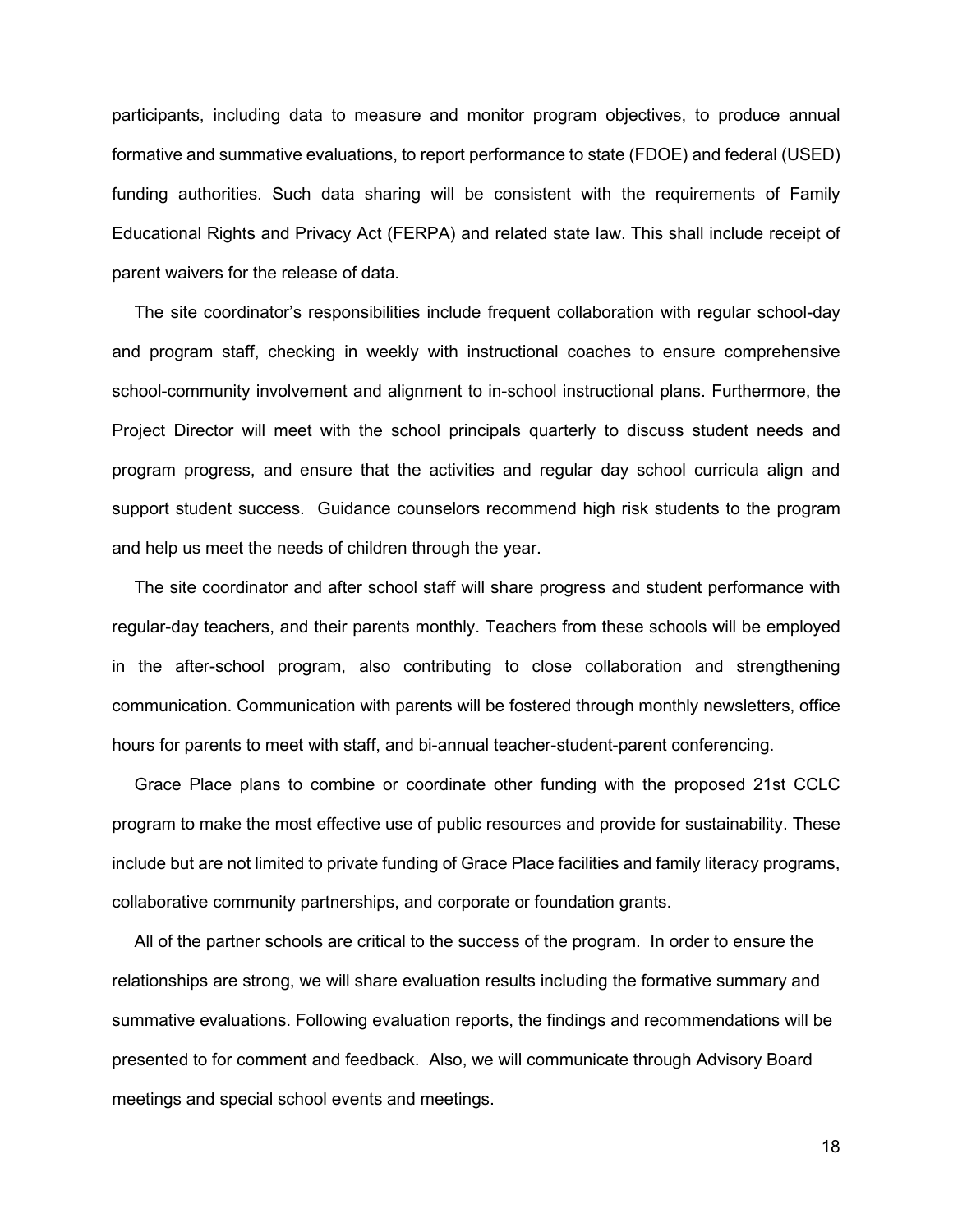#### **3.6 Target Population, Recruitment and Retention**

Golden Gate is one of the most impoverished communities in Florida and NCEF identified this community as one of the highest pockets of need (2017). In 2016, City-Data estimated the roughly four-square-mile community of Golden Gate city, Florida had a population of 35,761 people with a population density of 8,940 people per square mile and a median age of 32.7. Of the total population, more than 30 percent are under the age of nineteen. Golden Gate community has a higher poverty rate, lower earnings, lower family income and higher rates of unemployment and free/reduced lunch than comparative rates versus Collier County or for the state of Florida (see Table 1). Golden Gate had a 7.5% unemployment rate prior to the COVID-19 pandemic (which has negatively impacted more than two-thirds of Grace Place families), a 21.8% poverty rate and a per capita income of \$16,671 (www.census.gov, 2019). Of the families Grace Place serves, 95% live below the national poverty line, 64% have less than an 9th grade education, 35% have less than a 5th grade education and 99% live in non-English speaking households.

US Census data also indicates Golden Gate families are among the least educated at the local and state levels. Table 1 below shows the prominent disparity in socio-economics, education levels and rate of non-English speaking households between Golden Gate and Florida residents. The disparity with the County is greater, as Collier County is comprised of wealthy coastal neighborhoods and pockets of extreme poverty, such as the Golden Gate community (NCEF, 2017).

|                                              | <b>Golden Gate</b><br>Community | <b>Florida</b> | <b>Collier County</b> |
|----------------------------------------------|---------------------------------|----------------|-----------------------|
| <b>Poverty Rate (below poverty</b><br>level) | 21.8%                           | 11.1%          | 8.4%                  |
| <b>Unemployment Rate</b>                     | 7.5%                            | 7.2%           | 5.3%                  |
| <b>Mean earnings for workers</b>             | \$21,290                        | \$29,386       | \$28,135              |
| Mean household income                        | \$55,059                        | 72,993<br>\$   | 101,492<br>\$         |
| <b>High School Dropout Rate</b>              | 32.4%                           | 12.4%          | 18.2%                 |
| Less than 9th grade education                | 12.3%                           | 5.1%           | 8.0%                  |
| <b>High School graduate</b>                  | 69.3%                           | 87.6%          | 81.8%                 |
| Bachelor's degree or higher                  | 12.5%                           | 28.5%          | 27.9%                 |

**Table 1: Golden Gate Community Demographics (US Census Bureau, 2018)**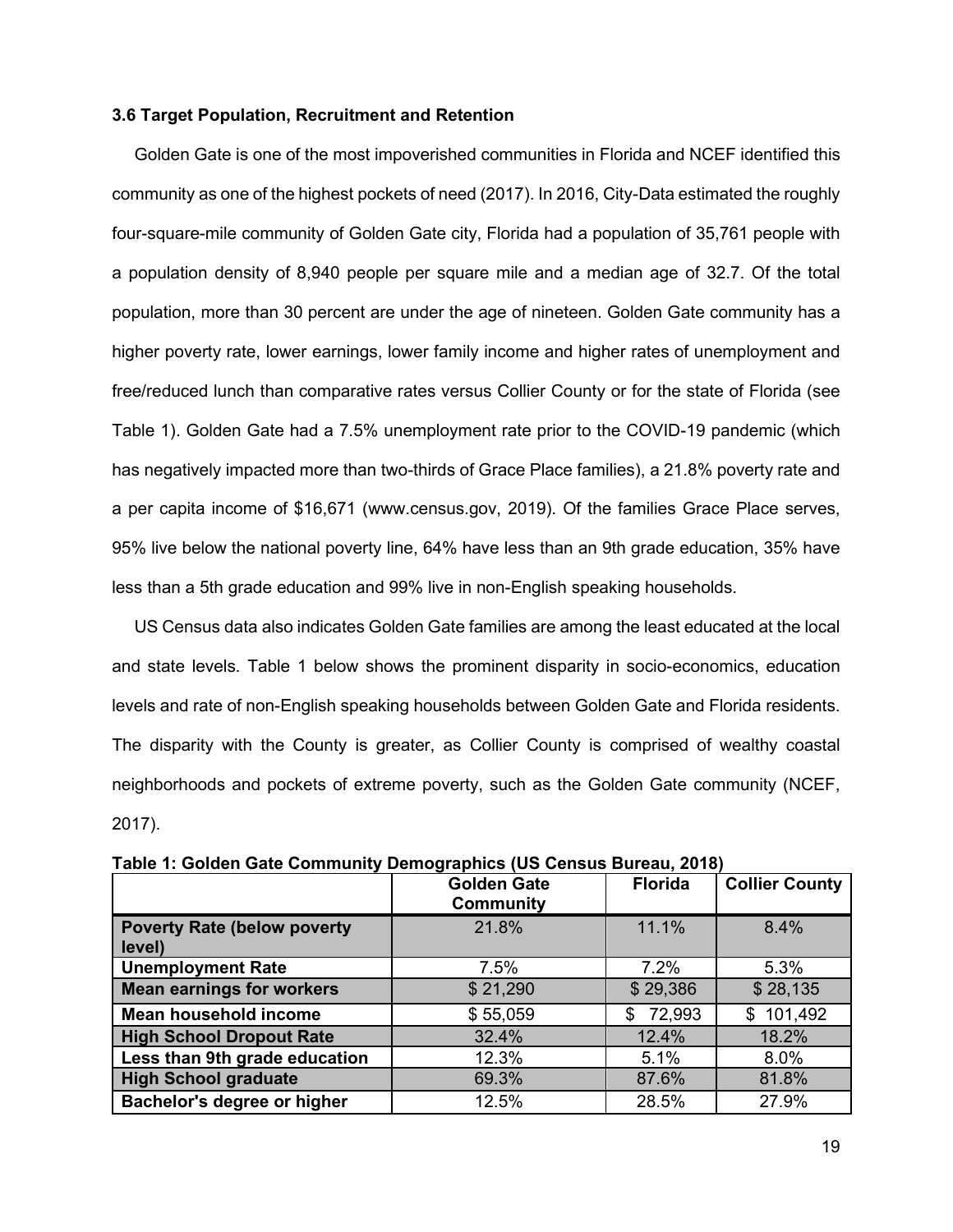| Single parent household | 21.0% | 8.7%  | 7.1%  |
|-------------------------|-------|-------|-------|
| Foreign born persons    | 52.6% | 20.2% | 18.3% |
| Non-English speaking    | 72.8% | 28.7% | 25.1% |
| households              |       |       |       |

www.census.gov/quickfacts

Educational attainment and poverty are also connected; young adults without a high school diploma are more likely to be living in poverty (USED, 2012). Table 2 indicates that approximately 50% of students at Golden Gate schools are performing below state/local academic standards in all core academic subjects (reading, math, and science). This deficit puts them at high-risk of dropping out of school prior to high school completion (AECF, 2011).

|                                          | Golden<br>Gate<br><b>Elementary</b> | Golden<br>Terrace<br><b>Elementary</b> | <b>Mike Davis</b><br><b>Elementary</b> | <b>Collier</b><br>County |
|------------------------------------------|-------------------------------------|----------------------------------------|----------------------------------------|--------------------------|
| <b>Enrolled</b>                          | 920                                 | 934                                    | 679                                    | 46,832                   |
| White                                    | 4%                                  | 7%                                     | 7%                                     | 34%                      |
| <b>Black</b>                             | 15%                                 | 15%                                    | 24%                                    | 12%                      |
| <b>Hispanic</b>                          | 78%                                 | 77%                                    | 67%                                    | 51%                      |
| <b>Economically Disadvantaged</b>        | 94%                                 | 94%                                    | 97%                                    | 66%                      |
| <b>Free/Reduced Lunch</b>                | 89%                                 | 86%                                    | 89%                                    | 62%                      |
| LEP*                                     | 50%                                 | 42%                                    | 47%                                    | 16%                      |
| ESE*                                     | 11%                                 | 14%                                    | 15%                                    | 14%                      |
| <b>English Language Arts Achievement</b> | 41%                                 | 43%                                    | 45%                                    | 60%                      |
| <b>Mathematics Achievement</b>           | 47%                                 | 56%                                    | 57%                                    | 67%                      |
| <b>Science Achievement</b>               | 48%                                 | 51%                                    | 51%                                    | 64%                      |
| <b>School Grade</b>                      | C                                   | C                                      | C                                      | A                        |
| <b>Title 1 School</b>                    | <b>Yes</b>                          | Yes                                    | Yes                                    | 29/60                    |

\*Collier County Public Schools (CCPS) 2019

Focused recruitment will target students who have been identified by the schools as high-risk and/or special needs; academically low-performing; demonstrated at-risk behaviors such as truancy, behavior concerns, or documented at-home issues; and/or at risk for grade retention. A teacher/staff/parent recommendation form will be made available at the school and through the Family Involvement Specialist to help with recruitment of high-need students. The close partnership with school administration and the Grace Place track record of solid programming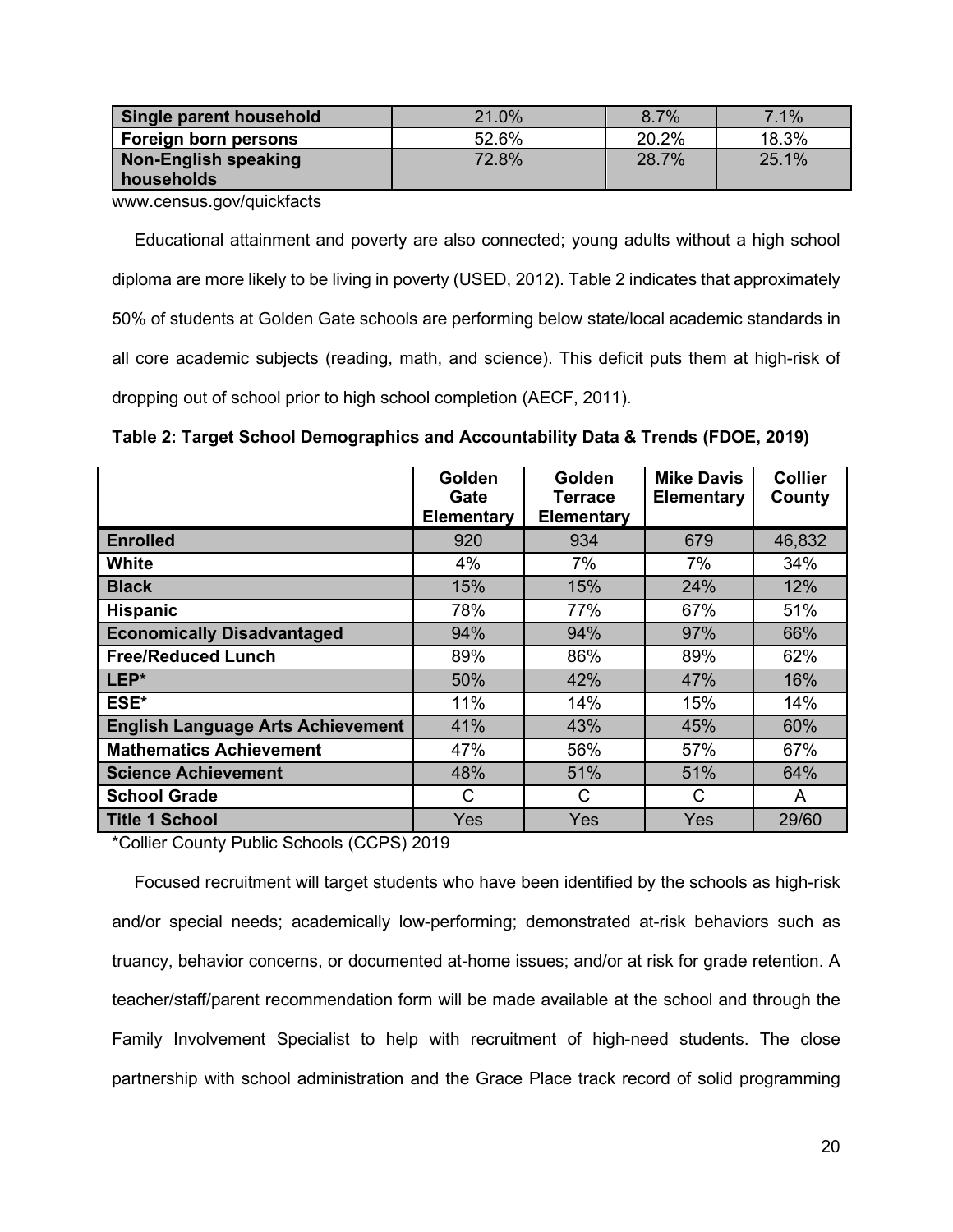and engaging activities will help ensure that families will seek our 21<sup>st</sup> CCLC program. Grace Place has established a selection matrix based upon the above identified risk factors for prioritization and have a waitlist based on criteria. Priority is given to families living in the 34116 zip code and to current Grace Place Families to support a consistent, early intervention, twogenerational approach.

The breakdown of the students we serve is here:

|                                                      |                               | <b>School-wide Information</b> |                                           |                     |                  |               |                 |
|------------------------------------------------------|-------------------------------|--------------------------------|-------------------------------------------|---------------------|------------------|---------------|-----------------|
| <b>School Name</b>                                   | Grades<br>Served by<br>School | Enrollment                     | Free and<br>Reduced<br>Lunch Rate Program | Grades<br>Served by | After-<br>school | <b>Summer</b> | <b>Holidays</b> |
| Golden Gate<br><b>Elementary School</b><br>110231    | K, 1, 2, 3, 4, 5              | 840                            | 92                                        | K, 1, 2, 3, 4,<br>5 | 90               | 44            | 33              |
| Golden Terrace<br><b>Elementary School</b><br>110351 | K, 1, 2, 3, 4, 5              | 840                            | 89                                        | K, 1, 2, 3, 4,<br>5 | 65               | 33            | 25              |
| <b>Mike Davis</b><br>Elementary                      | K, 1, 2, 3, 4, 5              | 613                            | 93                                        | K, 1, 2, 3, 4,<br>5 | 65               | 33            | 25              |

Grace Place is an inclusive program and provides individual plans based on the specific needs of each student. Trained and qualified professionals in the area of special needs and intervention are currently on staff. The program is designed to help all students and will not exclude participants based on disability, gender, race or ethnicity.

Specific techniques and practices will be employed to ensure consistent and long-term participation. Prior experience has shown us that if after school and summer programs provide high-interest, age-appropriate, relevant, student-selected project-based-learning activities, and a strong sense of community and positive adult-student relationships, students will continue to participate. Waiting lists for current programs demonstrate the reputation of Grace Place in the community. Daily attendance logs will be kept, phone calls will be made by staff when absences occur, and staff will personally contact all students who are absent. Additional strategies intended to maximize retention of students include: conducting student-interest surveys; engaging in active, frequent outreach to parents including parent/family sessions, adult education, and parent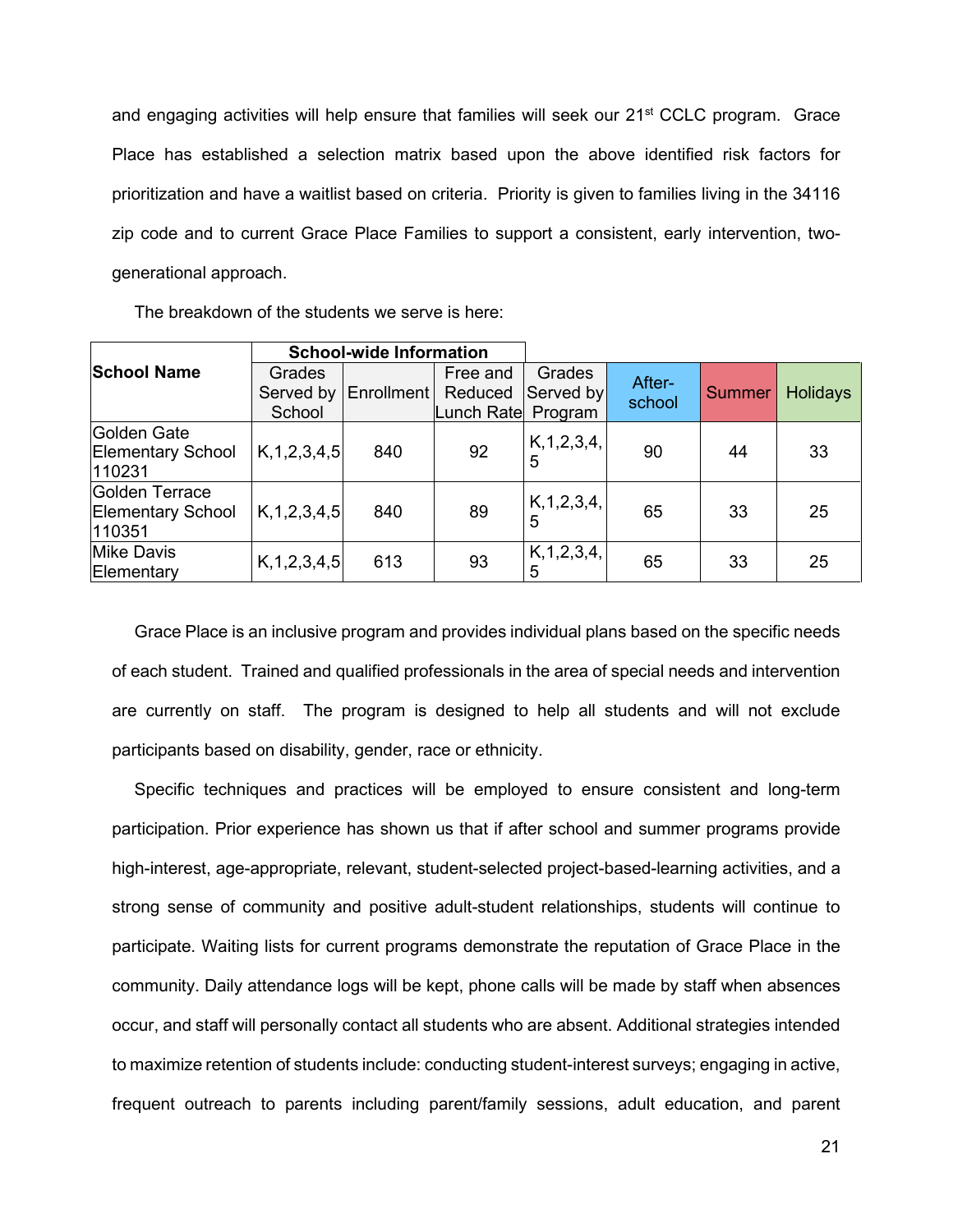surveys; and referrals to address family needs which are impacting student participation. All students will be encouraged to participate in the full program, maintaining daily attendance and staying until the program is finished each day.

Research also indicates that the more extensive the family involvement, the greater the impact on student achievement. A child's education is a responsibility shared by the school and family; however, lack of English language and functional literacy has hindered many Golden Gate families from fulfilling their share in the partnership, leaving them uncomfortable in school settings and preventing them from helping with school work. The proposed family services will be implemented to support the research and offer programming for adult family members weekdays, evenings, and during the summer. Grace Place has had tremendous success with participation in adult enrollment in ELL classes, with 175 adults enrolled this year, and in family literacy events. In addition to our Elementary OST AoL Program, we currently run an AoL program at the Middle and High School level and have an AP Leadership program for high school students designed to address the obstacles to higher education that students from households with low income face. Additionally, many of our school-age students have previously been enrolled in our nationally recognized Bright Beginnings Family Literacy Program, which includes Early Childhood Education and Parenting Education, and been recognized by the Barbara Bush Foundation.

Parents of actively participating 21st CCLC students will be engaged in a variety of ongoing services which are language appropriate and relevant to their heritage, thereby creating a sense of inclusion. Parent materials (e.g., program information, flyers, surveys) will be provided in Spanish, Haitian Creole, and English, and when needed, project staff and community members qualified to translate will be provided. Project staff will recruit families by newsletters, Grace Place website, social media, word of mouth, and school referrals.

Program leadership, teachers, and staff will begin the year with a 21st CCLC Open House, providing programs, calendars, kick-off newsletters, and administering a survey to identify areas of interest of the families. Each student will participate in at least two student-led conferences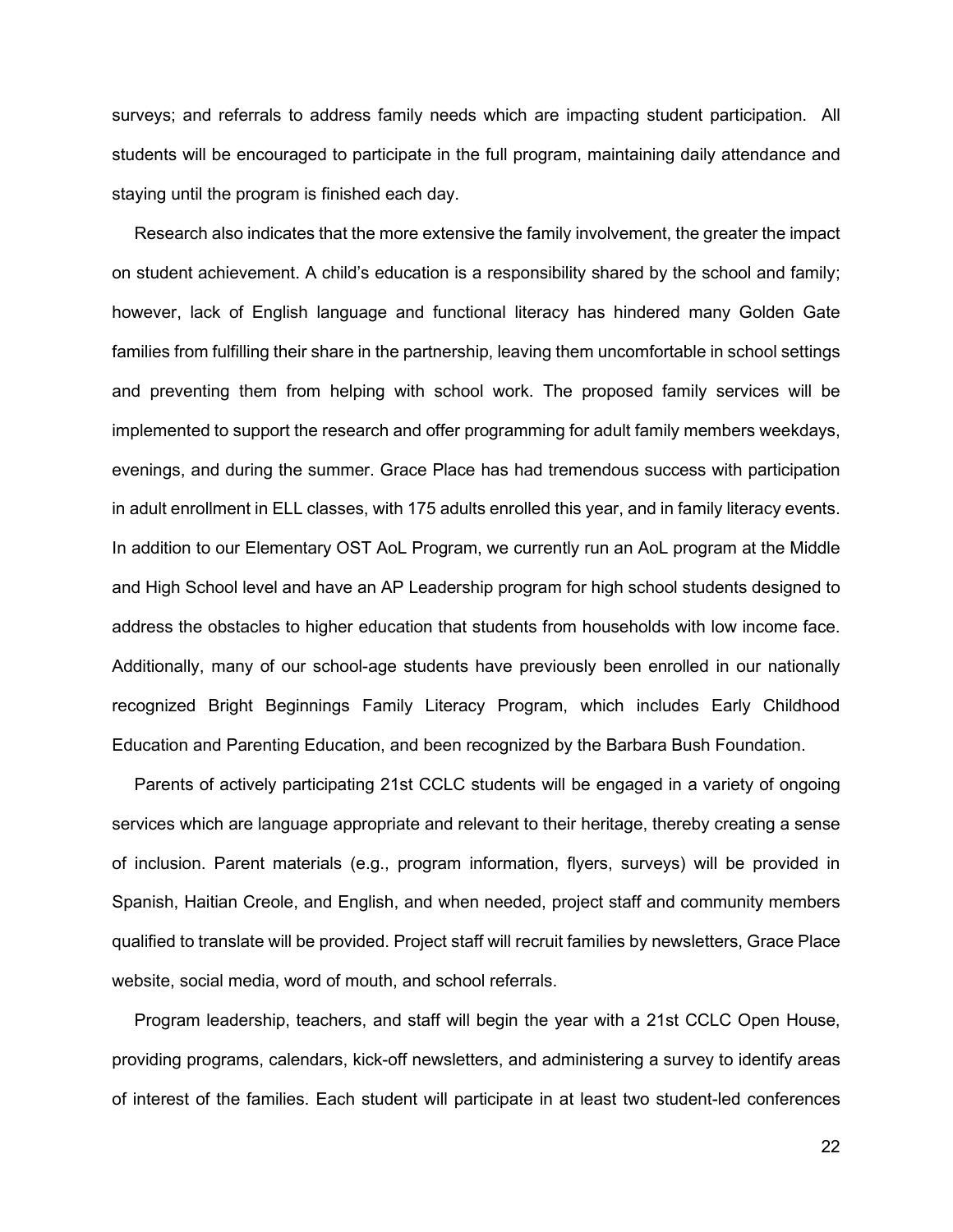each year. Students will be encouraged to participate in the whole array of services through ongoing communication by phone and newsletters through the school and program. Families are discouraged to take students earlier than the end of program.

## **3.7 Times and frequency of service provisions for students and adult family members**

Grace Place hopes to continue to offer the Academy of Leaders program to 220 elementary students, taking place from 2:50 pm - 5:35 pm, throughout the academic year from August 18, 2020 to May 27, 2025. All students will receive a minimum of 11 hours per week. A summer program for 110 students will be held Monday through Friday, 8 hours a day, 8:00 am – 4:00 pm, during the summer terms through 2025. We will also serve students on 15 school holidays throughout the year, offering a full day of activities. All services will be provided free of charge to all students. Each component of the planned program of AoL has been selected and will be staffed to foster maximum positive impact on students' development and learning. FDOE certified teachers will supervise all academic instruction, including Project-based Learning, Reading/Literacy and Math labs. FDOE certified teachers will also direct individualized intervention tutoring to students identified with remedial needs. All of the academic program components have been selected based on sound research and evidence-based outcomes. Each day students will receive 60 minutes of academic enrichment, 30 minutes of homework help and/or tutoring, and 60 minutes of personal enrichment activity.

A Site Profile Worksheet and sample schedules are included in this application.

As mentioned previously, parents and families of actively participating 21st CCLC students will be engaged in a variety of ongoing services which are language appropriate and relevant to their heritage, thereby creating a sense of inclusion, beginning with an informational session reviewing the 21<sup>st</sup> CCLC program requirements and activities. Grace Place will hold a minimum of 6 parent and family programs throughout the year to promote involvement and family literacy, including two open houses in the fall, as well as parent and family engagement training and support activities with our agency partners including Franklin Covey, and the Center for the Study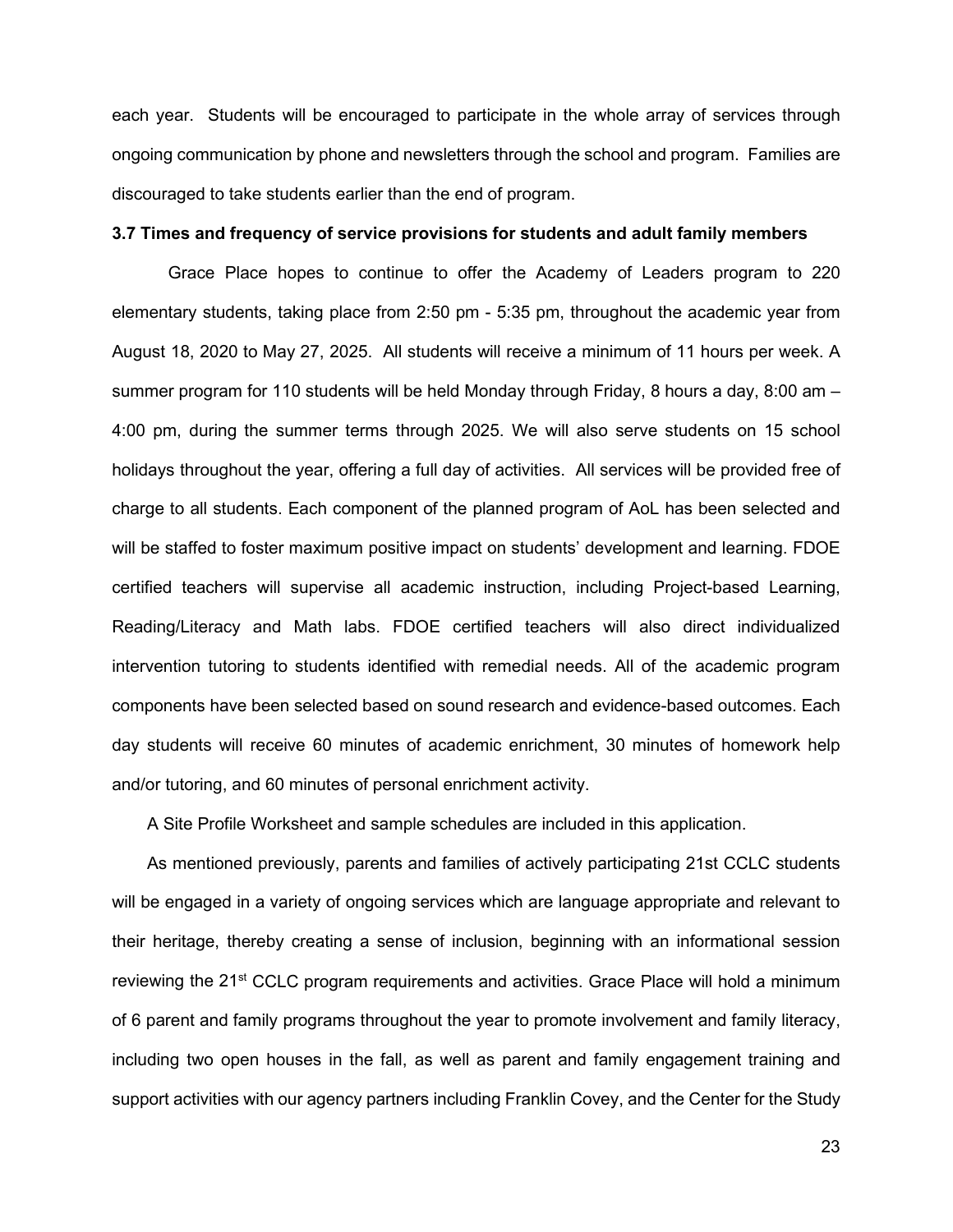of Social Policies in Washington, DC. Topics will range from the importance of reading at home with their child(ren), regardless of what language they speak, social emotional learning, mental health resources, 7 Habits of Highly Effective Families and research based protective factors to families in order to build stronger more effective families. Research has found that the '7 Habits' are strongly connected to social-emotional learning, develop leadership skills and competencies that are aligned to social-emotional learning skills, sharing the related commonly used socialemotional terms as well as the learning outcomes from *The Leader in Me* (TLIM) practices and curriculum. All of the six family member activities will feature an English Language Arts and STEM component designed to help family members help students succeed academically. Grace Place empowers parents to find their voice and communicate openly with the schools. When needed staff assist in advocating for families with school staff with whom they have strong relationships. Adult education activities include family orientation with mental health resources, literacy and STEM learning, the 7 Habits of Successful Families to build a family plan to support living habits. Parent Café exploring social emotional health and wellness supports and provides tools and resources to families in order to build stronger more effective families.

#### **3.8 Program Evaluation**

In accordance with ESEA Sec. 4205(b), the Academy of Leaders 21st CCLC program will meet the Measures of Effectiveness by (1) basing all activities on evidence-based research or best-practices for afterschool programs to impact student achievement; (2) ensuring all activities are aligned to need-based objectives; and (3) ensuring all objectives are measured with performance indicators to assess student success and achievement. To achieve compliance with these federal expectations, the Academy of Leaders 21<sup>st</sup> CCLC program engaged an independent evaluator to help establish an evaluation plan that fully supports the needs of students and parents, faculty and staff, the Florida Department of Education (FLDOE), and the United States Department of Education (USED).

INDEPENDENT EVALUATOR SELECTION: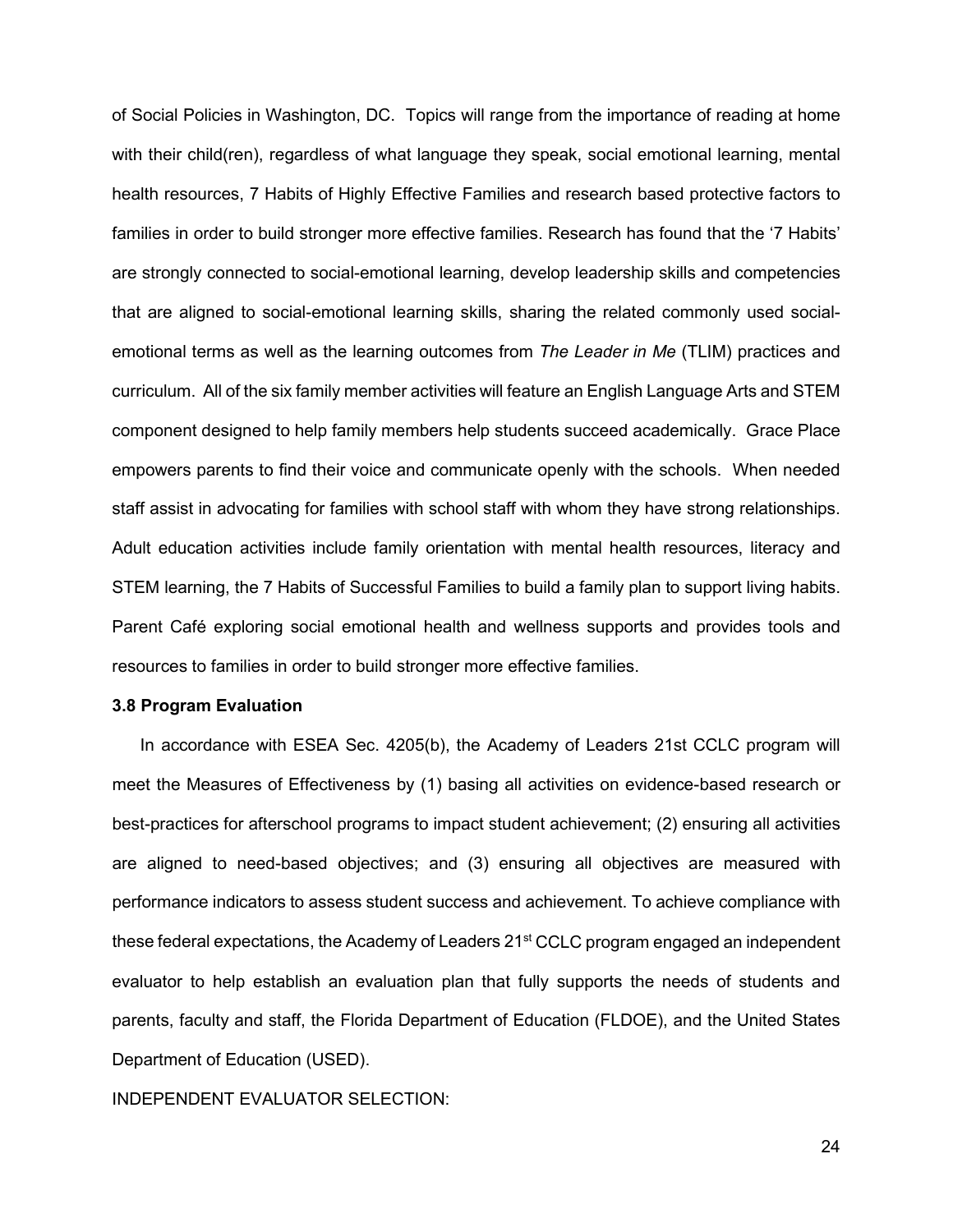During the course of the creation of the 2020-2021 proposal for new 21st CCLC programming, the Grace Place for Children and Families utilized a competitive bidding process to select an independent evaluator to oversee all evaluation products and assist in the continuous improvement of the 21st CCLC program. In keeping with required procurement procedures, all bids submitted were reviewed by a panel of reviewers from the Grace Place for Children and Families. Ultimately, the Center for Assessment, Strategic Planning, Evaluation and Research (CASPER) received the highest score and was selected to be the independent evaluator for this 21st CCLC proposal. CASPER was established in January 2011, with the primary purpose of providing evaluation services to afterschool programs.

## INDEPENDENT EVALUATOR QUALIFICATIONS:

CASPER has agreed to oversee all aspects of program evaluation, including formative, summative, and data reporting (as allowed) to both the FLDOE and USED. The selected firm is led by a professional evaluator and licensed psychologist, with the firm having overseen the evaluation of over 600 educational grants, schools, districts, and states. Over 90% of these evaluations have specifically supported 21<sup>st</sup> CCLC programs. As per agreement, the Lead Evaluator (Dr. Charles E. Byrd) will personally oversee all evaluation tasks for this project. The Lead Evaluator holds an earned doctorate (Ph.D.) from the University of Florida with a specialization in evaluation and assessments, and is also a Licensed Clinical Psychologist in the State of Florida. He began his career as a middle-school music director before being trained as an industrial/organizational psychologist specializing in program evaluation and statistics. He now serves as faculty in both the Department of Psychology in the College of Liberal Arts and Sciences and the Department of Community Health and Family Medicine in the College of Medicine at the University of Florida. Primarily trained as a psychologist, the lead evaluator is the author of several chapters within the Encyclopedia of Counseling Psychology regarding intellectual assessment and high-stakes achievement testing. An instructional evaluator will provide added support for the Academy of Leaders 21<sup>st</sup> CCLC program. This second evaluator holds a master's degree in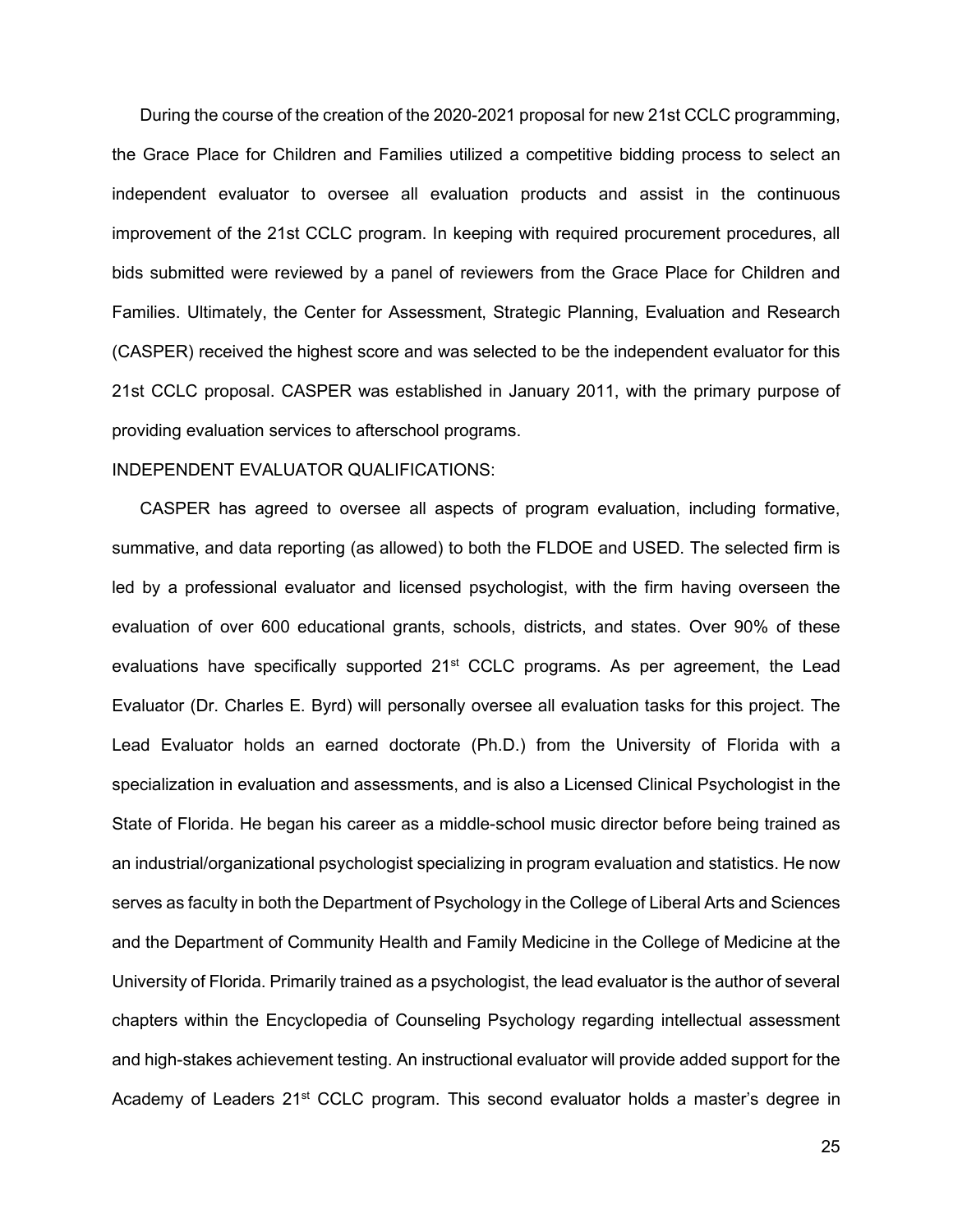education and was a certified elementary school teacher prior to providing literacy education for students in Florida. As an active member of the American Evaluation Association and the American Psychological Association, all evaluations tasks will be conducted under the ethical codes and procedures of these professional organizations. CASPER has no vested interests in the Grace Place for Children and Families nor the operations of the proposed 21<sup>st</sup> CCLC program. EVALUATION PLAN AND ACTIVITIES FOR EVALUATION:

Based on the research-based concept of M.Q. Patton, the evaluation plan is firmly rooted in the Developmental Evaluation model. This model is most appropriate for 21st CCLC programs, as it does not see the program as a static system (unlike traditional evaluation models). Rather, developmental evaluation brings rigor, method, and understanding to highly complex and evolving systems (which includes the vast majority of education programs). In essence, this developmental model evaluates programs in "real time", embracing the plethora of complex interactions between the various stakeholders and environmental factors (e.g., students, parents, teachers, administrators, school district, community partners, the state, the feds, etc.). The evaluation plan is further enhanced with the use of Utilization-Focused Evaluation (developed to support developmental evaluation), which frames evaluation to focus on actionable results (rather than static numbers). Overall, these approaches form a system-oriented approach for 21st CCLC evaluation, with an emphasis on knowledge integration and the communication of evaluation results internally and externally.

Based on this developmental and utilization-focused evaluation approach, the 21st CCLC Evaluation Plan is firmly grounded in a commitment to continuous improvement of operations, services, and outcomes. The cornerstone is a logical process of planning, data collection, analysis, reporting, and refining. As such, evaluation will include three connected elements to help ensure the program being implemented is effective, efficient, and sustainable: continuous improvement, formative evaluation, and summative evaluation. Ongoing evaluation will be conducted using the Continuous Improvement Model (CIM), a quality-based approach used within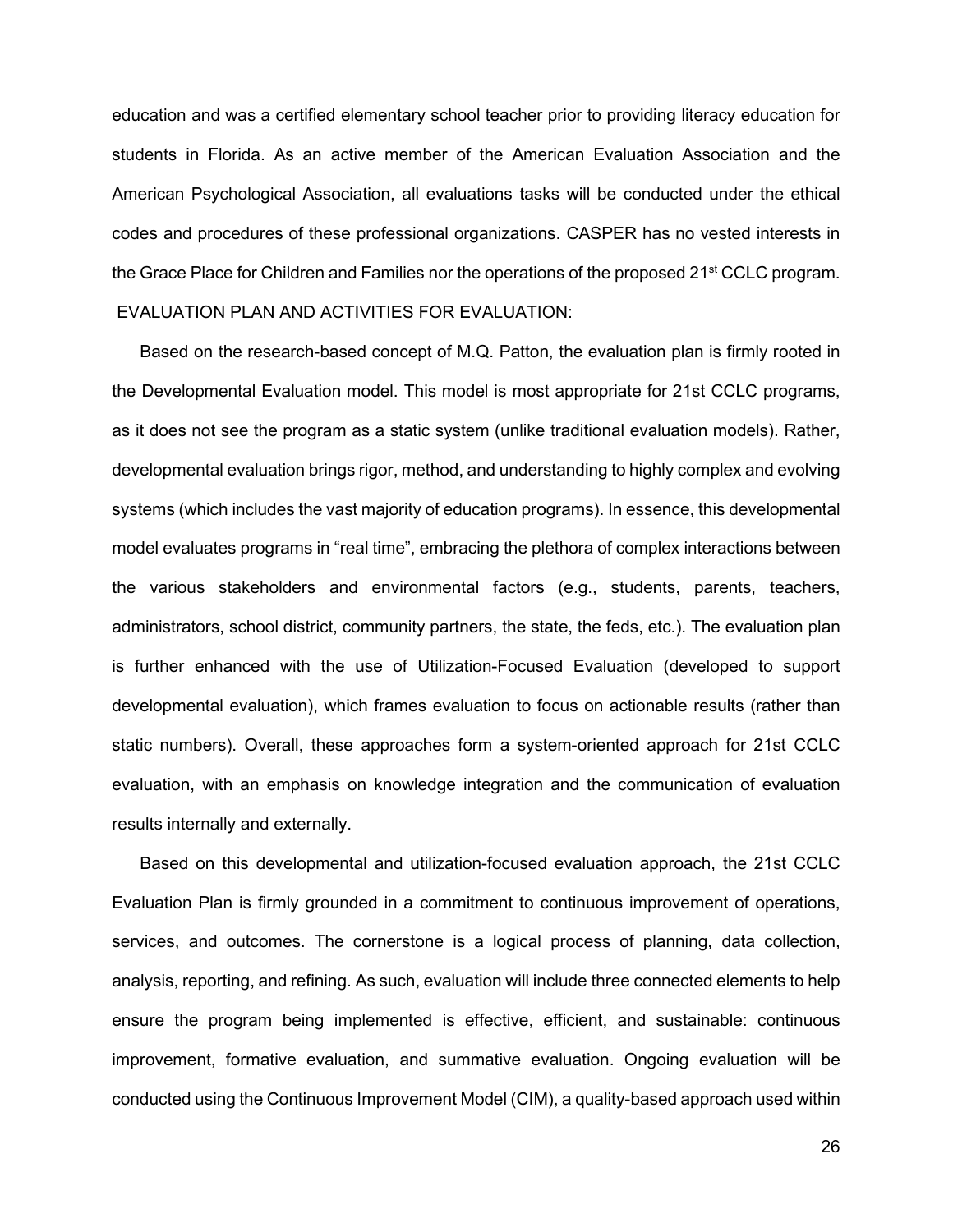educational settings and particularly effective for reducing achievement gaps between student subgroups. The model focuses upon individualized assessment using both formal (e.g., surveys) and informal (e.g., meetings) techniques to guide incremental changes within ongoing services, adopt new ways to improve and measure outcomes, discontinue or adapt activities that have no value, and increase emphasis on program objectives and outcomes. With the support of the external evaluator, the 21st CCLC program will be supported in collecting and analyzing available data at least quarterly by comparing the obtained data using within-subject methods to determine individual changes among participating students.

The immediate and individualized feedback provided through CIM is particularly important for implementation of this 21st CCLC model to help guide/ensure the highest impact for each student. Evaluation will also be conducted through formative and summative evaluations, both of which incorporate elements from CIM and provide formal reports on processes/outcomes. The program will also be supported in utilizing CIM to help guide any immediate operational changes necessary to provide a high-quality program, including such areas as staffing changes, project-based learning plan adjustments, or increased resources to specific projects or subject areas. The evaluation process will provide a structure for (1) generating information needed for ongoing program refinement, (2) assessing progress in meeting outcomes, (3) documenting/analyzing how the model works in practice, (4) documenting/analyzing change in student's actions, attitudes, knowledge, performance.

Ultimately, CASPER believes the evaluator should be actively involved in designing the evaluation plan, applying the evaluation plan, identifying and addressing potential issues impacting the design and effectiveness of the program, and assisting with the understanding of any recommendations for program enhancement. While this process takes considerably more time than hands-off evaluation methods, CASPER believes this provides for the highest quality programming and greatest impact for students, families, and stakeholders. The evaluation process for this 21<sup>st</sup> CCLC program will include, at minimum, the following elements supported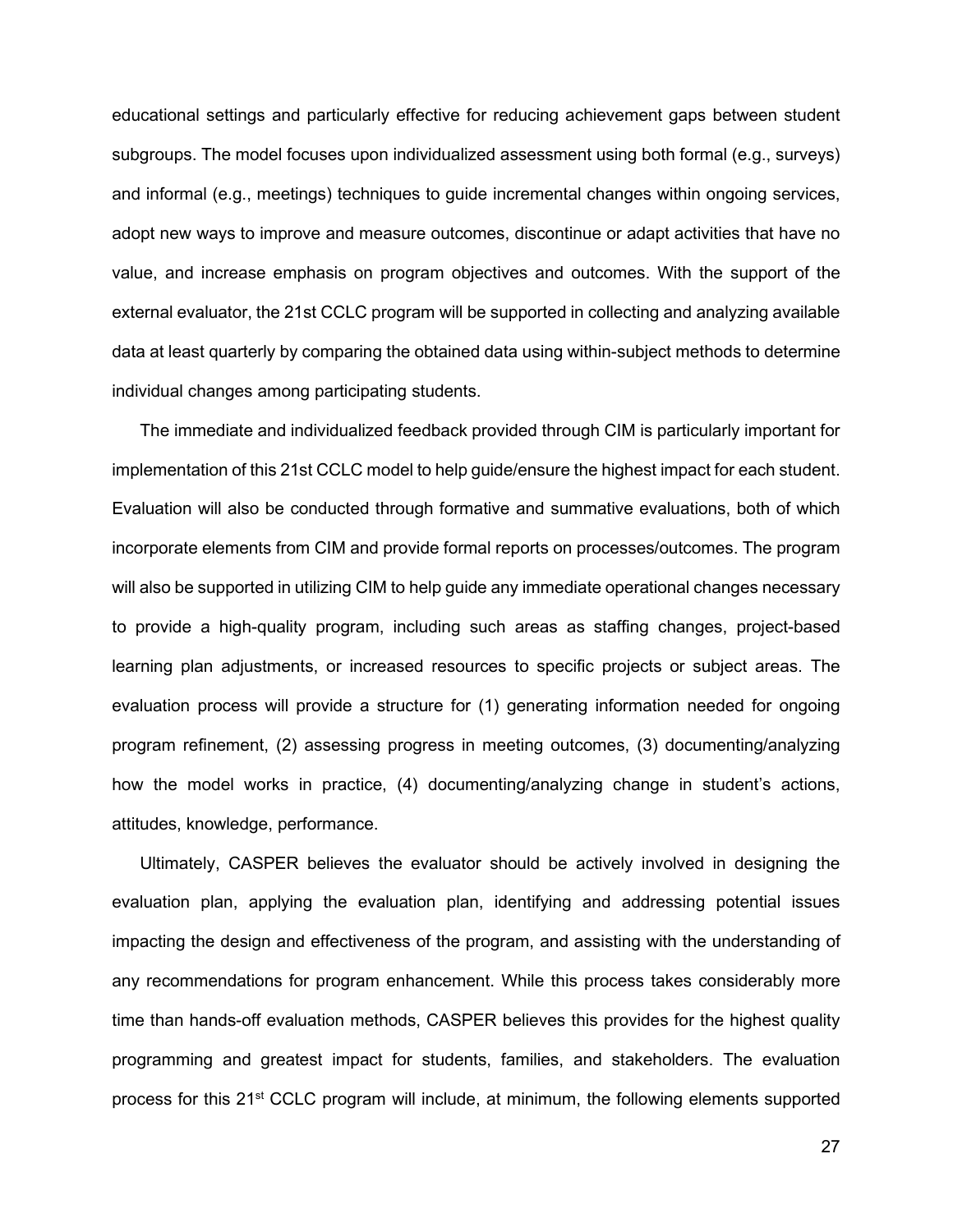by the independent evaluator: (1) comprehensive review, analysis, and synthesis of program data and measurements; (2) analysis of program effectiveness pertaining to student achievement; (3) itemization and description of useful data for providers for the ongoing evaluation and monitoring process; and (4) detailed recommendations for improvement and program enhancement. As with all relationships with contractors, the evaluator will be engaged under a written agreement that clearly identifies the scope of work to be completed; clear, quantifiable and specific deliverables and the assigned payment for each deliverable; financial consequences for non-performance; and any other information as required by applicable federal, state, and local rules and regulations. All Grace Place for Children and Families employees, officers or agents are free from any real or apparent conflict of interest.

#### TIMELINE FOR EVALUATION ACTIVITIES:

It is critical that  $21^{st}$  CCLC programs maintain an understanding of the general timeline for evaluation deliverables due to the Florida Department of Education and the United States Department of Education. The timeline is essentially established by the FLDOE. However, the general timeline follows, and is provided to help demonstrate Grace Place for Children and Families knowledge and commitment to the 21<sup>st</sup> CCLC evaluation process.

- \* August: Establish Pre-Post Assessments for Fall
- \* August: Create Master Database for All Required Student Data
- \* August: Identify Potential Hurdles to Data Collection
- \* August: Ensure pre-tests are provided for all students attending
- \* September: Pull Baseline Data from Master Student Database (Submitted to EZReports)
- \* October: First Evaluation Site Visit / Interim Report
- \* December: Ensure mid-tests are provided for all students attending
- \* January: Ensure mid-tests are completed for all students attending
- \* January: Pull mid-year data from Master Student Database (Submitted to EZReports)
- \* January: Develop Mid-Year Report and Submit through EZReports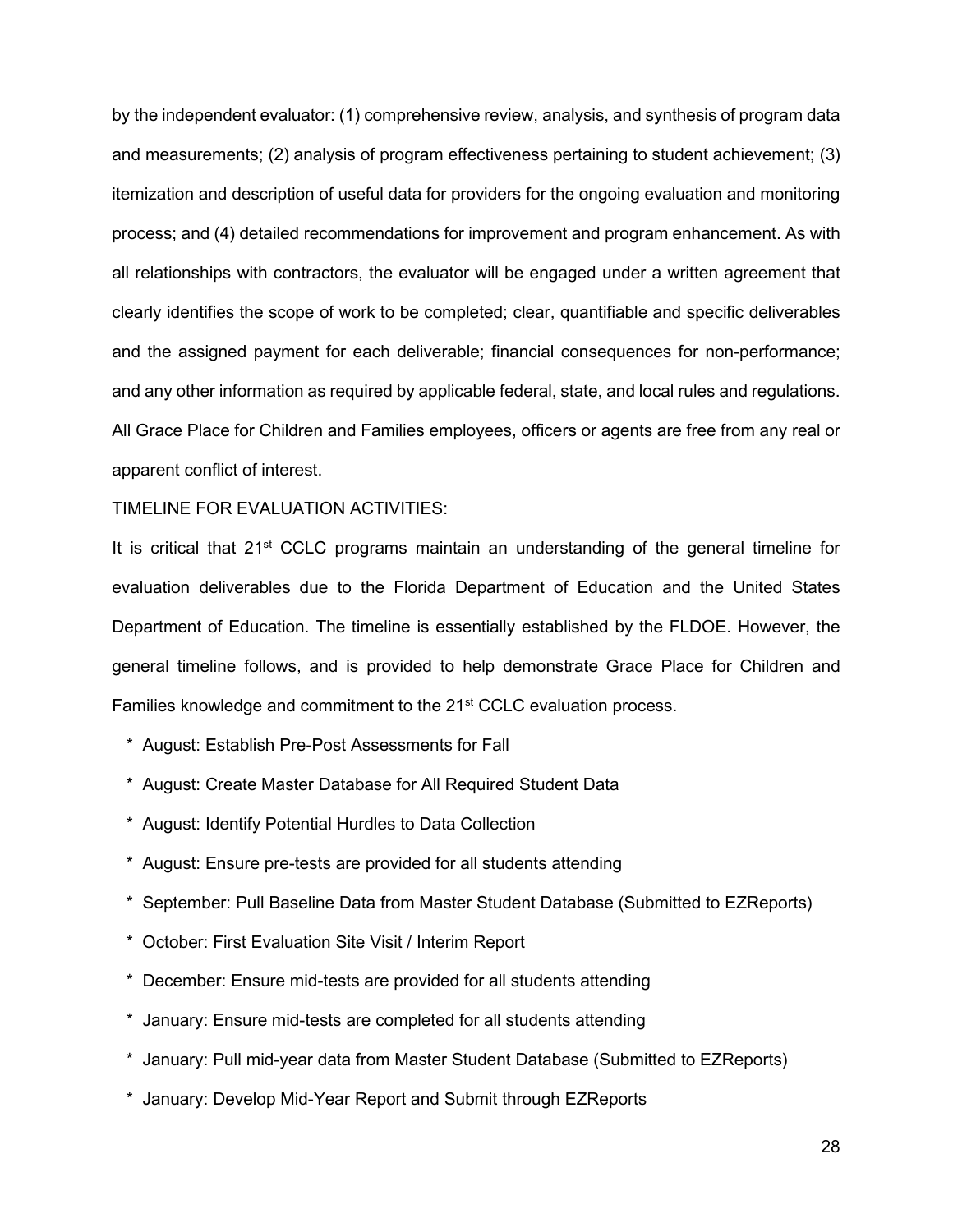- \* February: Second Program Visit and Interim Report
- \* February: Submit Formative Summary Report (through EZReports)
- March: Submit Modifications from to Formative Summary (through EZReports)
- \* April: Develop Summer Pre-Post Assessments
- \* April: Develop new Master Student Database (Summer starts new data year for reporting)
- \* April: Collect Student, Teacher, and Parent Surveys (Online or Paper-Pencil)
- \* May: Ensure post-tests are provided for all students attending
- \* June: Ensure summer pre-tests are provided for all students
- \* June: Pull End-Of-Year Data from Master Student Database (Submitted to EZReports)
- \* June: Develop End-of-Year Data Report and Submit to FDOE (through EZReports)
- \* July: Ensure summer post-tests are provided for all students
- \* July: Review Master Database (Summer) before Academic Year
- \* July: Develop and Submit Summative Evaluation Report (through EZReports Upload)
- \* July: Aggregate Data for Entry into Federal Data System (21APR)
- \* July: Submit Federal Data (21APR)

The following provides a timeline for the types of data to be collected to assess project objectives and performance. Each type of data is followed by the estimated frequency the data will be collected. Details about measures specific to objectives are provided in the objectives table (attached to the application). Data collection will include: (1) student attendance (daily); (2) average daily attendance and student enrollment (Monthly); (3) State Standardized Assessments in Reading, Math, and Science (Annual – Prior & Current Years FSA for grades 3-5, SSA Science 5th grade only); (4) student course grades in Reading, Math, and Science (Quarterly); (5) school records on student absences from regular school day (Bi-Annual – Mid-Year and End-of-Year); (6) Pre-mid-post curriculum-based knowledge assessment in Social Emotional Learning (triannually); (7) Pre-Mid-Post assessment in personal enrichment activities (tri-annually); (8) Staff surveys of professional development to effectively provide 21st CCLC activities (Annually); (9)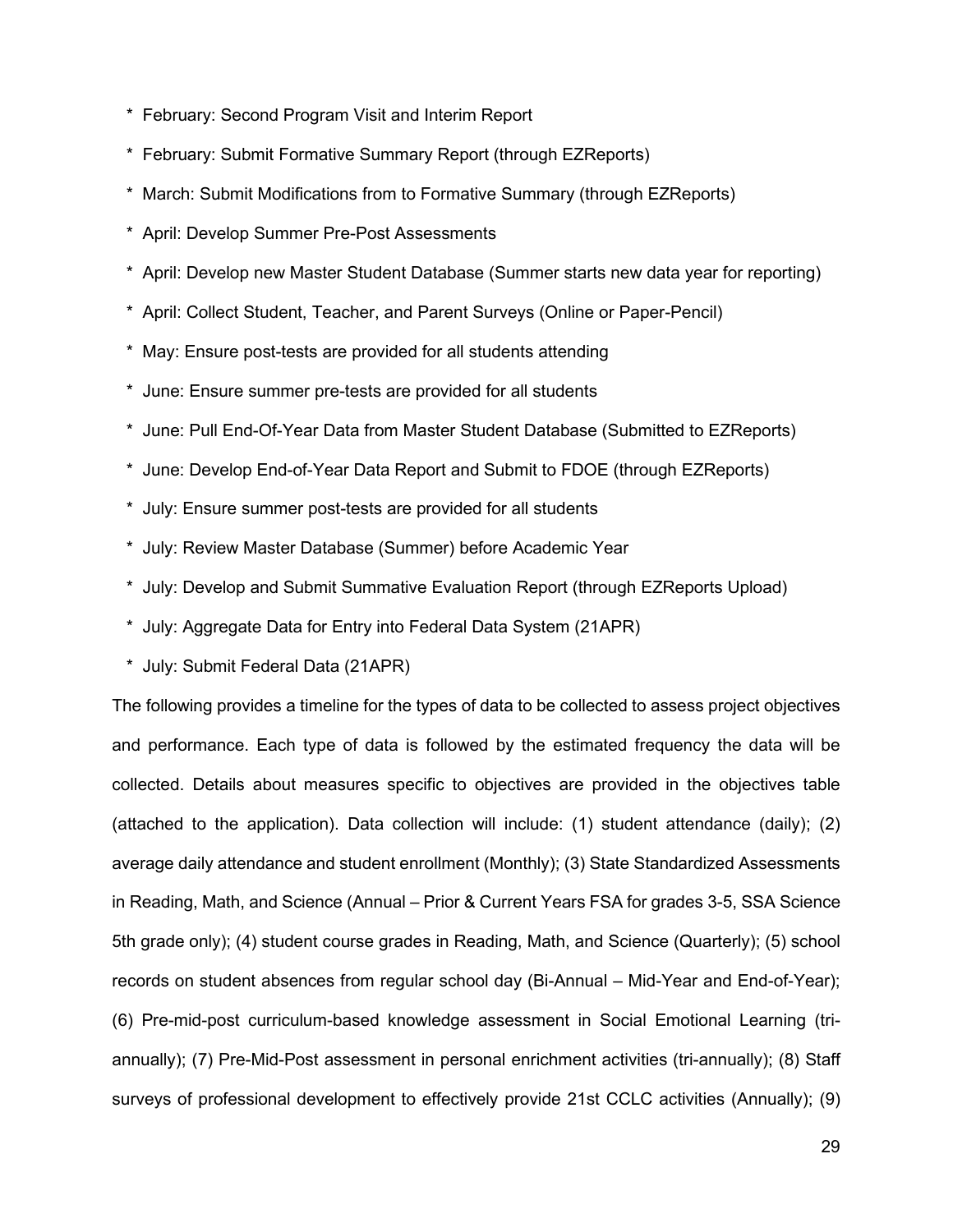Teacher and Staff Surveys on student impact and change (Annually); (10) Attendance logs from parent events (Monthly; By Event); (11) Adult Literacy Performance Surveys (ALPS) from all literacy-based parent events (Monthly; By Event); and (12) FLDOE Student and Parent Satisfaction and Impact Surveys (Annual).

Pre-Mid-Post Data Collection: One of the more important elements of the evaluation plan is ensuring program-specific data are collected within timelines that allow for timely reporting to the FLDOE. While most performance data are managed by the school district and obtained by the program, some data are collected and managed directly by the program – primarily pre-midpost personal enrichment assessment data. In order to ensure timely data collection and consistency across all program staff, the program will utilize three "testing windows" for the premid-post assessments: (1) Pre-Test data will be collected from all students attending the program from the first day of operation through November 30; (2) Mid-Test data will be collected from all students attending the program from December 1 to February 29; and (3) Post-Test data will be collected from all students attending the program from March 1 to May 30. Students with any attendance during these "windows" should receive the respective assessment.

# DATA COLLECTION, MAINTENANCE, AND REPORTING:

DATA COLLECTION: The Grace Place for Children and Families will to work directly with the independent evaluator and provide all necessary data to complete the state and federal evaluation reporting requirements. Data will be fully provided and available to the FLDOE, USED, and external evaluator to ensure accuracy, consistency and transparency. To support the evaluation process (and under a formal data sharing agreement), the evaluator is able to directly access the School District of Collier County StopWatch Dashboard to obtain all data needed to evaluate the 21st CCLC program – thus reducing the burden on the program and ensuring the most accurate and complete data obtained for all reporting. The program director and teachers will have direct access to student data using the master student databases developed by CASPER and dashboards maintained by the School District of Collier County, thus allowing an outstanding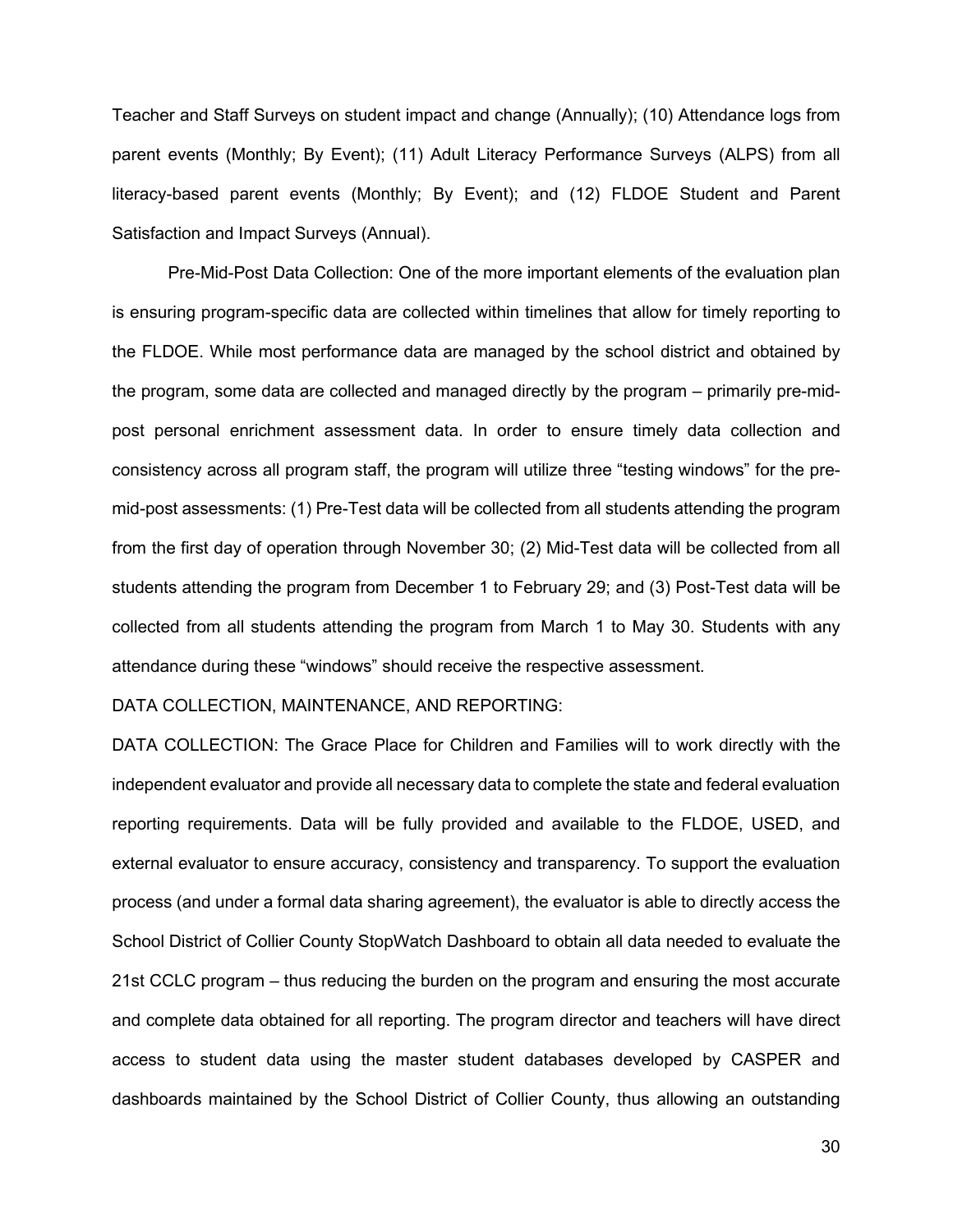connection to the school day, but also providing for necessary data to engage in the Continuous Improvement Model with support from the evaluator. Data will be collected within three general categories: (1) District Data; (2) Program Data; and (3) Stakeholder Data.

- 1. District data will include all student demographics, state standardized tests and end-ofcourse exams (from prior and current years), student report card grades, district diagnostic results on all students, student attendance during the school day, and any other additional data deemed useful for the evaluation process.
- 2. Program data will include (A) student attendance (daily) and enrollment status, (B) demographics not available from the district (e.g., single-parent family status), (C) program operational information (e.g., hours, activities, facilities, staffing, and partners), (D) adult family member data (e.g., attendance logs to adult events, adult literacy performance surveys), and (E) student pre-mid-post assessment data for all personal enrichment activities (e.g., social-emotional learning). All objective assessments proposed within this grant measure change in student or family member performance during the entire course of the program year. All objective assessments proposed allow for submitting quantitative baseline data at the beginning of the program year, quantitative change or progress toward meeting the objective by the middle of the program year, and change in performance by the end of the program year for all students participating in 21st CCLC programs.
- 3. Stakeholder data will be collected through required teacher surveys, parent surveys, student surveys through the procedures developed by FLDOE and enhanced with the strong connection to parents and teachers. All survey data will be collected through electronic systems to ensure accuracy of collected data, either those provided by FLDOE or developed by the program. Response rates will be improved through a number of methods: (1) the principals and Grace Place for Children and Families will assist in encouraging survey completion; (2) surveys will be distributed equally to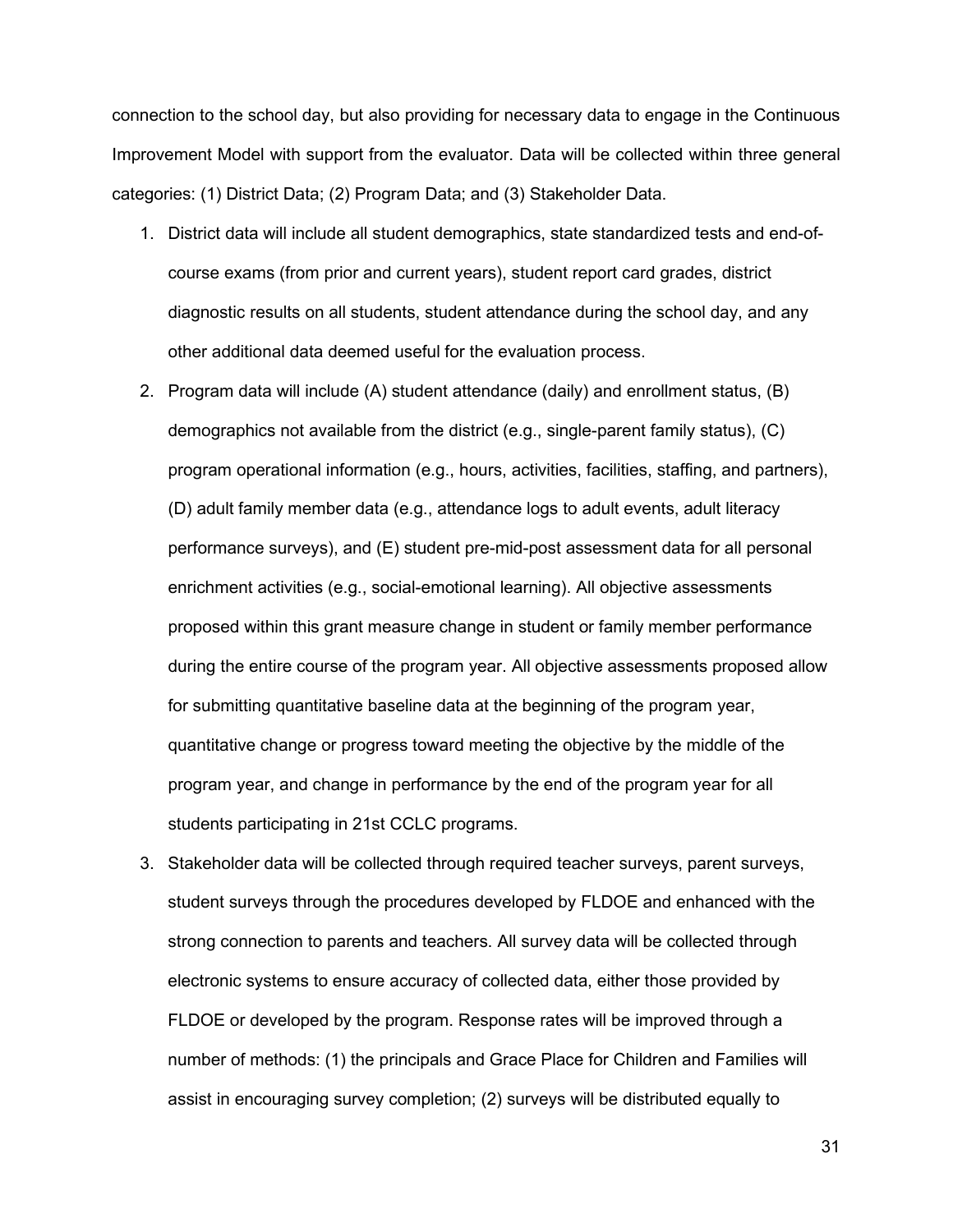teachers, when possible (to avoid overburdening any one teacher); and (3) teachers will

be provided incentives from program partners to encourage participation (e.g., gift card). DATA MAINTENANCE: Data will be maintained in accordance with rules and regulations of the Grace Place for Children and Families, the Florida Department of Education, the United States Department of Education, and federal law governing education data (e.g., FERPA, HIPAA). The evaluator is an active member of the American Evaluation Association and American Psychological Association, such that data will be maintained according to the ethics and requirements of those professional organizations. Both the Academy of Leaders 21<sup>st</sup> CCLC program and the independent evaluator will maintain all data on "offline" spreadsheets (the Master Student Database) using 256-bit encryption to protect sensitive data. Only password-protected and encrypted databases will be shared electronically, thus further protecting student and family data. In addition to the Master Databases, the program will enter required data into the EZReports system provided by the Florida Department of Education. EZReports is a comprehensive data collection system to support the 21st CCLC program, but does not allow for the collection of all variables of interest (e.g., prior year FSA scores, some student demographics, additional assessments outside the approved objectives, etc.). All data entered into EZReports will also be fully maintained in "offline" databases to ensure (1) that a backup of data is maintained should anything happen with EZReports and (2) that staff members can have immediate access to necessary data even if they do not have access to EZReports. As recommended by the FLDOE, EZReports must not be considered a data storage system for the program, as data can be easily deleted or erased. In addition to maintaining databases, all surveys and hard-copy assessments will be maintained in a central location for future needs or to provide backup documentation to the Florida Department of Education.

DATA REPORTING: The Academy of Leaders  $21<sup>st</sup>$  CCLC program will work with the parent agency to implement the 21<sup>st</sup> CCLC program while also ensuring all necessary data are collected and reported to both the Florida Department of Education (FLDOE) and the US Department of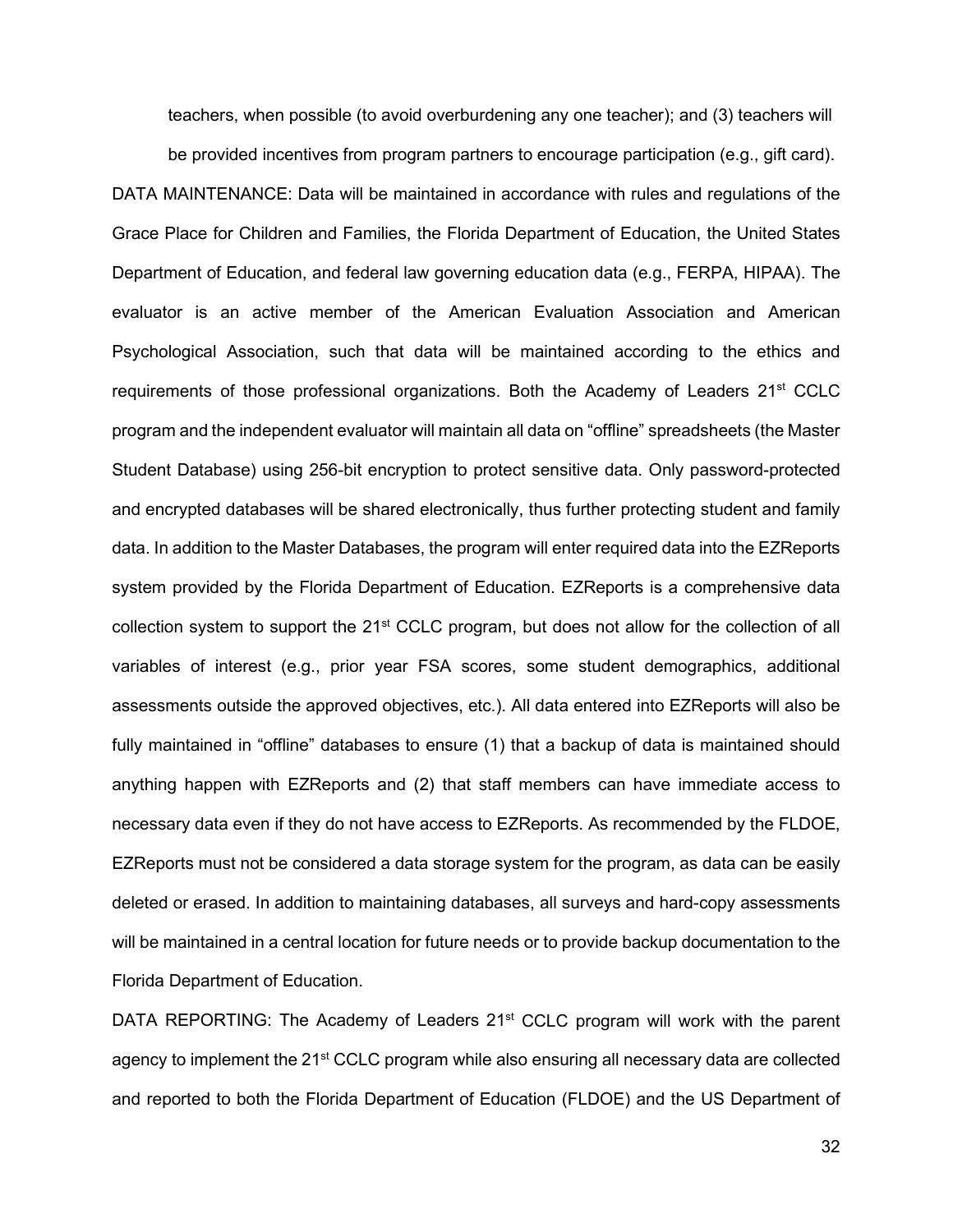Education (USED). The evaluation plan includes necessary procedures for collecting and reporting accurate data to both federal and state entities, including program operational data, staffing and activity data, student enrollment and attendance, student demographics, student achievement data, and stakeholder surveys (e.g., student, parents, and teachers). The data collection and evaluation plans include all data and stakeholder surveys expected by the FLDOE and USED to assess overall performance of the  $21<sup>st</sup>$  CCLC program under the Government Performance and Results Act (GPRA), including improvement in homework completion, class participation, and behavior (getting along with other students).

US Department of Education (USED): Accurate and complete federal reporting is critical to establishing the success of this 21<sup>st</sup> CCLC program, the Florida 21<sup>st</sup> CCLC initiative, and the national 21<sup>st</sup> CCLC initiative. The Grace Place for Children and Families will report aggregate data directly to the federal 21APR (Annual Performance Report system required by the USED). This reporting is completed entirely online three times per year (summer reporting, Fall reporting, Fall/Spring combined reporting). This process will include the Federal Data Alignment Tool required by the FLDOE and the submission of actual data to the USED 21APR.

Florida Department of Education (FLDOE): As with federal data reporting, it is imperative that state reporting is also accurate, complete, and valid. The Academy of Leaders 21<sup>st</sup> CCLC program will report state evaluation data and findings primarily through the EZReports system (e.g., mid-year reporting, end-of-year reporting) and will ensure all data necessary for EZReports is entered and accurate throughout the year. Additional reporting will be provided through the Formative Evaluation Summary and Summative Evaluation Report completed by the independent evaluator. These reports will also be submitted to the Florida Department of Education and placed on the program website for community consumption and public reporting.

# COORDINATION OF EVALUATION ACTIVITIES:

The evaluation process will include coordination with program staff, students, family members, and other stakeholders. The Academy of Leaders 21<sup>st</sup> CCLC program director will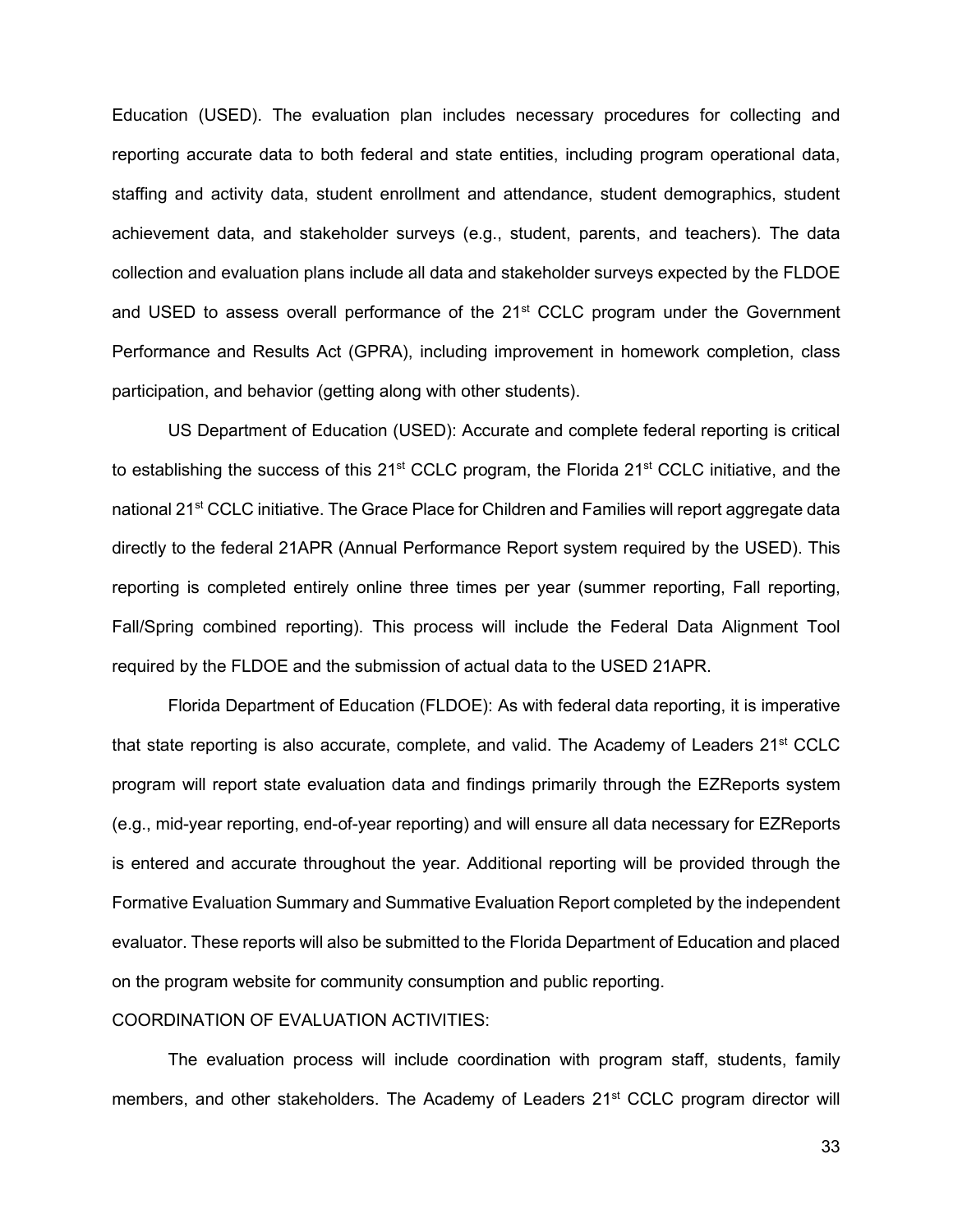coordinate with program staff to allow them to help decide when to give pre-mid-post assessments (within the testing windows presented under the data collection timeline) and how best to administer the assessments for their students. Program staff will also be provided training by the program director on how to administer assessments, how to use the evaluation findings to inform decisions at the classroom and site levels, and how to use ongoing data assessments to drive differentiated instruction within the broader project-based learning plans. Program staff input into these processes is critical and will be elicited during staff trainings throughout the year. Students, parents, and other stakeholders will also be integral to the overall evaluation plan and ongoing continuous improvement model. In fact, students, parents/caregivers, and other stakeholders (e.g., principals, administrators, partners), will be invited to take part on the  $21^{st}$  CCLC Advisory Board to help inform program content that drives the evaluation of program processes and impacts. These stakeholders will not only help inform the evaluation activities, but will be integral in helping address any evaluation findings and recommendations. All stakeholders are provided opportunities to inform the evaluation process from design, to implementation, to reporting of results, to modifications.

#### EVALUATING PROGRAM IMPACT:

As required under federal law, the Academy of Leaders 21<sup>st</sup> CCLC program is firmly rooted in providing supports and activities that impact the academic performance of regularly participating students, particularly in English language arts, mathematics, and science. As such, most of the metrics and outcomes are understandably measured with academic data and student academic performance. However, to help further enhance student performance, additional objectives are included for personal enrichment and adult family member activities. Regardless of the objective, as required by the FLDOE, all assessments proposed within this grant measure change in student or family member performance during the entire course of the program year. All objective assessments proposed allow for submitting quantitative baseline data at the beginning of the program year, quantitative change or progress toward meeting the objective by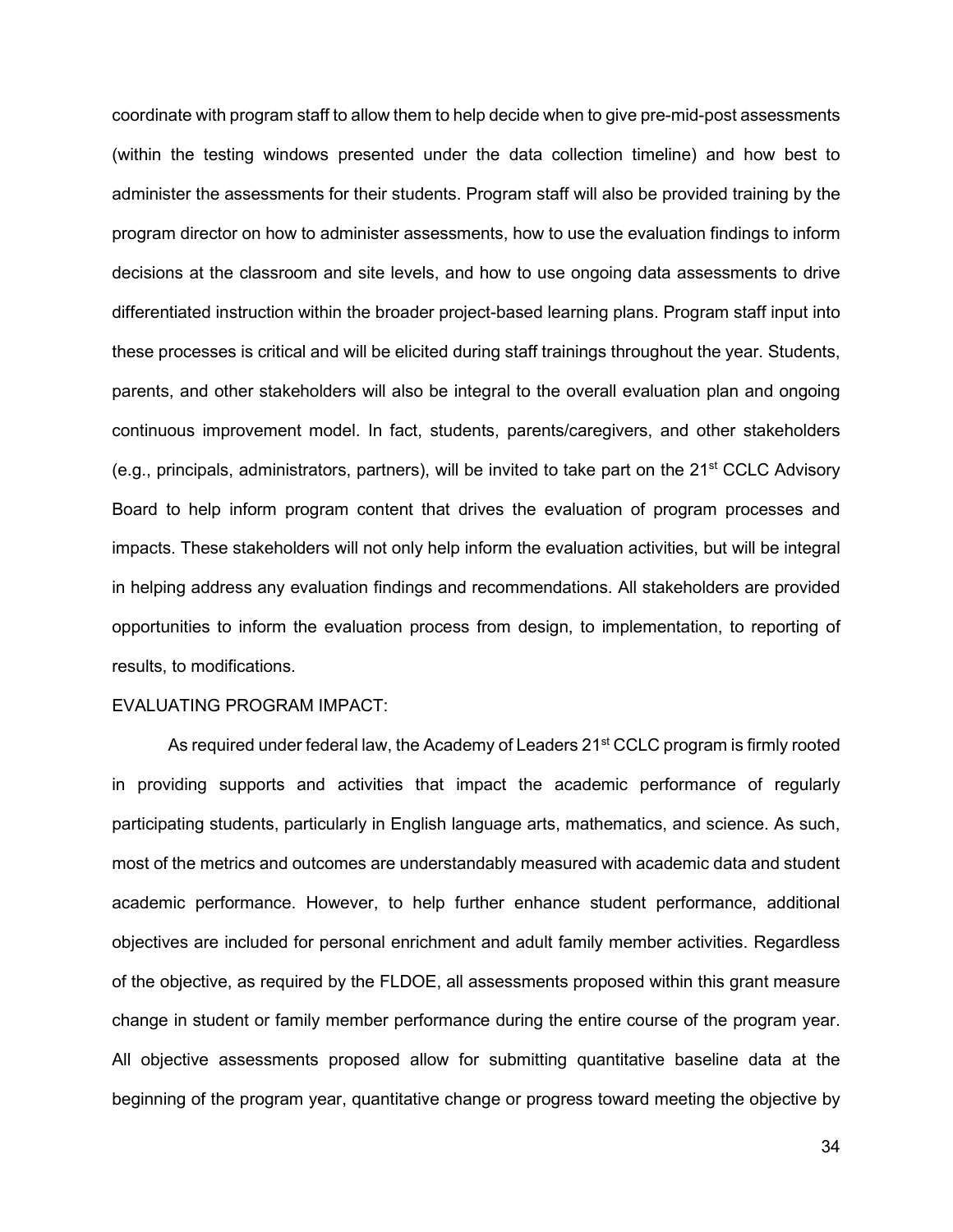the middle of the program year, and change in performance by the end of the program year for all students participating in 21st CCLC programs. During both mid-year and end-of-year reporting, the program will work with the independent evaluator to assess the impact of the program for either the first half of the year (mid-year) or the entire course of the grant evaluation year (end-ofyear).

A Formative Evaluation summary will be completed at mid-year, with additional interim debriefings provided after on-site visits. The formative summary will include a review of accomplishments and challenges, actual versus proposed operations, progress towards approved objectives, and recommendations for improvement. Summative Evaluations will be completed at the end of each year and will have additional information on program outcomes and more detailed information about activities and operations with the greatest success. The purpose of reports is recording and developing a model program that can be presented to potential funders to enhance sustainability and continuation of the program. Summative evaluations will include program operation, activities, attendance, academic performance, teacher impact survey, staff information, and partnerships. Focus will be placed on (1) evidence of program quality (using Florida Afterschool Network Standards); (2) student attendance trends; and (3) progress towards the performance (impact) measures included in the Measurable Objectives Table (submitted with this proposal). Recommendations for program refinement will be based on both quantitative and qualitative data collected to assess progress on objectives. Focus groups with providers, school staff, students and parents may be conducted to collect additional qualitative and satisfaction data to help inform evaluations.

# USE AND DISSEMINATION OF EVALUATION RESULTS:

The process for sharing and distributing information is an integral part of the evaluation plan. Distribution of evaluation findings and recommendations will occur at three levels: (1) administrators, (2) staff members, (3) stakeholders. As part of continuous improvement, monthly conferences will be held with the evaluator, program director, principals, and any staff wishing to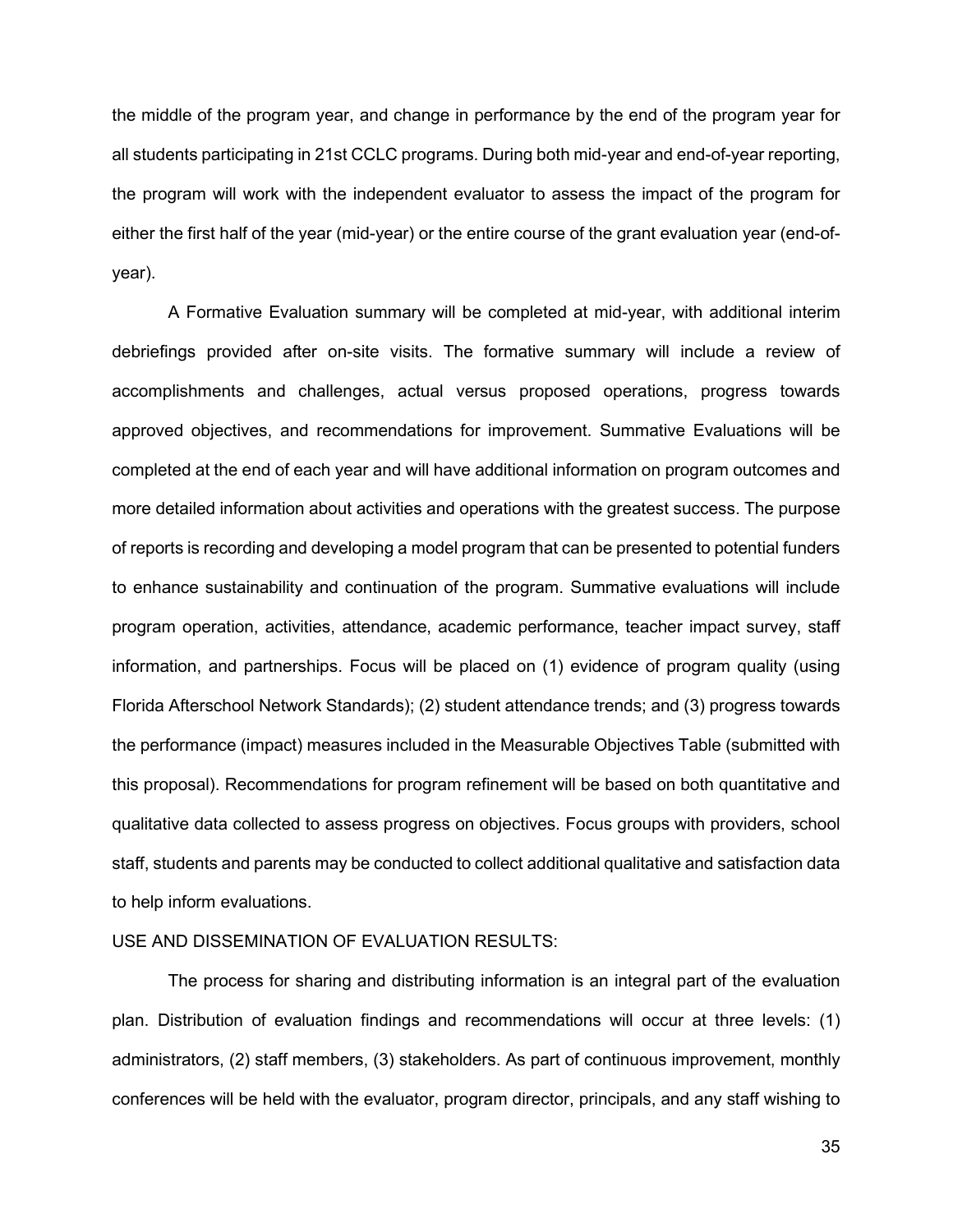participate. During these meetings, data trends and operations will be reviewed with a focus on program improvement, refinement, and alignment with Florida's Afterschool Standards. Data will be used by the program director and teachers during weekly meetings to help tailor the program to the needs and progress of individual students. For formative and summative evaluations, the evaluator will provide written reports to the program director, and (under the developmental evaluation model) will help guide the program in understanding and refining any identified concerns within the complex and evolving system of the 21st CCLC program. Following site visits, a debriefing will be provided to 21st CCLC staff to: (1) engage staff in addressing challenges; (2) promote "buy-in" into evaluation as a "living" process; and (3) promote discussion, cross-training, and support. All 21st CCLC staff will be debriefed and engaged in addressing challenges identified through evaluation activities. Finally, evaluations and findings will be shared electronically, such that the program can share reports with all stakeholders (e.g., school administrators, parents, and partners) to share information about the program and encourage feedback about ways to improve. SHARING RESULTS WITH COMMUNITY:

The Academy of Leaders 21<sup>st</sup> CCLC program believes all stakeholders are part of the extended learning community. In order to help ensure the community receives and understands evaluation results, the formative summary and summative evaluations will be uploaded to the 21<sup>st</sup> CCLC website. In addition, should any member of the community wish to review the summative evaluation in person, a hard copy will be provided to all targeted schools (with permission of the principal). One of the most important methods of informing parents and more involved stakeholders within the community is through Advisory Board meetings and Adult Literacy Events. Following evaluation reports, the findings and recommendations will be presented to the Advisory Board for comment and feedback. In addition, the findings and recommendations will be presented during one of the adult literacy events immediately following the receipt of the evaluation reports.

MEASURABLE OBJECTIVES AND ASSESSMENTS: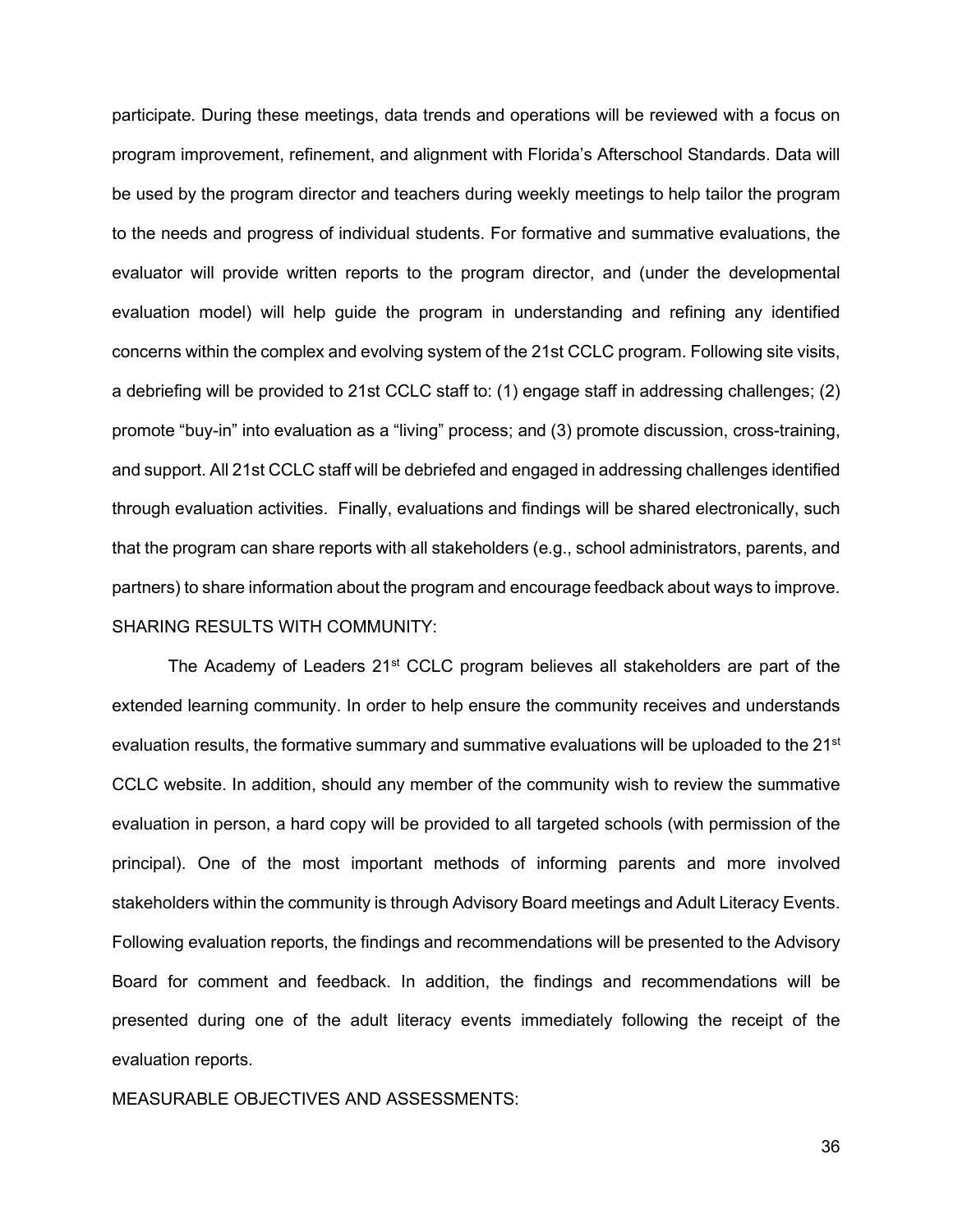As required, the Academy of Leaders  $21<sup>st</sup>$  CCLC program has provided the required number of objectives on the Measurable Objectives and Assessments structured form – including both statewide standard objectives and applicant-specified objectives. For each objective, as included on the Measurable Objectives and Assessments structured form, the Academy of Leaders 21<sup>st</sup> CCLC program has detailed (in the space allowed) a rationale for the proposed benchmark, an assessment plan for when and how data will be assessed, and data collection methods to ensure accurate collection and reporting. All measurable objectives and assessments are attached on the required structured form.

#### **3.9 Approved Program Activities**

The program is developed to address the specific areas identified in the needs assessments, the actual interests and concerns identified by the stakeholders. It is a project-based, hands-on, real-world program to address different learning styles and modalities. The program is designed to help all students and will not exclude participants based on disability, gender, race or ethnicity. The programs includes multiple types of academic assistance including tutoring, homework help, and instruction designed to reinforce school day activities. Social emotional learning best practices are woven through our activities. Academic support for bilingual students is critical to support learning foundations. Enrichment activities are rotated every eight weeks and are aligned to student interests; we allow students to have voice and choice in the programming.

Grace Place employs a number of proven curriculum programs including CCPS approved and encouraged sites- iReady, Fast Math, Prodigy, Junior Achievement, SPARK Physical Education, Conscious Discipline, and Footsteps2Brilliance® literacy software, endorsed by the Florida Campaign for Grade-Level Reading, to address the needs of diverse learners and ensure parental involvement. These curricula were thoughtfully chosen as they align with the Florida standards and support what the students are learning during the day. Given that every need in Golden Gate can, in part, be attributed directly to community poverty, the program will also focus on career preparation through Career Academies, small learning communities that broaden students'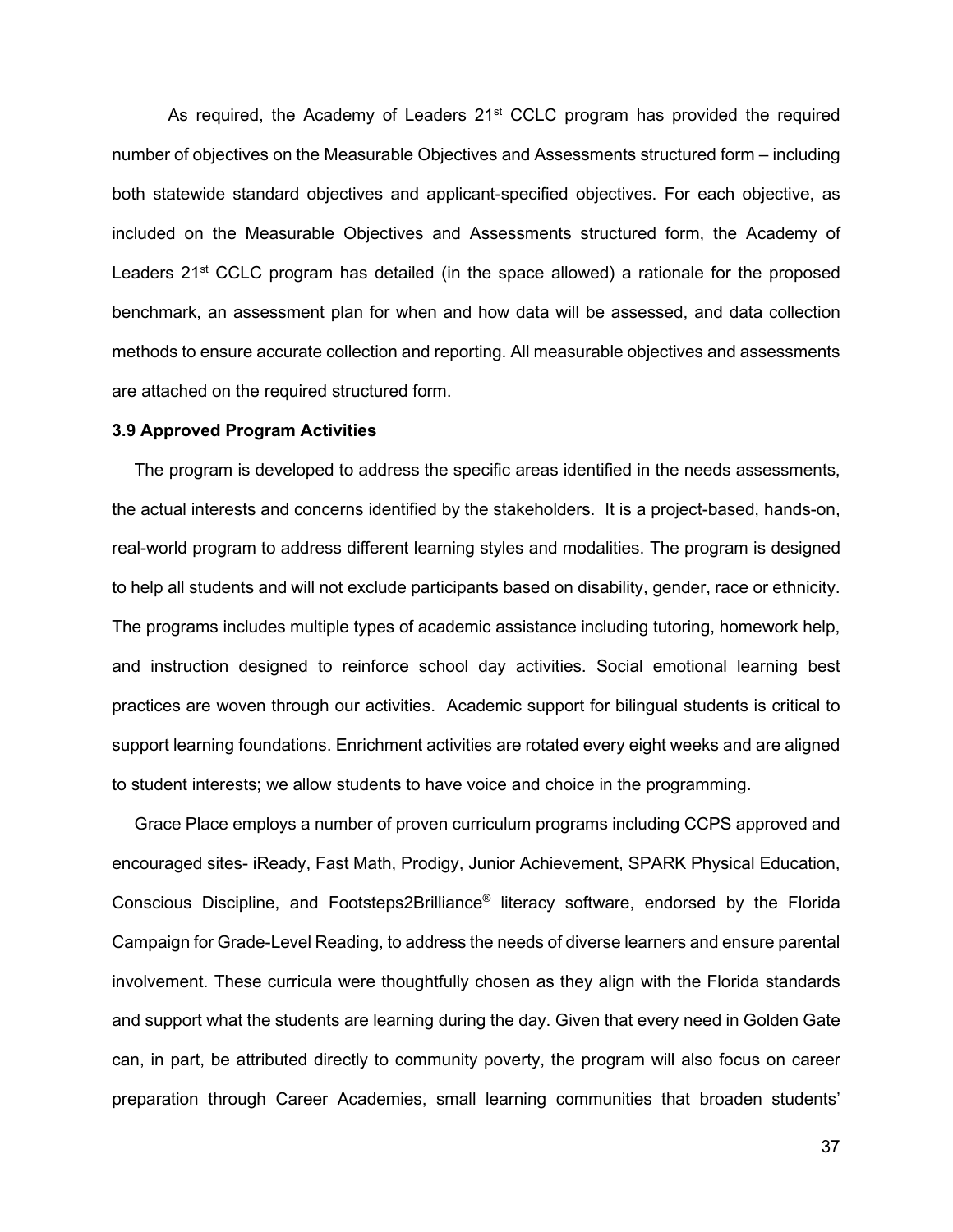exposure to local growth industries by utilizing these industries as the context to deliver academic and technical curricula. Academic and personal enrichment programs in Academies will creatively and engagingly reinforce topics taught during the regular school day, emphasize increasing student achievement in core academic subjects, and train students to be college and career ready. Digital learning tools like Footsteps2Brilliance increase teacher effectiveness with thinking maps, project-based learning, critical thinking and a focus on writing using digital tools. Teachers use the tools to meet the needs of each student and supports dual language development. Program staff review data to track student success and develop personalized learning. We meet students where they are and support their learning styles through a variety of activities.

Grace Place used best afterschool practices that contribute to strong afterschool programming (Neild, R.C., Wilson, S.J., & McClanahan, W. (2019). Afterschool evidence guide: A companion to Afterschool programs. A review of evidence under the Every Student Succeeds Act. Philadelphia: Research for Action.) These include:

- Sequenced programming: Using connected and coordinated activities to achieve objectives using lesson plans.
- Active learning: We use active forms of learning to assist youth learning new skills.
- Positive adult-student relationships: We cultivate positive adult-student relationships and understand that when youth have at least one highly supportive relationship with an adult at the program they perform better. We are intentional by using one-on-one time between youth and adult when possible and maintaining a low child-to-staff ratio (7:1).
- Family engagement: Staff foster strong relationships with youth and their families and are familiar with cultural/language issues when communicating about each child's needs and progress.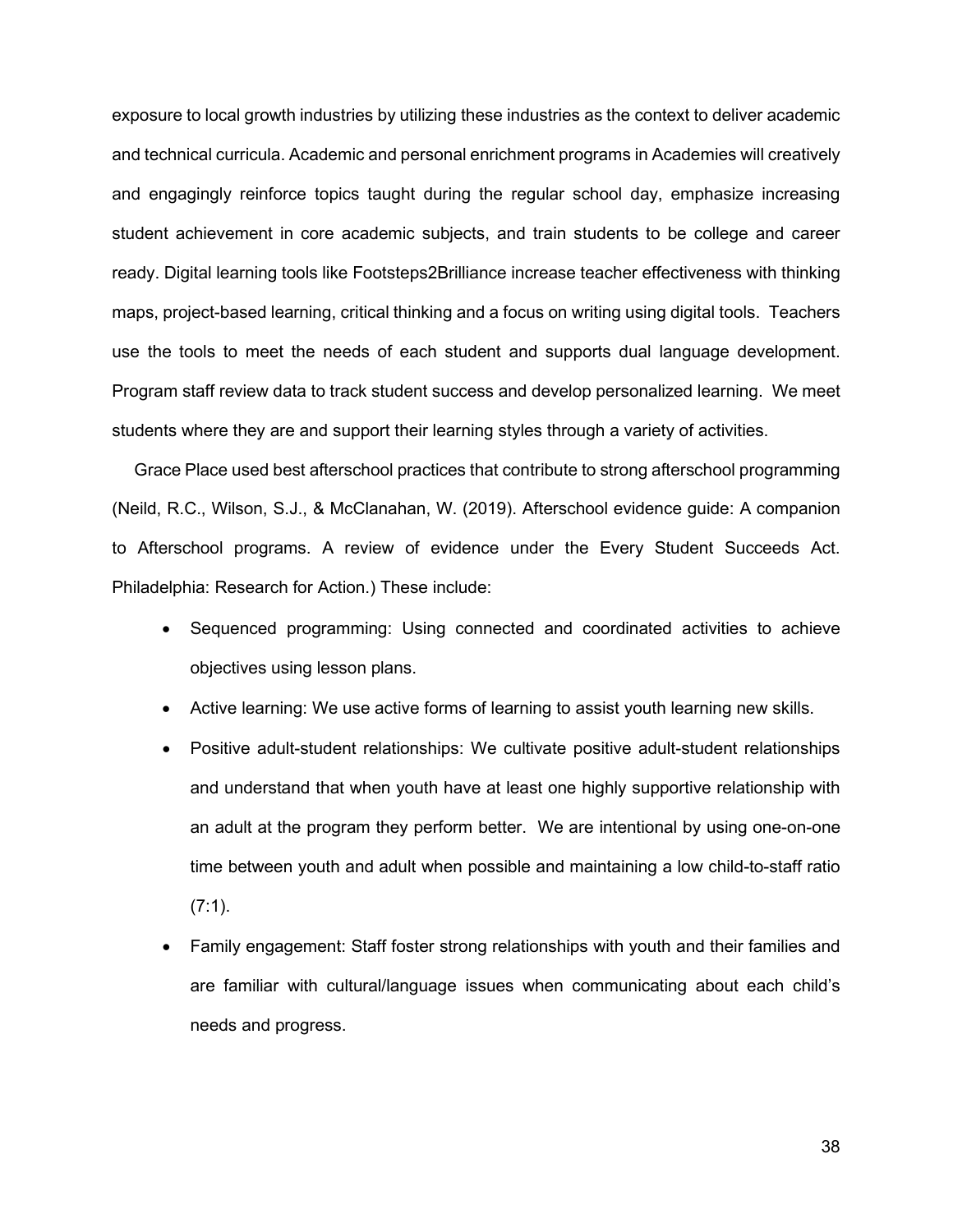• Cultural elements. Staff lead program activities that encourage cultural exploration and heritage. They are comfortable connecting with youth who have different cultural identities or who are from underserved populations.

Leadership has been intentional about program design and have followed the lead of the partner schools and advice of students and their families.

Groups of twenty students will be staffed with a qualified leader, usually a FLDOE Certified teacher, lead program assistant and a high school student leader. Other qualified presenters will include staff from our partner agencies such as experienced artists, musicians, nutrition professionals, and mental health professionals who will be supervised by a staff member to ensure the activities support the regular school day and meet the needs of our students. Human capital is a huge factor in our success. We employ highly-qualified staff and ensure we provide beneficial professional development to help our staff learn strategies to assist students with varying needs and abilities.

We provide 60 minutes of academic enrichment to focus on ELA, mathematics and science as our needs assessments demonstrated our students need support in these areas. We hire teachers from the local schools that are not only highly qualified, but have experience in working with our demographic. We received guidance from the day time teachers and we have access to the students' data from their schools to guide our curriculum and lessons to ensure we are supporting our students. Lessons are interactive and focus on building vocabulary and literacy skills through small group activities and guided practice. We serve a wide range of students and are aware of the needs to meet all of our students. We use volunteers to work not only with our students with Individual Education Plans, but also with our students who are above grade level and need challenging interactions and activities. While the volunteers are working in small groups, this allow the lead teacher to work with targeted groups on shared reading, targeted skill building, and scaffolding instruction.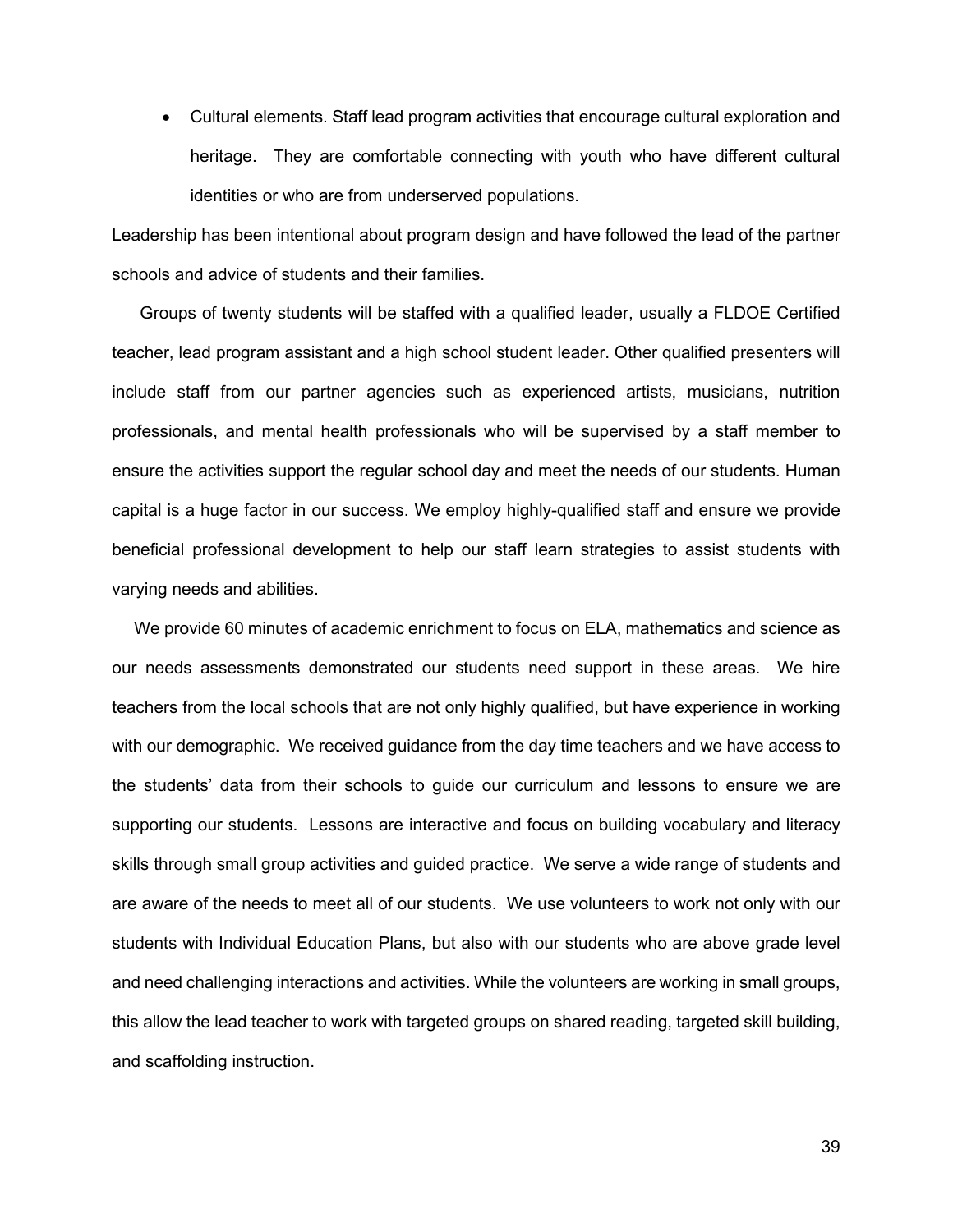Homework help was identified as one of the top priorities by our families. Many parents speak English as a second language, have low literacy levels, and lack the skills to be able to not only assist their child with their homework, but are unable to enrich their learning with educational activities. We provide all students with 30 minutes a day for homework support led by a trained leader, staffed with two assistants and several volunteers to ensure the students receive the individualized support they need. Students also have 60 minutes of academic enrichment time where trained teachers are able to provide high-quality, hands-on activities to supplement the skills the students need to build. Our staff has constant contact with the students' daytime teachers, has access to their online gradebook and data warehouse, and completes student-led conferences to guarantee we are meeting each child's individual needs. Certified teachers offer small-group tutoring using activities drawn from the school day curriculum, as well as other evidence based resources following best practices. Tutoring activities are based on school day learning standards for which students have not yet demonstrated mastery.

In addition, our students have 60 minutes of personal enrichment time that is led by our partner agencies that provide experiences to our students to meet their needs. We enhance their experiences providing lessons such as the University of Florida IFAS Extension who leads a nutrition program where students learn about food facts and how to make healthy snacks; the David Lawrence Center provides social-emotional curriculum to ensure we are supporting our students' mental health; and the United Arts Council offers hands on activities where students can express themselves creatively. By offering these high interest activities, students are motivated to participate and it improves attendance.

Recognizing our students many challenges, we have adopted Leader in Me (LiM), a K–12 whole-school transformation model and process developed in partnership with educators and offered through FranklinCovey Education. Leader in Me empowers students with the social and emotional learning (SEL) leadership and life skills they need to thrive in the 21st century. We have seen our students grow in their development of the 7 Habits for Highly Effective People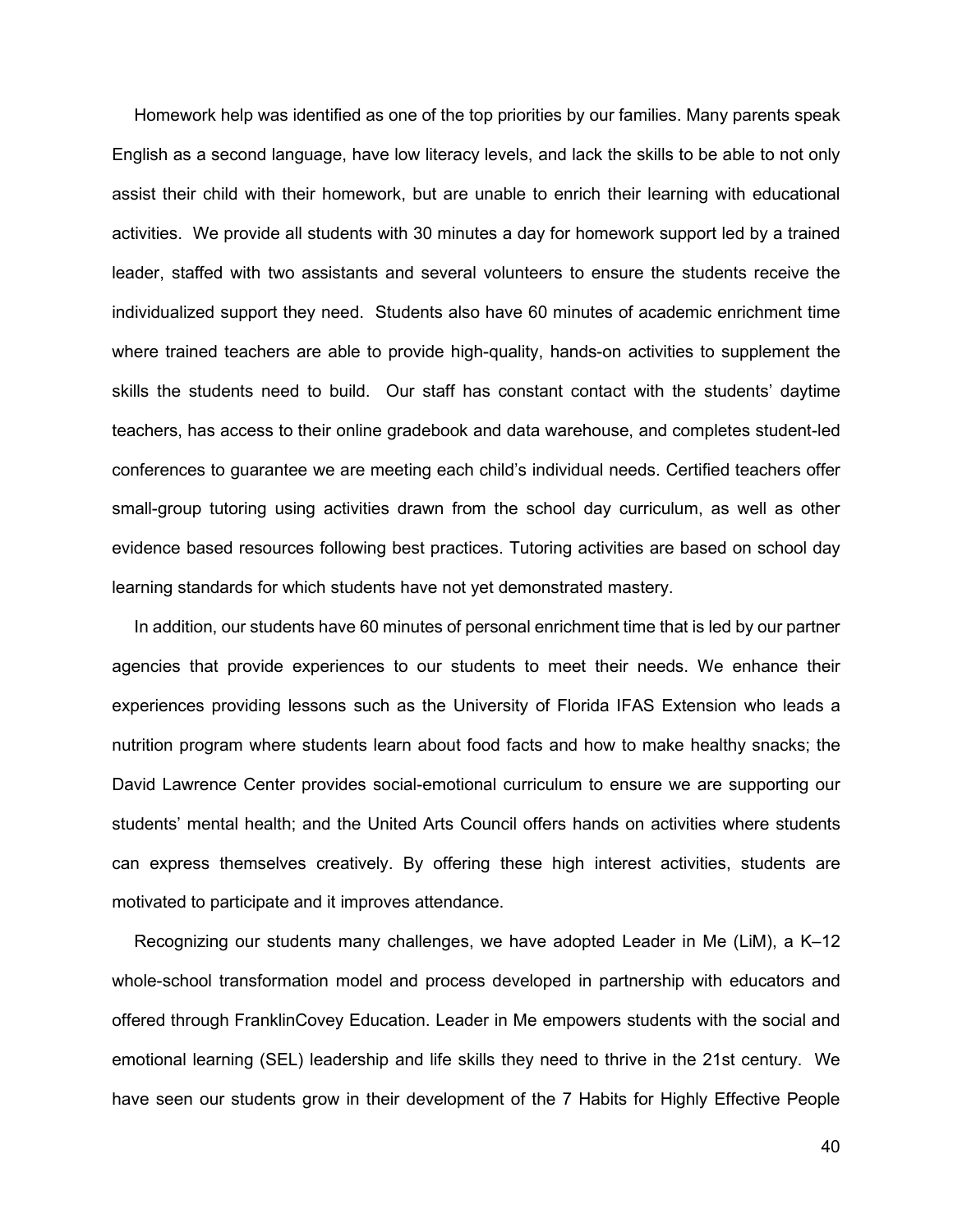improving their discipline, level of responsibility and attendance. Watching students set goals and track their progress is a huge indicator of the success of this program. These exercises are often integrated into other program activities in order to serve students of different learning styles.

In 2019, we became the first non-profit community organization to earn our Lighthouse Certification which is a highly-regarded standard set by FranklinCovey. Although there are over 300 schools that have earned this prestigious honor, we are the first non-traditional educational organization to obtain this certification. The certification is evidence that our organization has produced outstanding results in school and student outcomes, by implementing the process with fidelity and excellence. It is also because of the extraordinary impact that Grace Place is having on staff, students, parents, and the greater community.

All activities support the regular school day and are linked to school day learning standards. Activities are designed to focus on two or three standards over a series of activities. We follow the pacing for the school days and when possible introduce the students to new concepts and reinforce them. Certified teachers work alongside staff to ensure all of this happens. They also share best practices in teaching and youth development. Teachers help program staff identify new curriculum that is research and evidence based and suitable for our students and their learning styles.

#### **3.10 Staffing & Professional Development**

All academic instruction will be supervised by FDOE-certified teachers. Specific staff will be trained by subject experts and qualified staff will implement all academic and enrichment activities. Student to instructional staff ratios of a minimum of 1:7 will be maintained for academic instruction and enrichment activities. Groups of twenty students will be staffed with a qualified leader, usually a FLDOE Certified teacher, lead program assistant and a high school student leader. Other qualified presenters will include staff from our partner agencies.

# **3.10.a. Staffing Plan**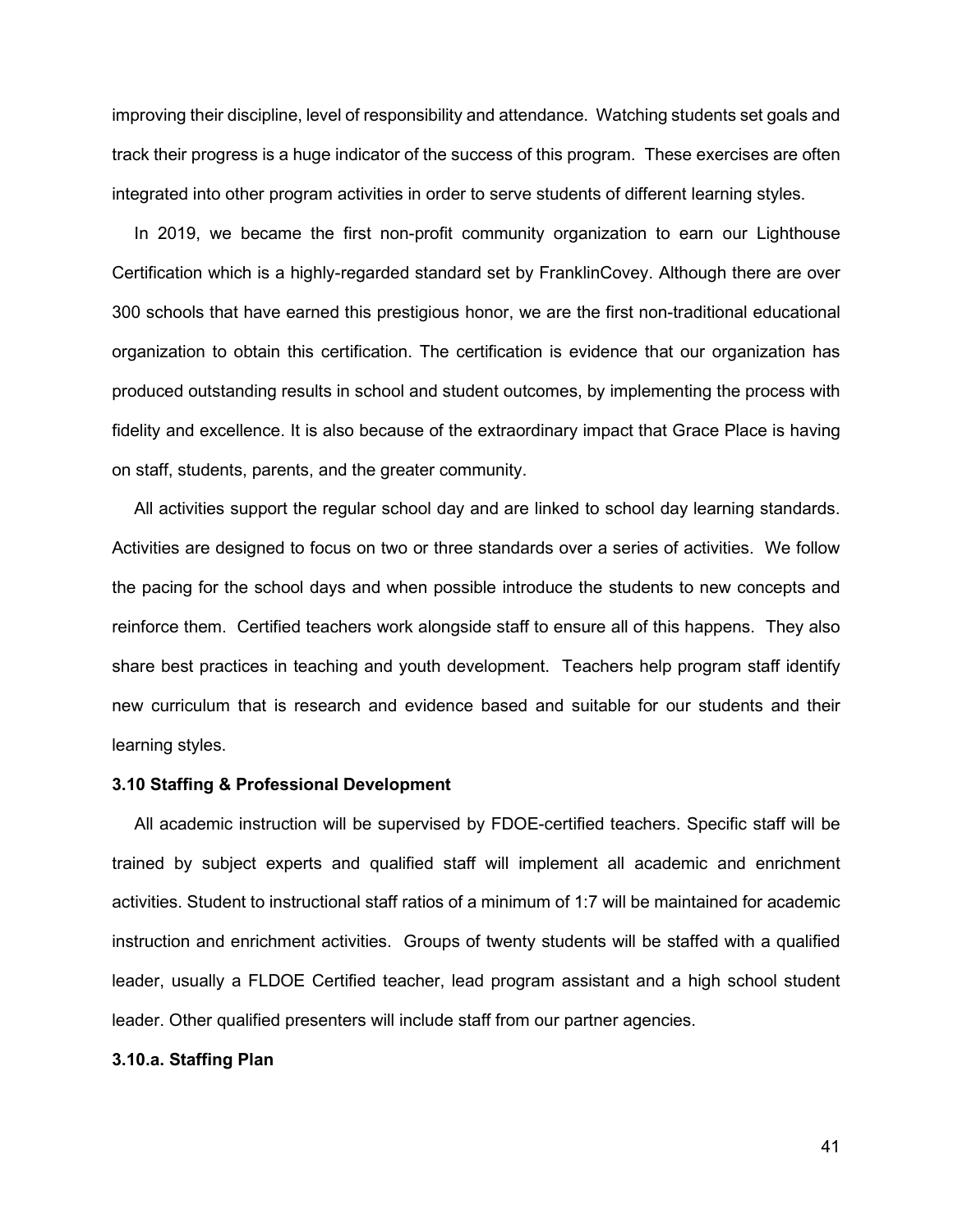The Program Director, Tom Powers, will be responsible for managing and implementing the full 21<sup>st</sup> CCLC program, supervision of annual budget including approvals of payroll and invoices, hiring and supervising project staff, coordinating staff training and professional development, maintaining partner relationships, ensuring timely compliance of grant responsibilities and reporting, meeting regularly with school administrators and Advisory Board, working with external evaluator, and ensuring program success. This position is responsible for the collection and maintenance of all data.

The Site Manager, Kelsi Matson, will oversee day-to-day program operations and report to the Principals and Program Director. Duties include direct supervision of staff; maintaining school communications, scheduling, program monitoring, policy compliance, record keeping and data analysis; serving as collaboration liaison with partner organizations, managing volunteers, student relationships and discipline, and maintaining communications with adult family members and stakeholders. She will also maintain additional data on program, staff, family and student outcomes, prepare and maintain schedules, administrative records, Advisory Board minutes and records, and compile periodic reports including required federal reports and documents, to be reviewed by the Director and the Advisory Board. This position monitors and strengthens collaborations and will have ongoing outreach with private schools.

Two Elementary Program Assistant Coordinators serve as the school collaboration liaison and the family involvement specialist and reports to Site coordinator, Principals and Director, assisting schools in resolving attendance problems, building positive relationships with family members, facilitating parent participation in family services, maintain records and generate reports, and recruit parent volunteers. The Family Involvement Specialist/Assitant will coordinate adult family member services, including Adult ELL classes, Mom and Tot Literacy Classes, Family Literacy Days, and Parent Education. The Family Involvement Specialist will assist schools in resolving attendance problems, build positive relationships with family members, facilitate parent participation in family services, maintain records, generate reports, and recruit parent volunteers.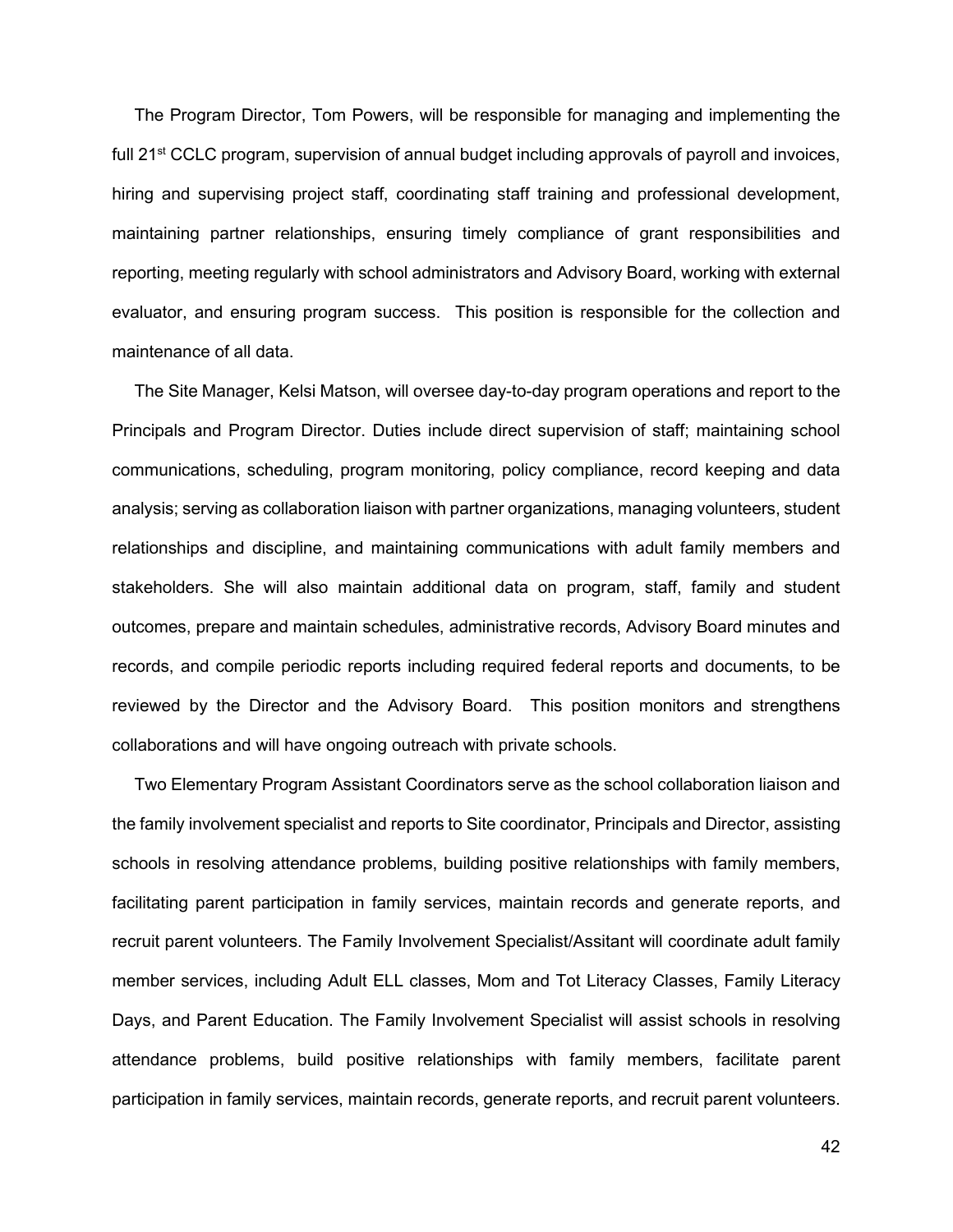FDOE-certified Teachers (up to 5 each day) will develop, prepare for and supervise direct instruction of academic activities, skill labs, and tutoring, collaborate with regular classroom teachers to determine specific student needs, monitor academic progress, ensure assessments and outcomes, and prepare reports. Lead Program Assistants (13 each day) and Program Assistants (15 each day) will work under direct supervision to assist teachers to deliver carefully planned and targeted lessons, coordinate homework help, supervise students during dinner and transitions, and lead and/or assist with physical activity and enrichment activities. A majority of Program Assistants are bi-lingual, Spanish or Haitian Creole. Program assistants will enter attendance data and follow up on absences immediately, handle phone calls, mail, and visitors during after-school hours. Volunteers include senior citizens, high school and college students and provide homework help, mentoring, and assistance in classes and enrichment activities.

Personal Enrichment Leaders will be contracted to provide direct services to actively participating 21stCCLC students to provide specialized personal enrichment activities during 21st CCLC program hours.

The Administrative/Data Assistant will enter attendance data daily and follow up on absences immediately, handle phone calls, mail and visitors during 21st CCLC program hours, maintain additional data on program, staff, family and student outcomes, prepare and maintain schedules, administrative records, Advisory Board minutes and records, and required federal reports and documents, compile periodic reports to be reviewed by staff and the Advisory Board.

CFO will oversee grant accounting and grant invoicing. In addition to communicating with program staff on procurement initiatives, labor issues, risk assessment, safety plans and other financially significant topics associated with the program.

Human Resources Manager is vital to the success of the program. This position assists in recruiting and coordinating the on-boarding process of any hires directly related to the program. The onboarding process includes the application, orientation, background checks, safety training, payroll set up and other essential hiring duties. Additionally, this position provides on going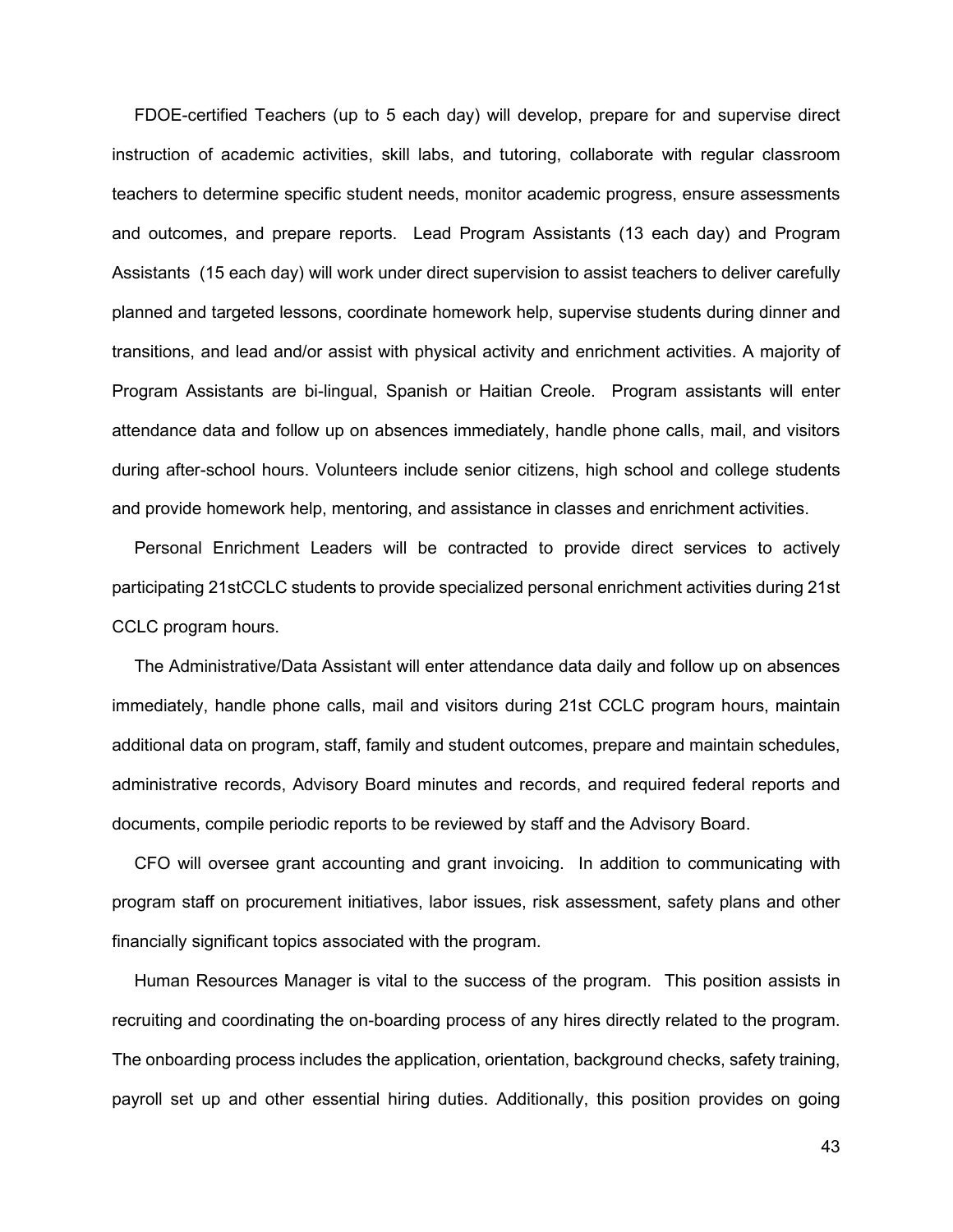support to the program staff as it relates to any HR related topics. This position also maintains all appropriate employee records.

Grant Accountant processes all receipts and financial documents related to the grant. This includes procurement, inventory control, timesheets, state invoices and reconciliations. This role will also communicate with the program staff on a continual basis to ensure accuracy with all aforementioned documents.

Bus Drivers will operate a program-owned bus during school year to transport students between schools and Grace Place site and on field trips during the summer. Responsible for completing bus logs; responsible for conducting regular bus safety checks daily. They must meet Florida Administrative Code requirements for a Florida School Bus Operator and possess a valid Class A or B Commercial Driver's License with a passenger endorsement and a school bus endorsement.

Every staff and volunteer will complete an application, participate in orientation and training, pass the Level Two criminal background check, and will be invited to attend all regular staff development.

The program staff will include at least one staff member on site at all times with CPR and First Aid certification that includes the face-to-face component. In order to meet this requirement, program staff will ensure that at least four staff members are certified.Documentation of first aid training and pediatric cardiopulmonary resuscitation (CPR) certification must be kept on file and available for licensing to review. One child care personnel satisfying these training requirements shall be present at all times that children are in care at the facility, on field trips which includes all activities away from the program, and during all transportation activities. In the event a group of children are away from the program on a field trip and other children remain at the facility, there must be one child care personnel satisfying these training requirements present at each location at all times, both on-site and on the field trip.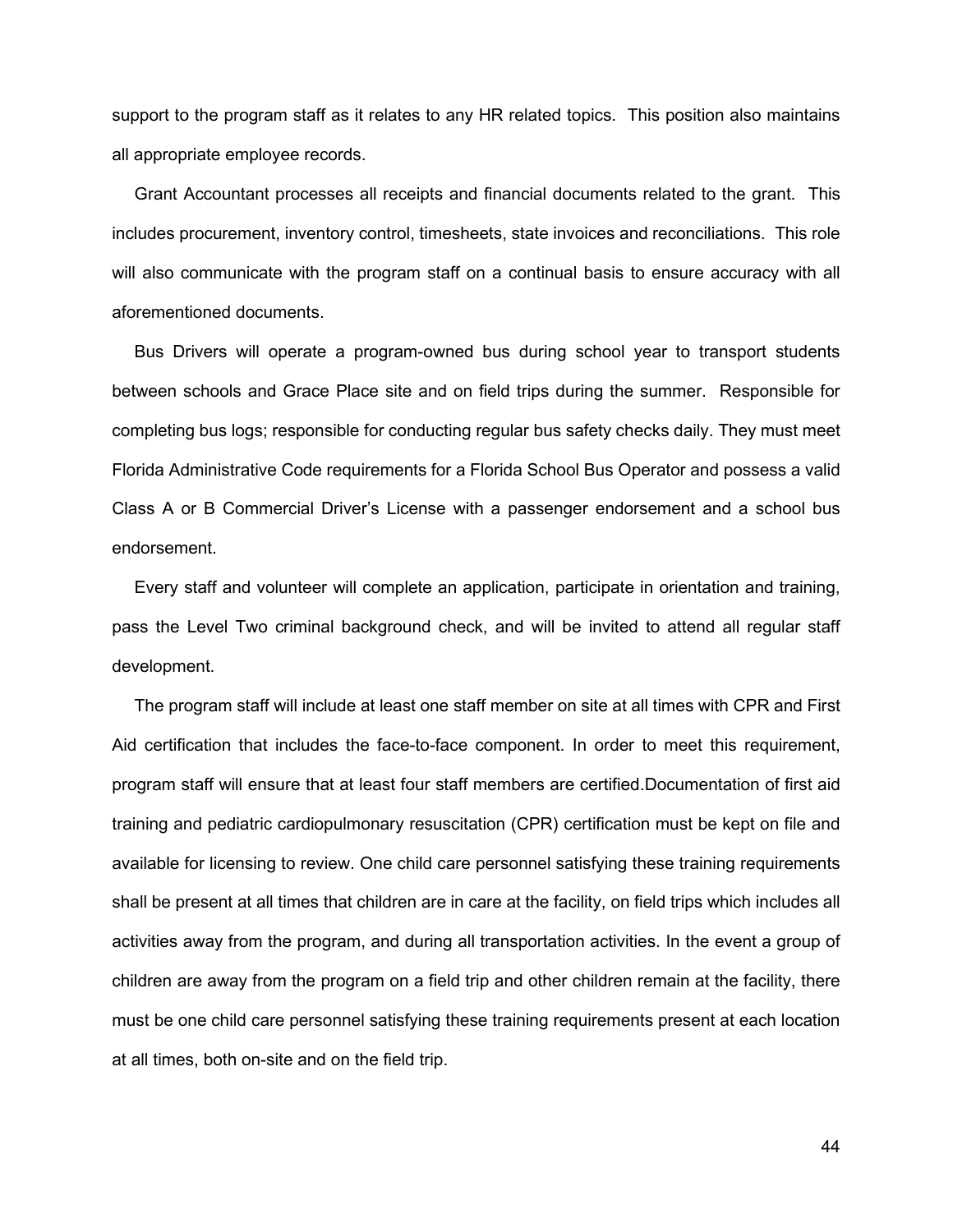All 21st CCLC staff and contractors will be cleared through a Level II background screening as described in s. 39, 402, and 409, F.S. Volunteers that assist more than 10 hours per month must also be cleared through a Level II background screening as described in s. 39, 402, and 409, F.S.

# **3.10.b. Professional Development**

Our staff is trained in the provision of culturally appropriate services and has a sound understanding of program design and the effective teaching methodology of the  $21<sup>st</sup>$  CCLC program. Prior to hiring, all staff must pass a Level Two national criminal background check. Staff participates in Florida Department of Children and Families (DCF) training including literacy and special needs. Leadership will form small learning communities to share best practices and visit other 21<sup>st</sup> CCLC programs.

All  $21<sup>st</sup>$  CCLC FDOE certified teachers, program assistants, and other staff are trained on safety, discipline and program procedures and policies, project goals, measurable objectives and activities, inclusion, and effective student engagement. The Program Director will provide for additional staff professional development which may include (1) high-impact instructional methods and practices, subject-specific training in Reading/ELA, STEAM, and enrichment subjects, (2) training in *The 7 Habits of Highly Effective People* and the program implementation of TLIM, and (3) surveying program staff to determine professional learning needs. Professional development will be provided by qualified instructors, curriculum experts, and qualified professionals. CCPS has offered to include 21<sup>st</sup> CCLC staff in professional development opportunities as appropriate. All professional development will include socio-emotional development. Specifically, 7 Habits of Highly Effective People is implemented with all Grace Place Employees, Volunteers, as well as our students and families; including training in personal leadership development and effectiveness. In addition, Speed of Trust Training in building and sustaining high trust behaviors and relationships is built into all staff activities, objectives and performance reviews. At Grace Place, we are focused on the 4 Disciplines of Execution and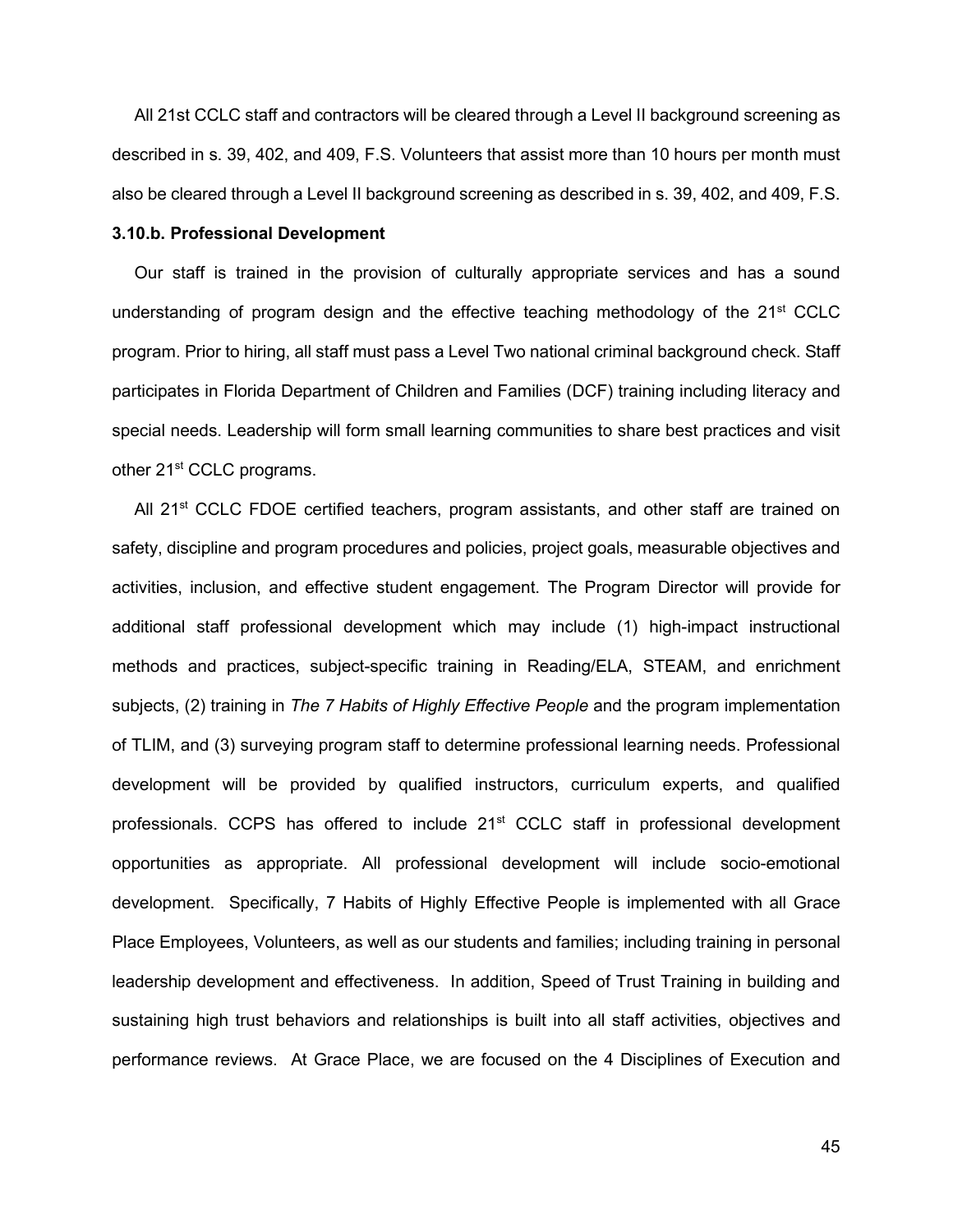place an emphasis on training in effective goal setting, progress monitoring and peer to peer support systems.

Staff will participate in a variety of activities including Conscious Discipline: Building Resilient Schools and Homes / Brain State Model where participants will be able to recognize and respond to three critical internal states that determine our ability to connect, learn and problem-solve. They will be also be able to recognize and respond to adults and children operating from a Survival State by increasing a felt sense of safety to help them access higher brain states.

Key staff will attend the Afterschool Kick-off Conference for 21st CCLC and the Florida Afterschool Conference designed to support programs that are committed to high impact, evidence-based strategies for all afterschool professionals. Staff will continue to broaden learning in The 7 Habits of Highly Effective People to deepen understanding and expand knowledge of how to offer 7 Habits programming to students. A high interest training for our staff is Mental Health First Aid/Helping Caregivers Recover to build knowledge, skills and strengthen normal resilience and to share mental health awareness resources. Staff will also participate in "Building Resilient Schools and Homes" honing the skills of encouragement, choices and empathy to create a connected, compassionate culture for learning where caring, kindness and contribution are the norm. Training will feature experts from Behavioral Health Prevention Services of the David Lawrence Center to discuss accessing services and identifying signs and symptoms of mental illness, abuse and trauma

Leadership will ensure that top quality professionals are leading the professional development. Staff transfer knowledge to practice through ongoing staff evaluation, staff meetings, and high expectations. Staff will be recognized for their participation and execution of new learning techniques. The programs overall will be strengthened and will work better to serve the students and families.

Professional development will ultimately support student learning by strengthening socialemotional learning to make sure students are encouraged reached. These techniques will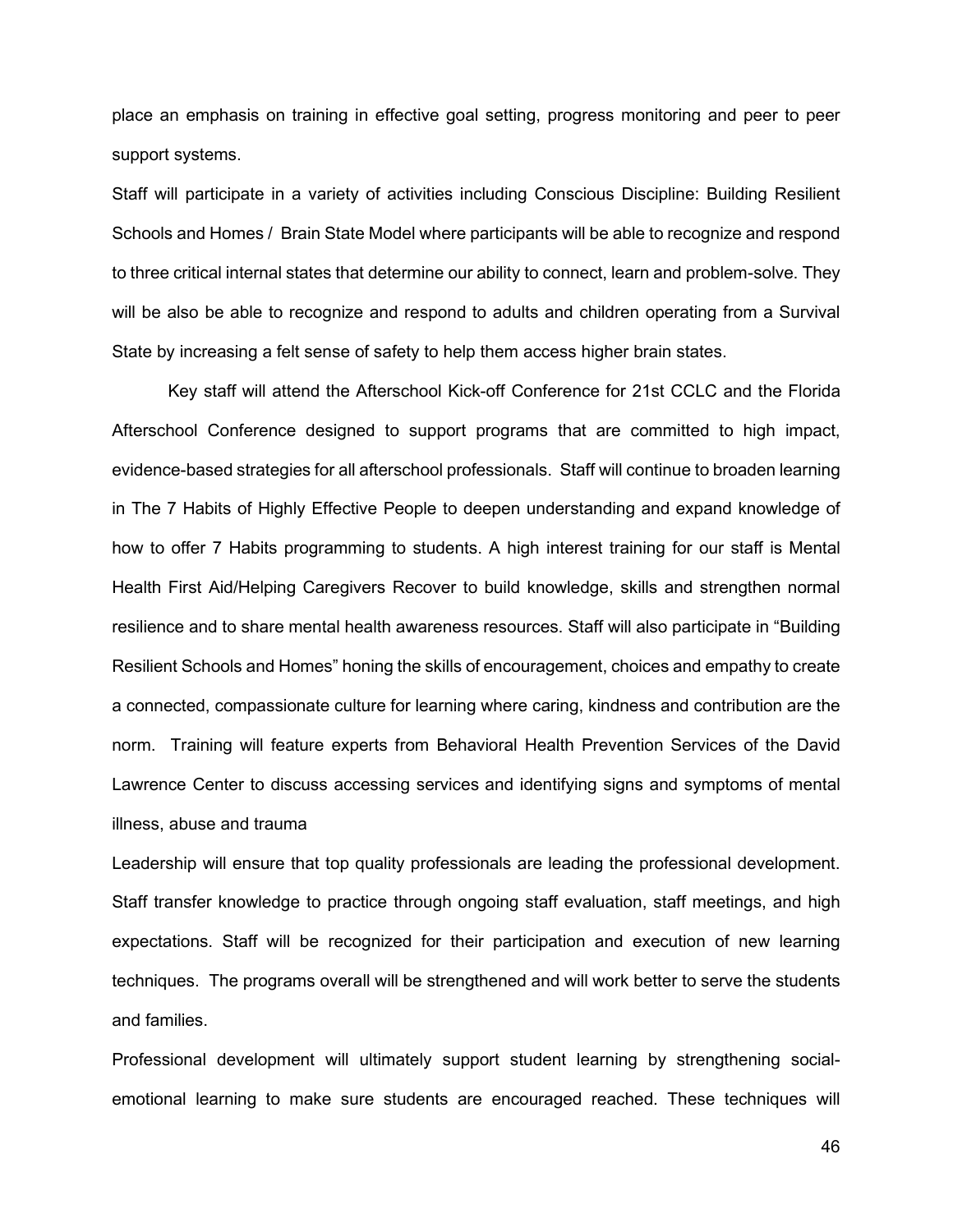enhance the academic performance of students and strengthen their relationships with staff, peers, and family. Specifically, social emotional learning will be woven through all program activities. We follow best practices that lead to student learning and the achievement of program objectives.

# **3.11 Facilities**

Grace Place is located in the heart of Golden Gate, a 4-square mile community, and is less than 2 miles from all three target elementary schools. Families live in the same zip code (twomile radius) of the facility. The recently completed expanded campus is an ideal setting for afterschool and summer programming, encompassing academic-focused classrooms, lush outdoor playgrounds, a sports field and a basketball court, as well as in door space for recreation, activities, group gatherings and events. All space utilized by the 21st CCLC program at Grace Place is licensed by DCF and complies with CCPS safety policies (policy 7410A), is ADA compliant (policy 2260.03, Equal Access to Educational Opportunities).

Grace Place campus facilities include a minimum of 15 classrooms, with additional classroom space available. Specifically, the campus includes a large cafeteria able to accommodate the entire Elementary Program and staff, 2 computer labs where students can log onto the CCPS system, large dedicated music and art rooms, three age-appropriate playgrounds, an indoor gymnasium, a half-basketball court, a grass field for activities and a brand new outdoor soccer/sports field. Family events can be held in the cafeteria, gymnasium or large conference room at the entrance of campus.

The campus is also idea for family gatherings outdoors, and other special events.. Shaded courtyards and walkways allow for easy travel between building, especially on particularly hot or rainy days.

Grace Place strictly adheres to the Florida Department of Children and Families Guidelines and Licensing for our facilities. Our physical environment is monitored on an ongoing basis to ensure the general health and safety of our students. Our programs do not exceed the capacity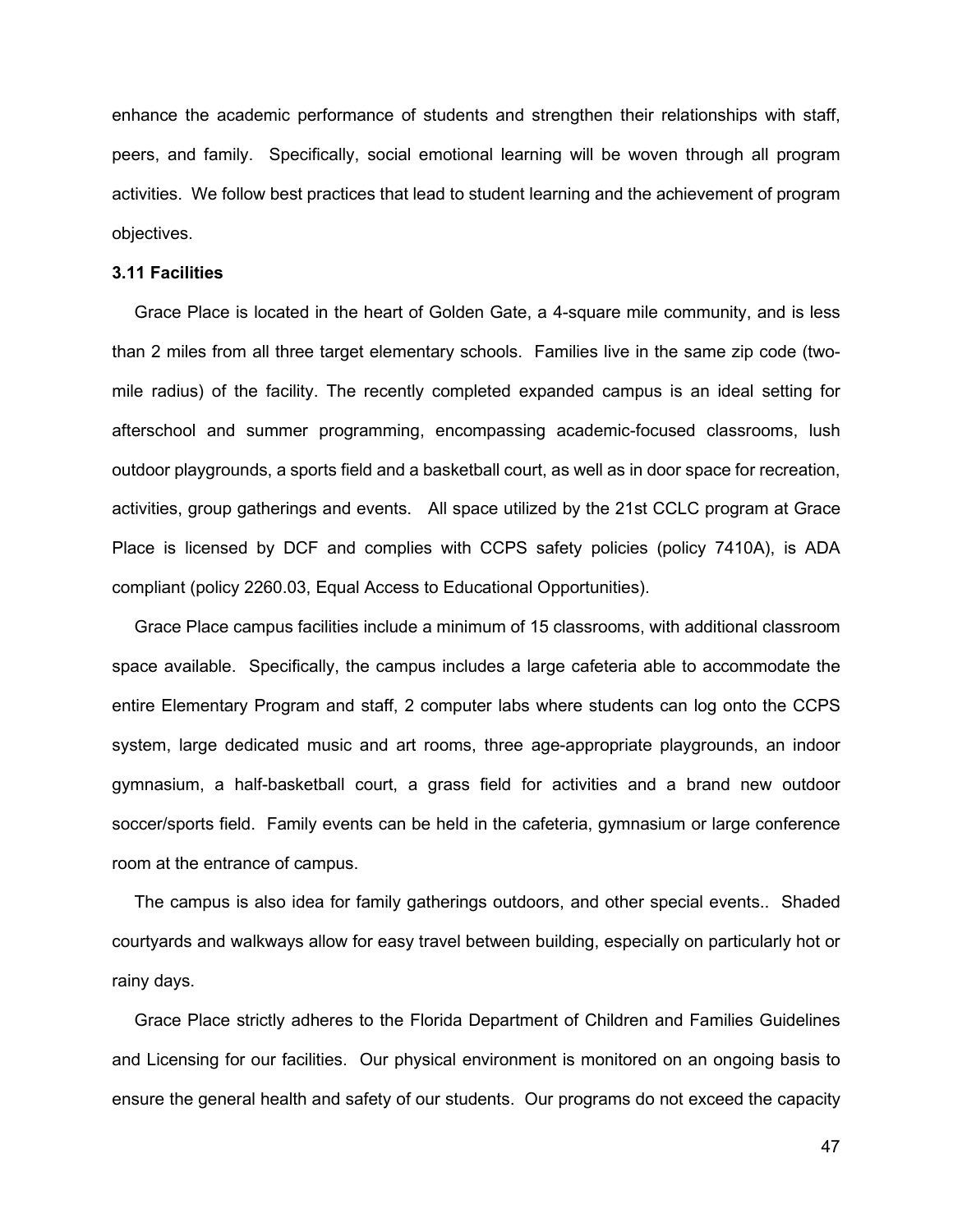for both indoor and outdoor activities and there are restrooms attached to or adjacent to all classroom, meeting rooms, computer labs, the cafeteria and the gymnasium. Grace Place places an emphasis on ensuring that all food handling and service exceed health and safety requirements. Indoor and outdoor sports equipment are checked regularly to ensure they are sturdy, safe, in good condition and are age appropriate. Toys, equipment and furnishings in the classrooms are safe and sanitized. All outdoor stationary equipment is securely anchored, in good condition and sanitized regularly. Outdoor Ground cover on our playgrounds are playground surface compliant and climbing equipment is a safe distance from any hard surfaces.

#### **3.12 Safety and Student Transportation**

Student safety is of paramount importance to Grace Place. All DCF and CCPS statutory background screening standards will be followed (policy 1121.01) for persons present during the 21st CCLC program, including fingerprinting and Level 2 (FBI) background check (as per Jessica Lunsford Act, F.S. 1012.465). Grace Place will maintain on-site safety by established DCF security methods and supervision by well-trained FDOE-certified teachers and Grace Place staff. The overall staff-to-student ratio will be approximately 1.5:20. Site coordinator, present during program hours, will maintain safety and security, communicate with parents, and relieve teachers if needed. DCF procedures for access to the program will be followed - every visitor, each time they visit the site, must: (1) sign-in and out of the visitor logs in the office, providing legal name, position, representing, date, time in, time out; (2) provide a valid ID; (3) display a visitor pass while on campus; (4) return the visitor pass at sign-out. Emergency evacuation drills and inspections of the buses, building, and playgrounds will be conducted monthly.

When taking fields trips or other off-site activities, the procedures include: (1) parent/guardian approval and emergency information; (2) program staff monitor the students for the entire event; (3) buddy system and frequent student counts implemented; (4) no student will be left alone; and (5) bus drivers must meet the screening requirements described above.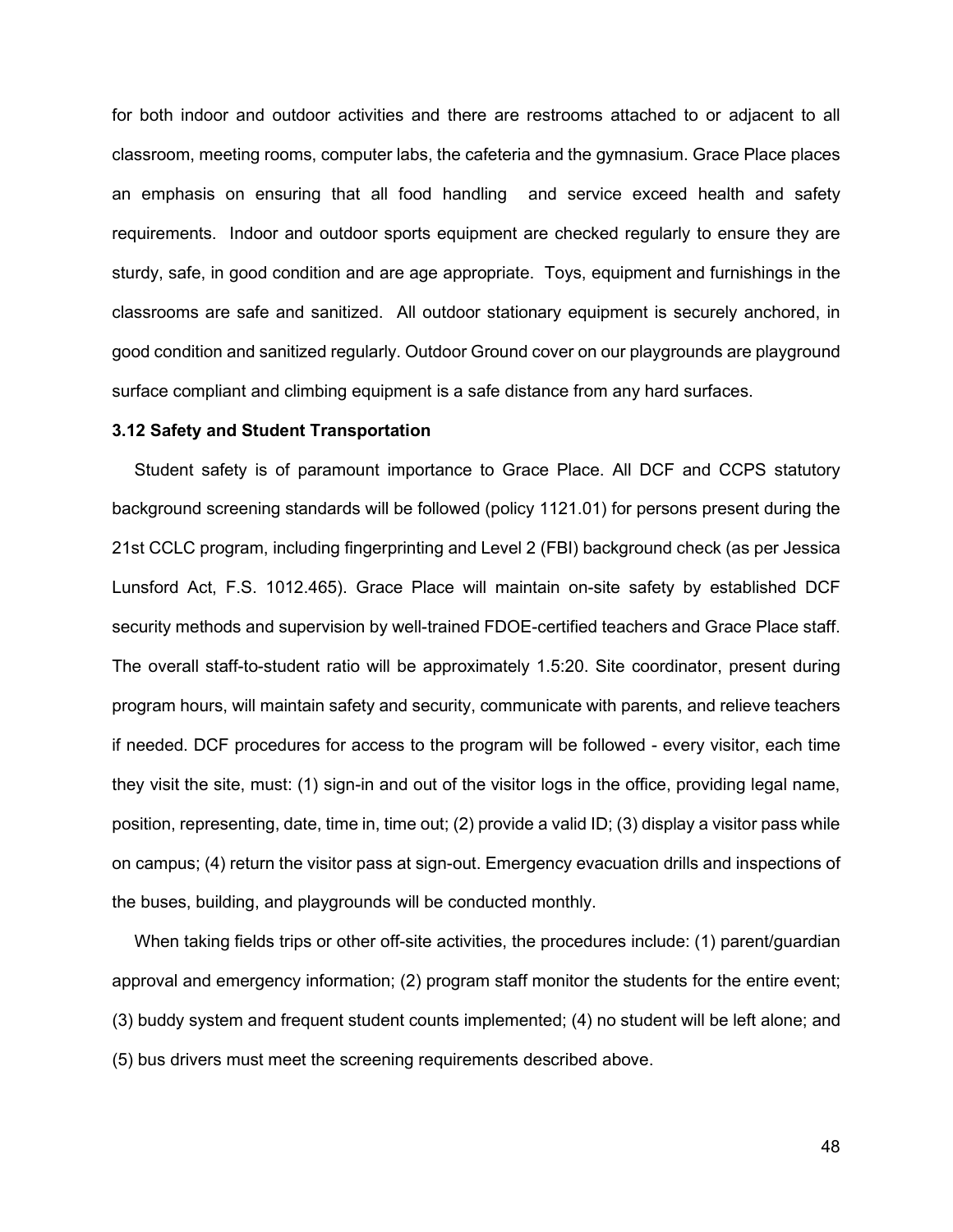Transportation complies with health and safety standards to ensure the well-being of children in their care being transported. All hired bus drivers meet Florida Administrative Code requirements for a Florida School Bus Operator, possess a valid Class A or B Commercial Driver's License with a passenger endorsement and a school bus endorsement, complete specialized training, and pass a semi-annual motor vehicle driving record check. Grace Place will verify all licenses and certifications and monitor to ensure compliance. Vehicle insurance carried by Grace Place covers liability, property damage and/or bodily injury up to \$50,000,000 per accident.

A log is maintained for all children being transported by bus or on foot away from and/or to the Grace Place campus. The log is retained on file for a minimum of 12 months and available for review by the licensing authority. The log includes: 1. Each child's name, 2. The date and time of departure, 3. Time of arrival at the destination, 4. The signature of the driver (or in the case of travelling on foot, the signature of the child care personnel), and 5. The signature of a second child care personnel or person(s) authorized by the provider to verify the transportation log and that all children have arrived safely and left the vehicle (if applicable).

Prior to transporting children by foot, the transportation log records each child's name, the date and time of departure and initialed by child care personnel verifying that all children were accounted for and that the log is complete. Upon arrival at the destination by foot, the child care personnel must: 1. Record the date and time the child(ren) arrived at the destination on the transportation log immediately, 2. Conduct roll call, record, date and initial verifying that all children were accounted for. 3. The same must occur prior to leaving that location and immediately upon returning to the facility premises. The first and second child care personnel must sign the log verifying all children are accounted for and log is complete at each destination. Upon arrival at the destination by foot, a second and different child care personnel must: 1. Witness roll call to verify all children are accounted for and that the log is complete. 2. Sign and date the transportation log.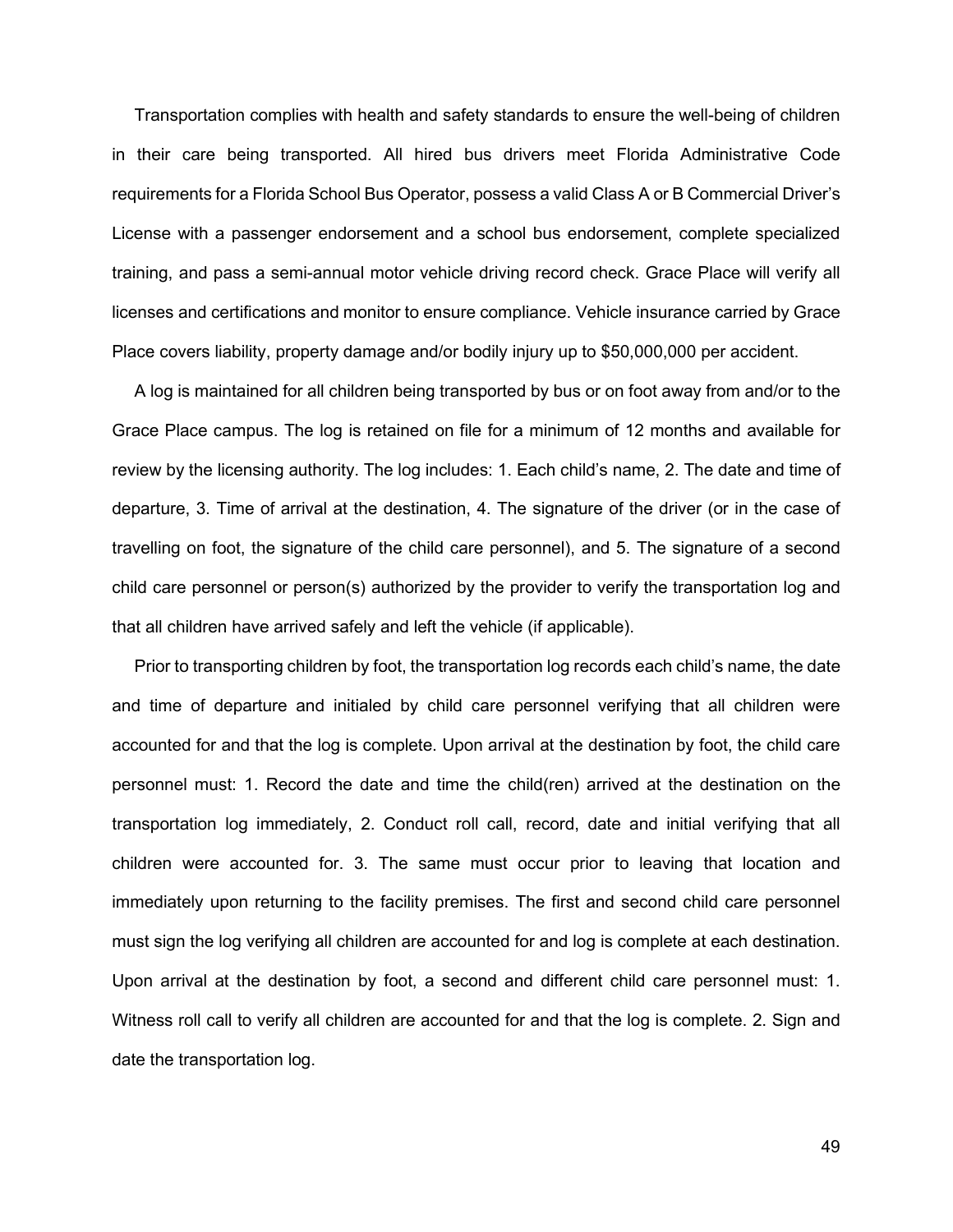Prior to transporting children by vehicle, the transportation log records each child's name, the date and time of departure and initialed by child care personnel verifying that all children were accounted for and that the log is complete. Upon arrival at the destination by vehicle, the driver of the vehicle must: 1. Mark each child off the log as the child departs the vehicle; 2. Conduct a physical inspection and visual sweep of the vehicle interior to ensure that no child is left in the vehicle; and 3. Record, sign, and date the transportation log immediately, verifying that all children were accounted for, and that the visual sweep was conducted. 4. Ensure that a second child care personnel conducts a second visual sweep, signs and dates the transportation log verifying that all children were accounted for, and that the log is complete.

Students will be transported by bus (less than 2 miles) with staff supervision. Students are escorted and supervised as they board Grace Place buses; staff checking student names upon boarding and again upon arrival at Grace Place. All students will sign-in to after school and remain under the supervision of program staff for the duration of the day. Students will be transported home by the method chosen by parent/guardian during registration (pickup or bike/walking). If pickup, the parent must designate persons authorized to pick up and provide a copy of valid photo identification for each designee. Dismissal procedures are as follows: Pickup: Authorized individuals must complete sign-out log (including his/her name and signature, student's name, date and time), and provide valid identification that matches the identification on file. Students will not be dismissed to anyone without identification or proper documentation on file. Site coordinator and program assistants will be available to communicate with parents/guardians (including Spanish and Haitian Creole) during dismissal. Bike/walk: Prior to leaving Grace Place, students write their name, signature, and time on the sign-out log. During fall and winter months, bike riders/walkers will be dismissed prior to sunset.

Grace Place strictly enforces Field Trip Activities policies and procedures. Parents/guardians must be advised in advance of each field trip activity. The date, time, and location of the field trip must be posted in an easily seen location at least two working days prior to each field trip. Written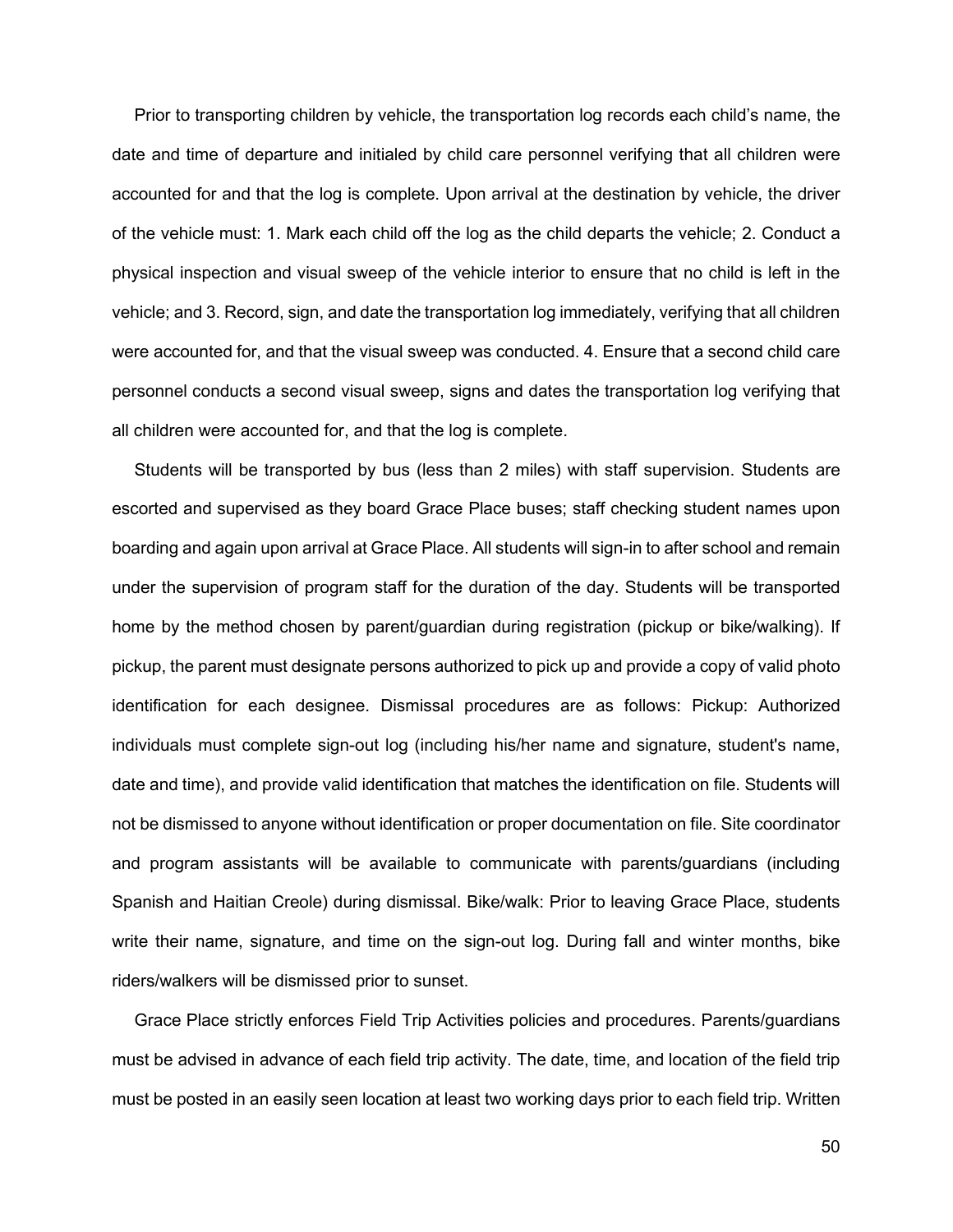parental permission must be obtained in the form of a general or event-specific permission slip. If special circumstances arise where notification of an event cannot be posted for two working days, individual permission slips must be obtained from the custodial parent or legal guardian for each child participating on the field trip. Emergency contact information for each child on the field trip, including walking field trips, must be in the possession of a child care personnel on the field trip. A telephone or other means of instant communication must be available to child care personnel responsible for children during all field trips, including walking field trips.

Grace Place also strictly follows DCF regulations for Emergency Procedures with a procedure for responding to situations when an immediate emergency response is required. A contingency plan for emergency or disaster situations is also in place when it may not be possible to follow standard emergency procedures. Emergency procedures are posted and readily available in every classroom and any indoor area where students are present. All providers and child care personnel are trained regularly to manage in an emergency. Grace Place has a written plan for reporting and managing any incident or unusual occurrence that is threatening to the health, safety, or welfare of the children or child care personnel to the licensing authority, such as: 1. Lost or missing child; 2. Suspected maltreatment of a child; 3. Injuries or illness requiring hospitalization or emergency treatment; 4. Death of child or child care personnel; 5. Presence of a threatening individual who attempts or succeeds in gaining entrance to the facility.

Grace Place retains an emergency medical consent and contact information for the parent or legal guardian of each child being transported by vehicle or on foot while away from the child care facility. When transporting children with chronic medical conditions (such as asthma, diabetes or seizures), their emergency care plans and supplies or medication are in the possession of child care personnel and inaccessible to the children. A designated child care personnel in the vehicle or on the field trip must be trained to recognize and respond appropriately to a medical emergency per medication training requirements. Each child with an allergy will have a written emergency care plan that includes: 1. Instructions regarding the allergen to which the child is allergic and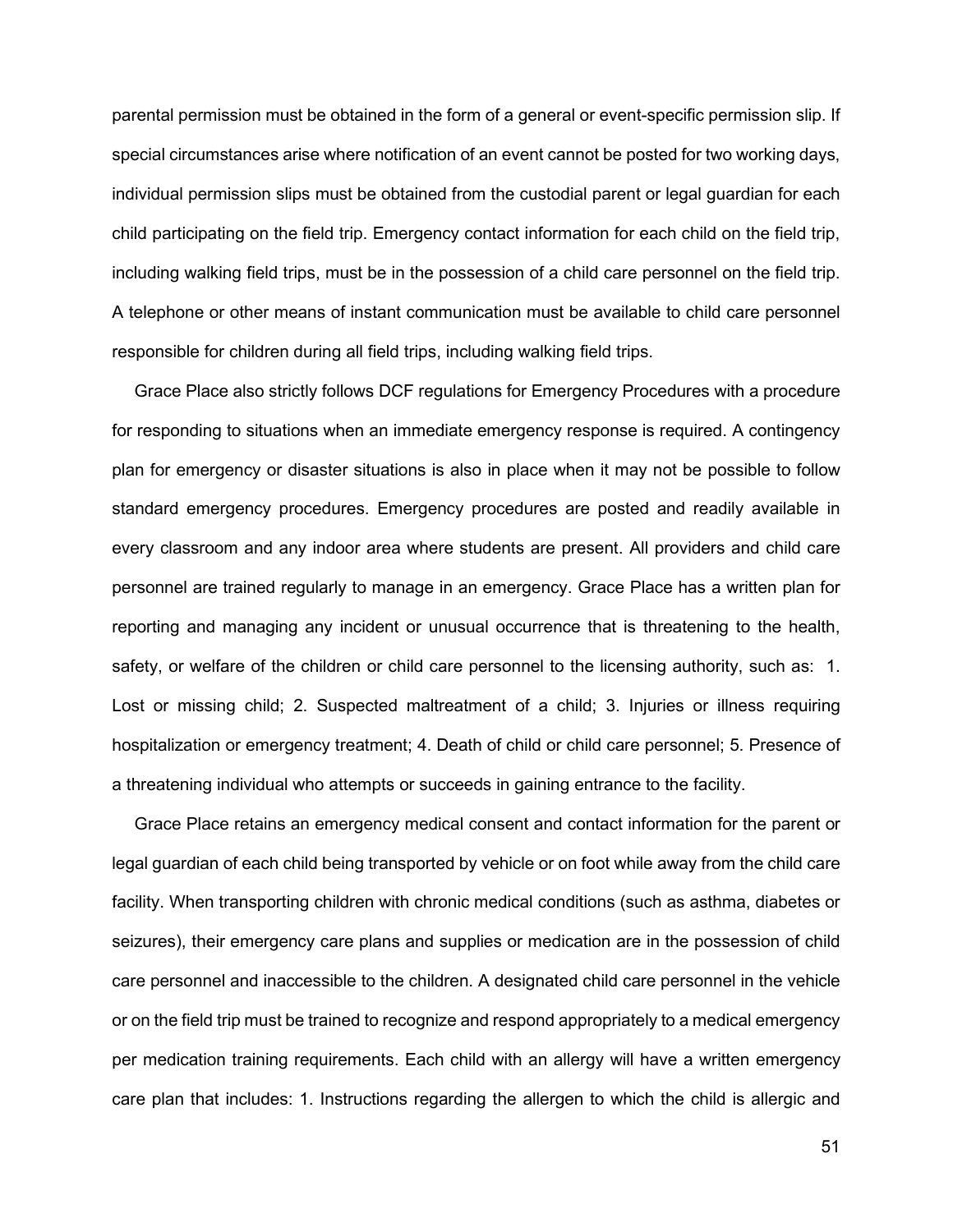steps to be taken to avoid that allergen; 2. A detailed treatment plan to be implemented in the event of an allergic reaction, including the names, doses, and methods of prompt administration of any medications. 3. Specific symptoms that would indicate the need to administer one or more medications. Based on the child's emergency care plan and prior to caring for the child, Grace Place personnel will implement measures for preventing exposure to specific allergen(s) to which the child is allergic and recognizing the symptoms of an allergic reaction. Grace Place personnel shall notify parents/guardians immediately of any suspected allergic reactions, as well as the ingestion of or contact with the problem allergen even if a reaction did not occur. Grace Place personnel shall contact 911 immediately whenever epinephrine has been administered.

# **3.13 Sustainability**

Grace Place has a strong history of local private funding, growing the capacity in just over fifteen years to sustain an over \$3 million operating budget and more than \$15 million capital campaign. For the 21st CCLC program, these private funds will provide all costs associated with the use of the Grace Place facilities and campus, as well as additional services including the Grace Place Family Literacy Program, Bright Beginnings Early Childhood Education and Adult Education classes, food pantry services, and educational leadership and collaboration of auxiliary program staff.

Grace Place has a broad base of financial support, with revenue to support our annual fund coming from Federal Grants (~10%), Individuals (~37%), Foundations (~34%), Corporate partners (~17%) and Faith Groups (~2%), in addition to capital gifts, endowments and scholarship programs. Our total number of unique donors exceeds 900 and our donor retention rate is far above industry standard (averaging below 50 percent), currently ~70%. Grace Place has four full-time staff committed to donor retention and acquisition, including communications, special events and donor relations. In addition to our current revenue sources, Intellectual property protection was secured for the Grace Place Family Literacy Model®, positioning the Bright Beginnings program for national impact, with a sustainable revenue stream in the future. In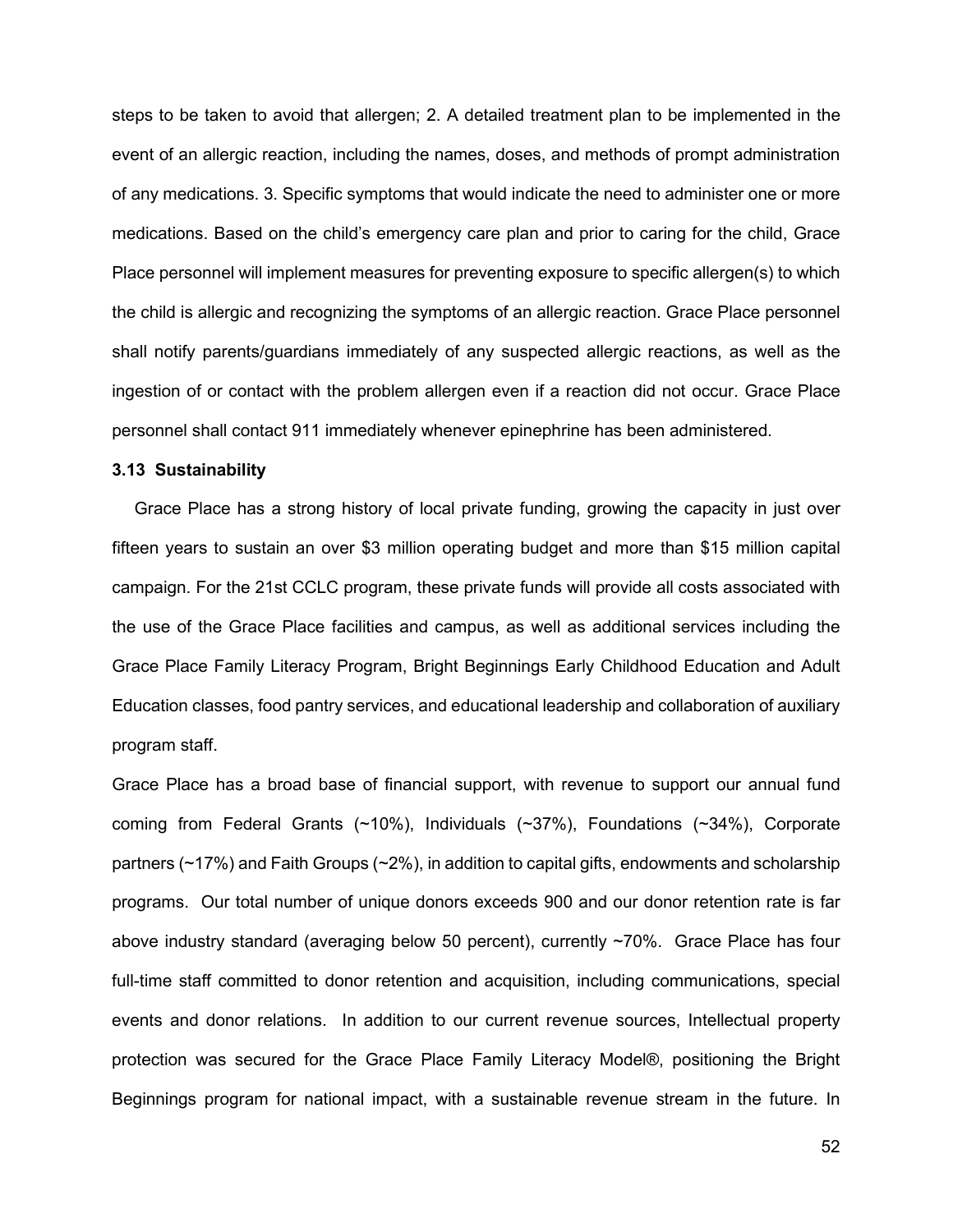addition, Grace Place Development Committee is comprised of board members as well as community leaders with significant fundraising experience in both the for-profit and non-profit arena, providing guidance and driving strategy for future fundraising efforts and revenue sources. This would include plans for cultivating and soliciting the needed funding and specific sources, fundraising involvement, and implementation of best practices for donor cultivation, stewardship and retention. These actions would ensure the long-term financial health of Grace Place.

To further assist with program planning and oversight, an Advisory Board, comprised of a minimum of two students, two parents/guardians, a school administrator, teaching staff, community agencies and partners, and private sector members, has been developed. The Advisory Board meets a minimum of twice a year to monitor and provide feedback on the activities of the grant, ensuring that the program is implemented as proposed and that the goals and objectives of the project are carried out. Reports from program representatives will be presented to the Advisory Board for evaluation and analysis. Agenda, minutes, and attendance lists will be maintained, reported back to the CEO and Board of Directors, and made available to the general public on the Grace Place website for the past six years.

In addition, Grace Place is a member of Future Ready Collier. Future Ready Collier is a network of more than 60 organizations, businesses, schools and community members working to ensure every child in Collier County, Florida, is ready for Kindergarten and everyone young person enters adulthood with a vision and plan to accomplish that vision. Future Ready Collier is the Collier partner for the regional FutureMakers Coalition, seeking to transform the Southwest Florida workforce by increasing the number of college degrees, certificates or other high-quality credentials from 27 percent to 55 percent by 2025. Through this partnership, we are able to strengthen our standing and leverage improvements in education and the community to deepen our collective capacity to build and sustain a dynamic economy that works for everyone. Working together toward some specific community-wide goals will leverage resources and increase